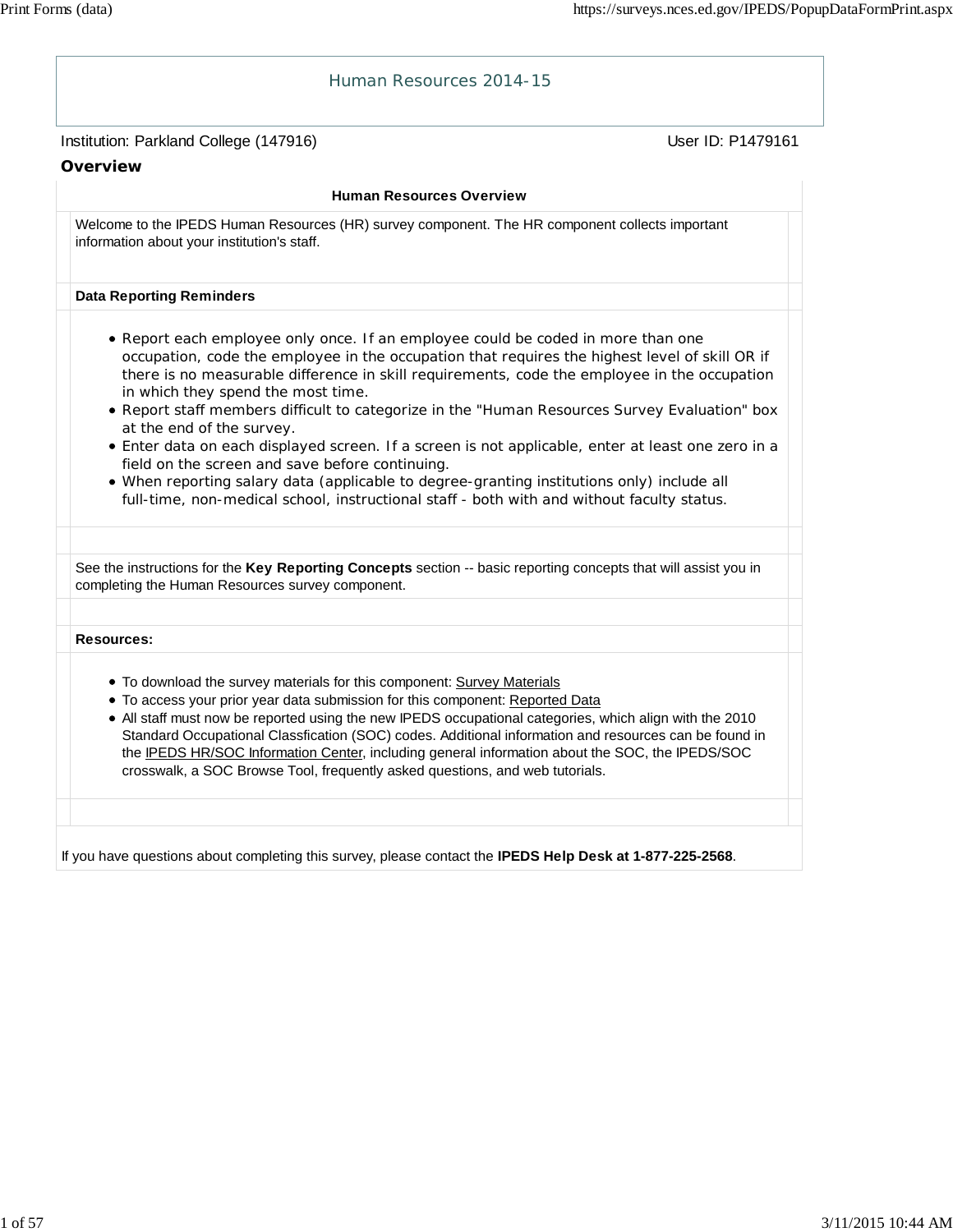|               | Institution: Parkland College (147916)<br>User ID: P1479161                                      |                             |   |     |                                                                                                                                                                                                                   |                                                        |     |   |    |  |  |  |  |
|---------------|--------------------------------------------------------------------------------------------------|-----------------------------|---|-----|-------------------------------------------------------------------------------------------------------------------------------------------------------------------------------------------------------------------|--------------------------------------------------------|-----|---|----|--|--|--|--|
|               |                                                                                                  |                             |   |     | <b>Human Resources Screening Questions</b>                                                                                                                                                                        |                                                        |     |   |    |  |  |  |  |
|               | Does your institution have any part-time staff?                                                  |                             |   |     |                                                                                                                                                                                                                   |                                                        |     |   |    |  |  |  |  |
|               |                                                                                                  |                             |   |     | If you answer Yes to this question, you will be provided the screens to report part-time staff.                                                                                                                   |                                                        |     |   |    |  |  |  |  |
|               |                                                                                                  |                             |   |     |                                                                                                                                                                                                                   | ⊙                                                      | Yes | O | No |  |  |  |  |
|               |                                                                                                  |                             |   |     | Does your institution have 15 or more full-time staff?                                                                                                                                                            |                                                        |     |   |    |  |  |  |  |
|               |                                                                                                  |                             |   |     |                                                                                                                                                                                                                   |                                                        |     |   |    |  |  |  |  |
|               |                                                                                                  |                             |   |     |                                                                                                                                                                                                                   | ◉                                                      | Yes | o | No |  |  |  |  |
|               | Do ALL of the instructional staff at your institution fall into any of the following categories? |                             |   |     |                                                                                                                                                                                                                   |                                                        |     |   |    |  |  |  |  |
|               |                                                                                                  |                             |   |     | If you answer Yes to any of the questions below, you will NOT be required to report Part G - Salaries for instructional                                                                                           |                                                        |     |   |    |  |  |  |  |
|               |                                                                                                  |                             |   |     | staff. However, Part G will still be required for reporting data for full-time non-instructional staff.                                                                                                           |                                                        |     |   |    |  |  |  |  |
|               |                                                                                                  |                             |   |     |                                                                                                                                                                                                                   |                                                        |     |   |    |  |  |  |  |
|               | ◉                                                                                                | No                          | О | Yes |                                                                                                                                                                                                                   | Are ALL of the instructional staff military personnel? |     |   |    |  |  |  |  |
|               | ◉                                                                                                | $\overline{\phantom{a}}$ No | О | Yes | Do ALL of the instructional staff contribute their services (e.g., members of a religious<br>order)?                                                                                                              |                                                        |     |   |    |  |  |  |  |
|               |                                                                                                  |                             |   |     | The reporting of data by gender AND race/ethnicity is optional this year as it is in even-numbered years.                                                                                                         |                                                        |     |   |    |  |  |  |  |
|               |                                                                                                  |                             |   |     | Do you wish to report data by gender AND race/ethnicity this year?                                                                                                                                                |                                                        |     |   |    |  |  |  |  |
| be displayed. |                                                                                                  |                             |   |     | If you answer No, screens to report data by employment status (full-time and part-time) and occupational category will                                                                                            |                                                        |     |   |    |  |  |  |  |
|               |                                                                                                  |                             |   |     | If you answer Yes, screens to report data by employment status (full-time and part-time), occupational category, and<br>gender AND race/ethnicity will be displayed and you must complete all applicable screens. |                                                        |     |   |    |  |  |  |  |
| О             |                                                                                                  |                             |   |     | No, I will not report data by gender and race/ethnicity this year                                                                                                                                                 |                                                        |     |   |    |  |  |  |  |
| ⊙             |                                                                                                  |                             |   |     | Yes, I will report data by gender and race/ethnicity this year                                                                                                                                                    |                                                        |     |   |    |  |  |  |  |
|               |                                                                                                  |                             |   |     | You may use the space below to provide context for the data you've reported above.                                                                                                                                |                                                        |     |   |    |  |  |  |  |
|               |                                                                                                  |                             |   |     |                                                                                                                                                                                                                   |                                                        |     |   |    |  |  |  |  |
|               |                                                                                                  |                             |   |     |                                                                                                                                                                                                                   |                                                        |     |   |    |  |  |  |  |
|               |                                                                                                  |                             |   |     |                                                                                                                                                                                                                   |                                                        |     |   |    |  |  |  |  |
|               |                                                                                                  |                             |   |     |                                                                                                                                                                                                                   |                                                        |     |   |    |  |  |  |  |
|               |                                                                                                  |                             |   |     |                                                                                                                                                                                                                   |                                                        |     |   |    |  |  |  |  |
|               |                                                                                                  |                             |   |     |                                                                                                                                                                                                                   |                                                        |     |   |    |  |  |  |  |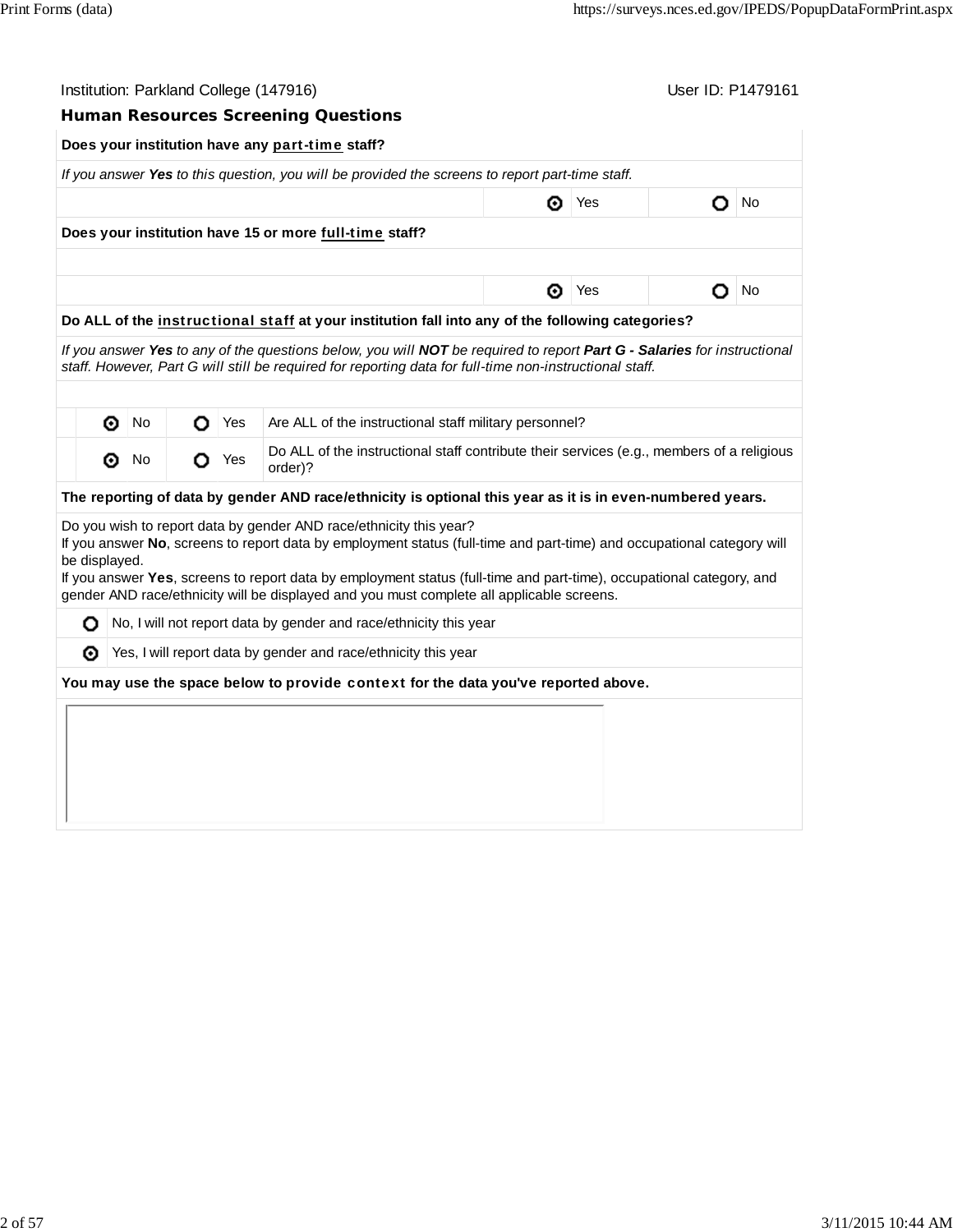| Institution: Parkland College (147916)                                                                                                                                                                                                                                                                                                                                                                                                                            |     | User ID: P1479161 |     |
|-------------------------------------------------------------------------------------------------------------------------------------------------------------------------------------------------------------------------------------------------------------------------------------------------------------------------------------------------------------------------------------------------------------------------------------------------------------------|-----|-------------------|-----|
| <b>Human Resources Screening Questions</b>                                                                                                                                                                                                                                                                                                                                                                                                                        |     |                   |     |
| Does your institution have a tenure system?                                                                                                                                                                                                                                                                                                                                                                                                                       |     |                   |     |
| If you answer Yes to this question, you will be provided the screens to report some data by tenure status.                                                                                                                                                                                                                                                                                                                                                        |     |                   |     |
|                                                                                                                                                                                                                                                                                                                                                                                                                                                                   | Yes |                   | No. |
| Does your institution have graduate assistants?                                                                                                                                                                                                                                                                                                                                                                                                                   |     |                   |     |
| If you answer Yes to this question, you will be provided the screens to report graduate assistants.                                                                                                                                                                                                                                                                                                                                                               |     |                   |     |
|                                                                                                                                                                                                                                                                                                                                                                                                                                                                   | Yes |                   | No  |
| Did your institution hire any full-time permanent staff who were included on the payroll of the institution<br>between July 1 and October 31, 2014 either for the first time (new to the institution) or after a break in<br>service AND who were still on the payroll of the institution as of November 1, 2014? (Exclude<br>persons who have returned from sabbatical leave and full-time instructional staff who are working less-than-<br>9-month contracts.) |     |                   |     |
| If you answer Yes to this question, you will be provided the screens to report <b>full-time permanent new hires</b> in Part<br>Н.                                                                                                                                                                                                                                                                                                                                 |     |                   |     |
|                                                                                                                                                                                                                                                                                                                                                                                                                                                                   | Yes |                   | No  |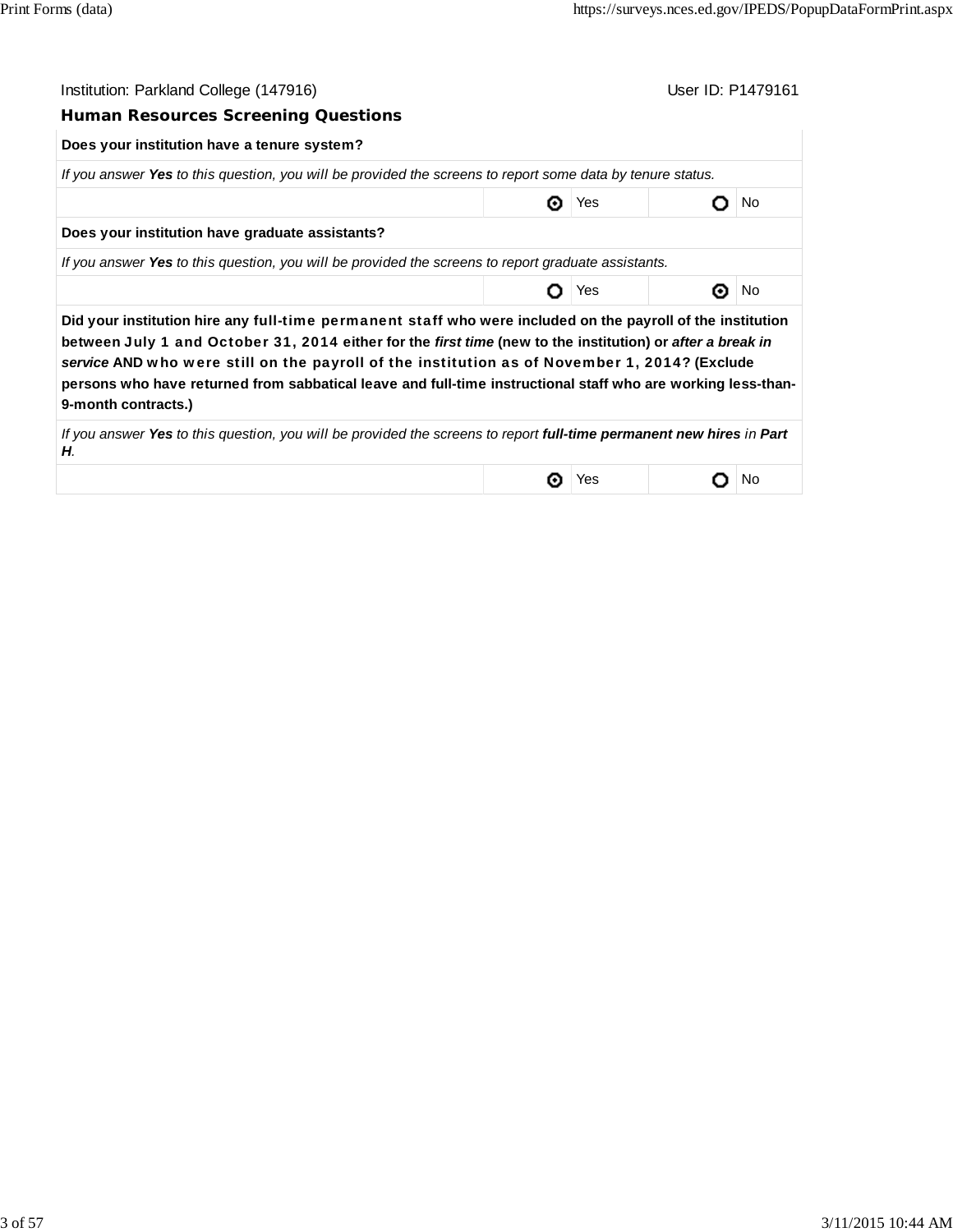**Part A1 - Full-time Instructional Staff by Academic Rank and Tenure Status - Tenured**

# **Number of Full-time Instructional Staff With Faculty Status Tenured**

#### **As of November 1, 2014**

**Report Hispanic/Latino individuals of any race as Hispanic/Latino**

**Report race for non-Hispanic/Latino individuals only**

**Include both Primarily Instruction and Instruction Combined with Research and/or Public Service**

#### Men

|                                              |                   |                | Academic Rank                      |             |           | No.              |             |
|----------------------------------------------|-------------------|----------------|------------------------------------|-------------|-----------|------------------|-------------|
| Race/ethnicity                               | <b>Professors</b> | Associate      | Assistant<br>professors professors | Instructors | Lecturers | academic<br>rank | Total       |
| Nonresident alien                            |                   |                |                                    |             |           |                  | 0           |
| Hispanic/Latino                              | 1                 | $\overline{c}$ | 1                                  |             |           |                  | 4           |
| American Indian or Alaska Native             |                   |                |                                    |             |           |                  | $\mathbf 0$ |
| Asian                                        | $\overline{c}$    | $\mathbf{1}$   |                                    |             |           |                  | 3           |
| <b>Black or African American</b>             |                   | 1              |                                    |             |           |                  | 1           |
| Native Hawaiian or Other Pacific<br>Islander |                   |                |                                    |             |           |                  | 0           |
| White                                        | 22                | 28             | $\overline{7}$                     |             |           |                  | 57          |
| Two or more races                            | $\overline{c}$    | 3              |                                    |             |           |                  | 5           |
| Race and ethnicity unknown                   |                   |                |                                    |             |           |                  | $\Omega$    |
| <b>Total men</b>                             | 27                | 35             | 8                                  | $\Omega$    | 0         | 0                | 70          |

|                                              |                                                                     | Academic Rank |  | <b>No</b>        |             |
|----------------------------------------------|---------------------------------------------------------------------|---------------|--|------------------|-------------|
| Race/ethnicity                               | Associate<br>Professors professors professors Instructors Lecturers | Assistant     |  | academic<br>rank | Total       |
| Nonresident alien                            |                                                                     |               |  |                  | $\Omega$    |
| Hispanic/Latino                              |                                                                     |               |  |                  | $\mathbf 0$ |
| American Indian or Alaska Native             |                                                                     |               |  |                  | $\mathbf 0$ |
| Asian                                        | $\overline{2}$                                                      |               |  |                  | 3           |
| <b>Black or African American</b>             | 3                                                                   |               |  |                  | 3           |
| Native Hawaiian or Other Pacific<br>Islander |                                                                     |               |  |                  | $\Omega$    |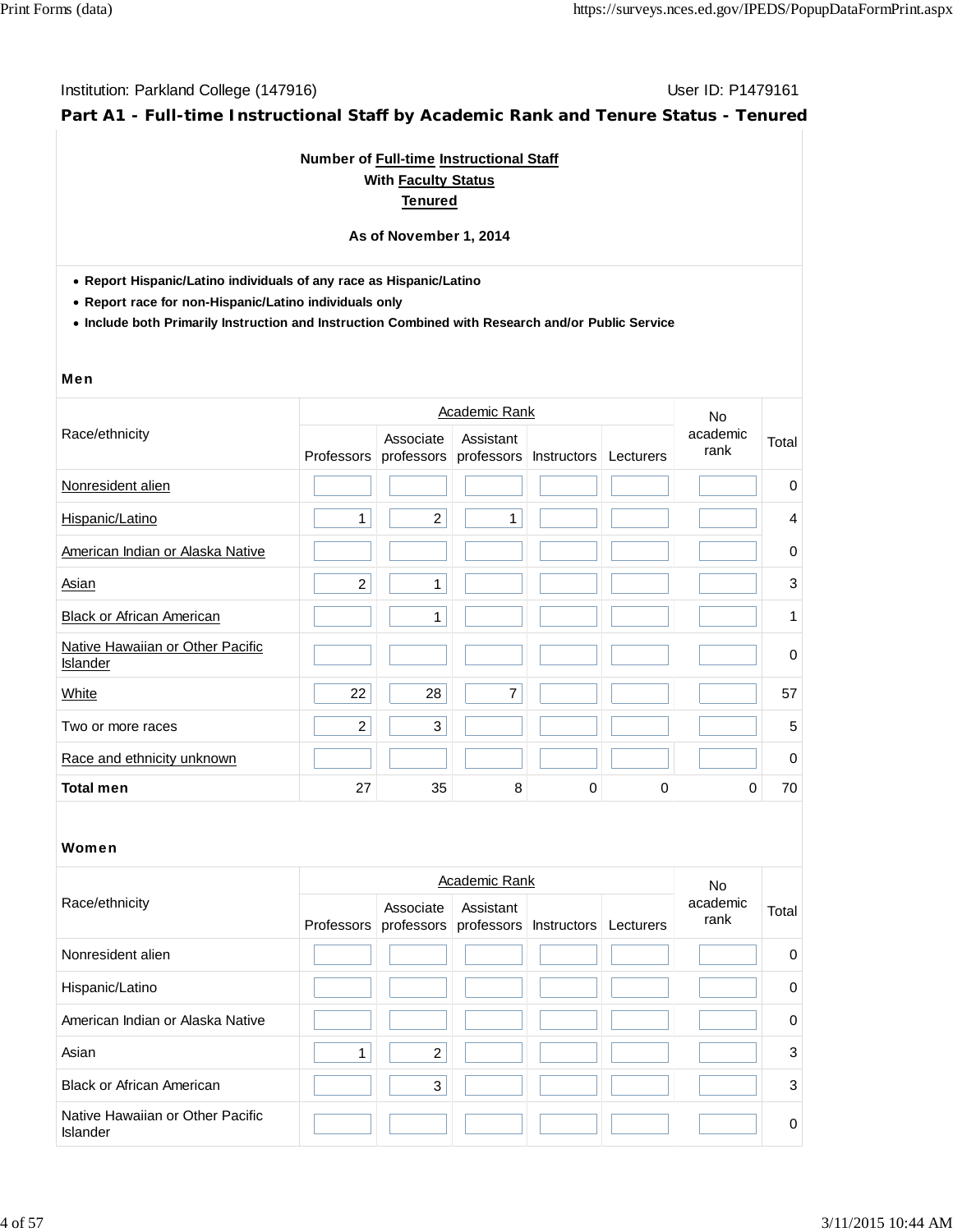| White                      | 16 | 46 |   |          |   |   | 62             |
|----------------------------|----|----|---|----------|---|---|----------------|
| Two or more races          |    | 1  |   |          |   |   |                |
| Race and ethnicity unknown |    |    |   |          |   |   | $\overline{2}$ |
| <b>Total women</b>         | 18 | 53 | 0 | 0        | 0 |   | 71             |
|                            |    |    |   |          |   |   |                |
| Total (men+women)          | 45 | 88 | 8 | $\Omega$ | 0 | 0 | 141            |
| Total from prior year      |    |    |   |          |   |   | 153            |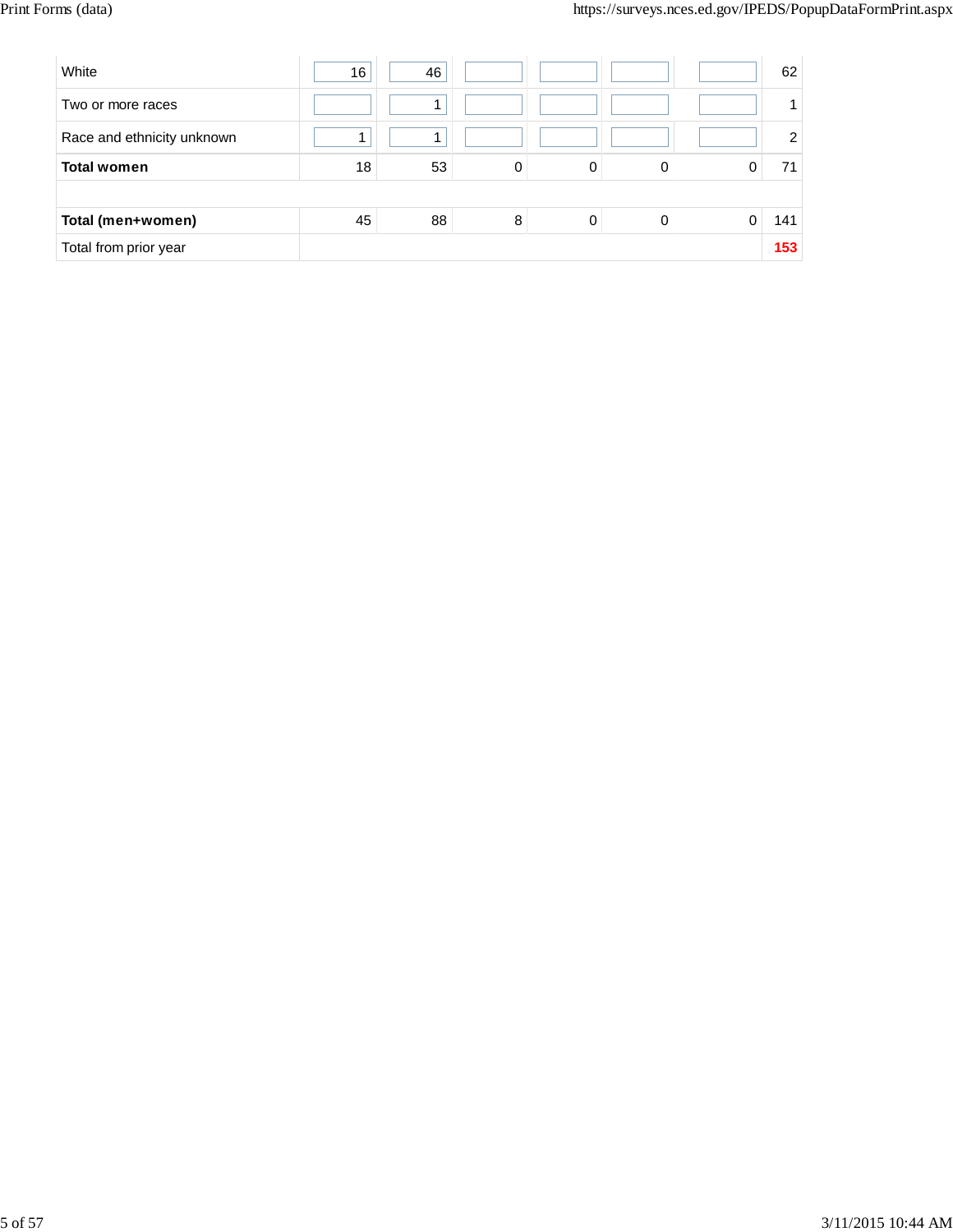**Part A1 - Full-time Instructional Staff by Academic Rank and Tenure Status - On Tenure Track**

#### **Number of Full-time Instructional Staff**

### **With Faculty Status On Tenure Track**

# **As of November 1, 2014**

**Report Hispanic/Latino individuals of any race as Hispanic/Latino**

**Report race for non-Hispanic/Latino individuals only**

**Include both Primarily Instruction and Instruction Combined with Research and/or Public Service**

#### Men

|                                                     |            |           | <b>Academic Rank</b> |                                   |           | <b>No</b>        |             |
|-----------------------------------------------------|------------|-----------|----------------------|-----------------------------------|-----------|------------------|-------------|
| Race/ethnicity                                      | Professors | Associate | Assistant            | professors professors Instructors | Lecturers | academic<br>rank | Total       |
| Nonresident alien                                   |            |           |                      |                                   | 0         |                  | $\mathbf 0$ |
| Hispanic/Latino                                     |            |           |                      |                                   |           |                  | 0           |
| American Indian or Alaska Native                    |            |           |                      |                                   |           |                  | $\mathbf 0$ |
| Asian                                               |            |           |                      |                                   |           |                  | $\pmb{0}$   |
| <b>Black or African American</b>                    |            |           |                      | 1                                 |           |                  | 1           |
| Native Hawaiian or Other Pacific<br><b>Islander</b> |            |           |                      |                                   |           |                  | $\pmb{0}$   |
| White                                               |            | 1         | 1                    | 4                                 |           |                  | 6           |
| Two or more races                                   |            |           |                      | $\mathbf{1}$                      |           |                  | 1           |
| Race and ethnicity unknown                          |            |           |                      | 1                                 |           |                  | 1           |
| <b>Total men</b>                                    | $\Omega$   | 1         | 1                    | 7                                 | 0         | 0                | 9           |
|                                                     |            |           |                      |                                   |           |                  |             |
| Women                                               |            |           |                      |                                   |           |                  |             |

|                                                     |            |           | <b>No</b>                                      |  |           |                  |                |
|-----------------------------------------------------|------------|-----------|------------------------------------------------|--|-----------|------------------|----------------|
| Race/ethnicity                                      | Professors | Associate | Assistant<br>professors professors Instructors |  | Lecturers | academic<br>rank | Total          |
| Nonresident alien                                   |            |           |                                                |  |           |                  | $\overline{0}$ |
| Hispanic/Latino                                     |            |           |                                                |  |           |                  | 1              |
| American Indian or Alaska Native                    |            |           |                                                |  |           |                  | $\mathbf 0$    |
| Asian                                               |            |           |                                                |  |           |                  | $\mathbf 0$    |
| <b>Black or African American</b>                    |            |           |                                                |  |           |                  | 1              |
| Native Hawaiian or Other Pacific<br><b>Islander</b> |            |           |                                                |  |           |                  | 0              |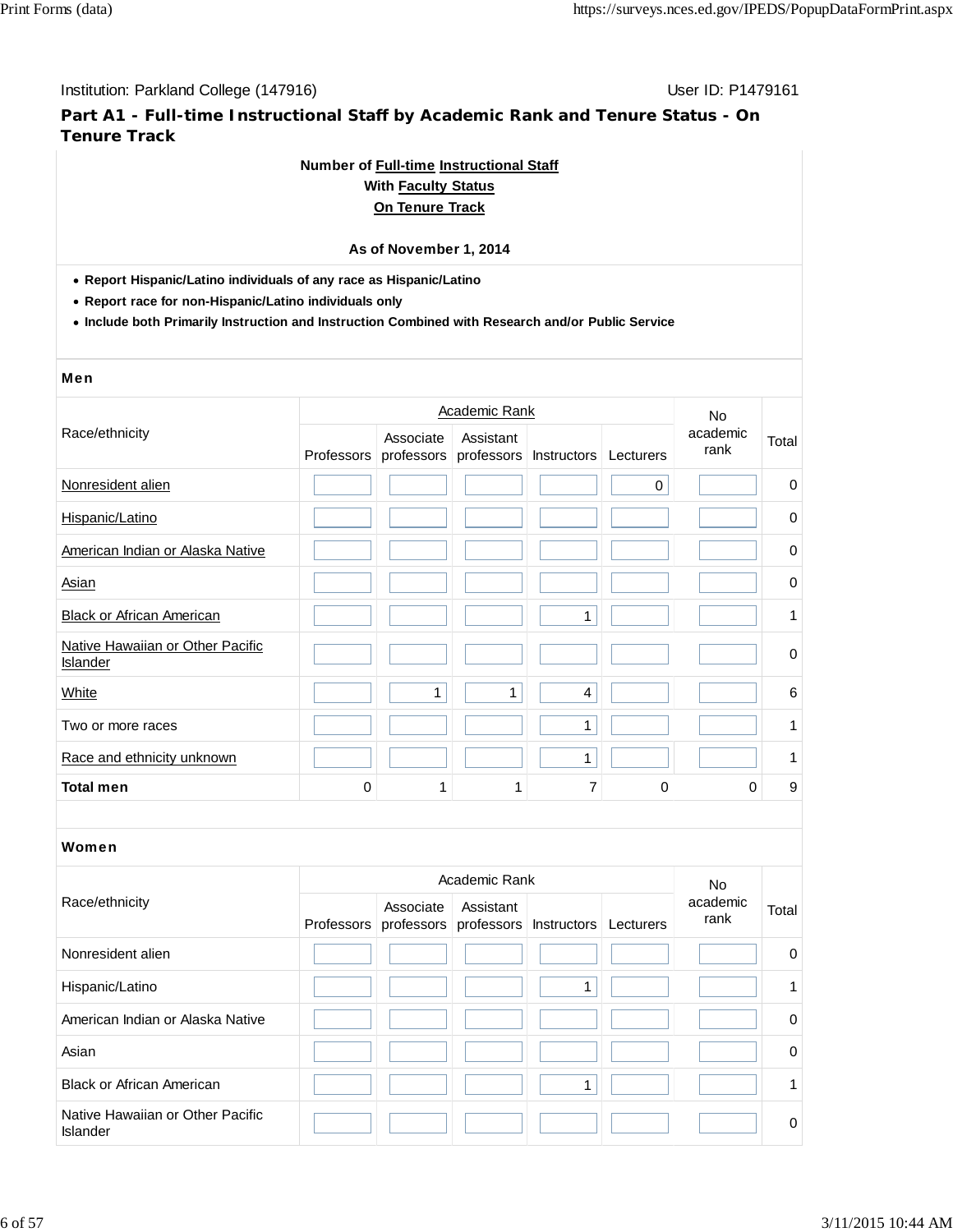| White                      |   | 4 |   | 11 |          | 15       |
|----------------------------|---|---|---|----|----------|----------|
| Two or more races          |   |   |   |    |          | $\Omega$ |
| Race and ethnicity unknown |   |   |   |    |          | $\Omega$ |
| <b>Total women</b>         | 0 | 4 | 0 | 13 | 0        | 17       |
|                            |   |   |   |    |          |          |
| Total (men+women)          | 0 | 5 |   | 20 | $\Omega$ | 26       |
| Total from prior year      |   |   |   |    |          | 16       |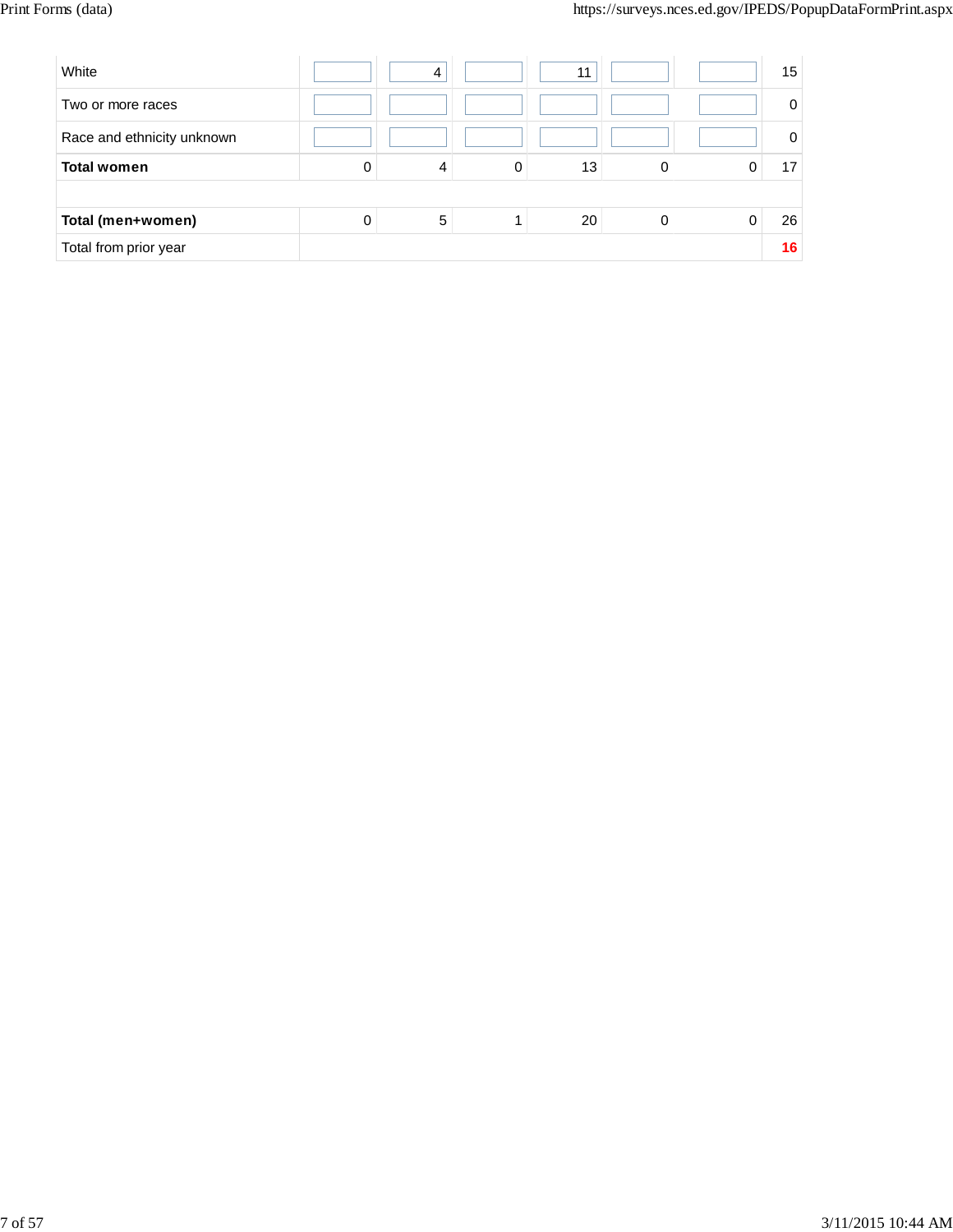# **Part A1 - Full-time Instructional Staff by Academic Rank and Tenure Status - Multi-Year Contract**

## **Number of Full-time Instructional Staff With Faculty Status**

#### **Not on Tenure Track - Multi-Year or Continuing or At-will Contract**

#### **As of November 1, 2014**

- **Report Hispanic/Latino individuals of any race as Hispanic/Latino**
- **Report race for non-Hispanic/Latino individuals only**
- **Include both Primarily Instruction and Instruction Combined with Research and/or Public Service**

#### Men

|                                              |            |           | <b>Academic Rank</b> |                                   |           | <b>No</b>        |             |
|----------------------------------------------|------------|-----------|----------------------|-----------------------------------|-----------|------------------|-------------|
| Gender and race/ethnicity                    | Professors | Associate | Assistant            | professors professors Instructors | Lecturers | academic<br>rank | Total       |
| Nonresident alien                            |            |           |                      |                                   | 0         |                  | 0           |
| Hispanic/Latino                              |            |           |                      |                                   |           |                  | $\mathbf 0$ |
| American Indian or Alaska Native             |            |           |                      |                                   |           |                  | 0           |
| Asian                                        |            |           |                      |                                   |           |                  | 0           |
| <b>Black or African American</b>             |            |           |                      |                                   |           |                  | $\pmb{0}$   |
| Native Hawaiian or Other Pacific<br>Islander |            |           |                      |                                   |           |                  | $\mathbf 0$ |
| White                                        |            |           |                      | $\mathbf{1}$                      |           |                  | 1           |
| Two or more races                            |            |           |                      |                                   |           |                  | $\pmb{0}$   |
| Race and ethnicity unknown                   |            |           |                      |                                   |           |                  | $\mathbf 0$ |
| <b>Total men</b>                             | $\Omega$   | $\Omega$  | 0                    | 1                                 | 0         | 0                | 1           |
|                                              |            |           |                      |                                   |           |                  |             |
| Women                                        |            |           |                      |                                   |           |                  |             |
|                                              |            |           |                      |                                   |           |                  |             |

|                                              |            | No.       |           |                                             |                  |             |
|----------------------------------------------|------------|-----------|-----------|---------------------------------------------|------------------|-------------|
| Gender and race/ethnicity                    | Professors | Associate | Assistant | professors professors Instructors Lecturers | academic<br>rank | Total       |
| Nonresident alien                            |            |           |           |                                             |                  | $\mathbf 0$ |
| Hispanic/Latino                              |            |           |           |                                             |                  | $\mathbf 0$ |
| American Indian or Alaska Native             |            |           |           |                                             |                  | $\mathbf 0$ |
| Asian                                        |            |           |           |                                             |                  | $\mathbf 0$ |
| <b>Black or African American</b>             |            |           |           |                                             |                  | $\mathbf 0$ |
| Native Hawaiian or Other Pacific<br>Islander |            |           |           |                                             |                  | 0           |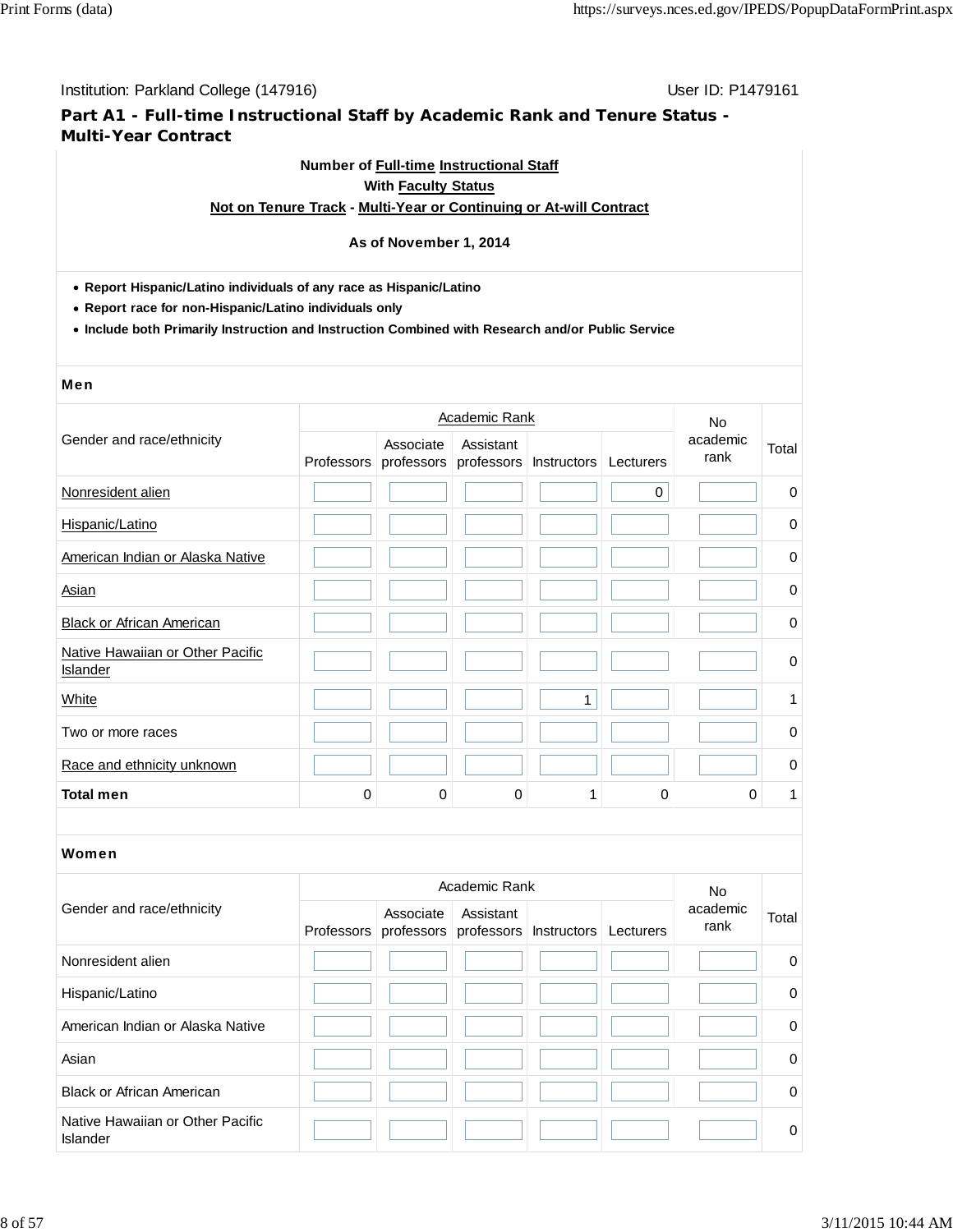| White                      |   |   |   |   | 0 |
|----------------------------|---|---|---|---|---|
| Two or more races          |   |   |   |   |   |
| Race and ethnicity unknown |   |   |   |   |   |
| <b>Total women</b>         | 0 | 0 | 0 | 0 |   |
|                            |   |   |   |   |   |
| Total (men+women)          | 0 | 0 | 0 | 0 |   |
| Total from prior year      |   |   |   |   |   |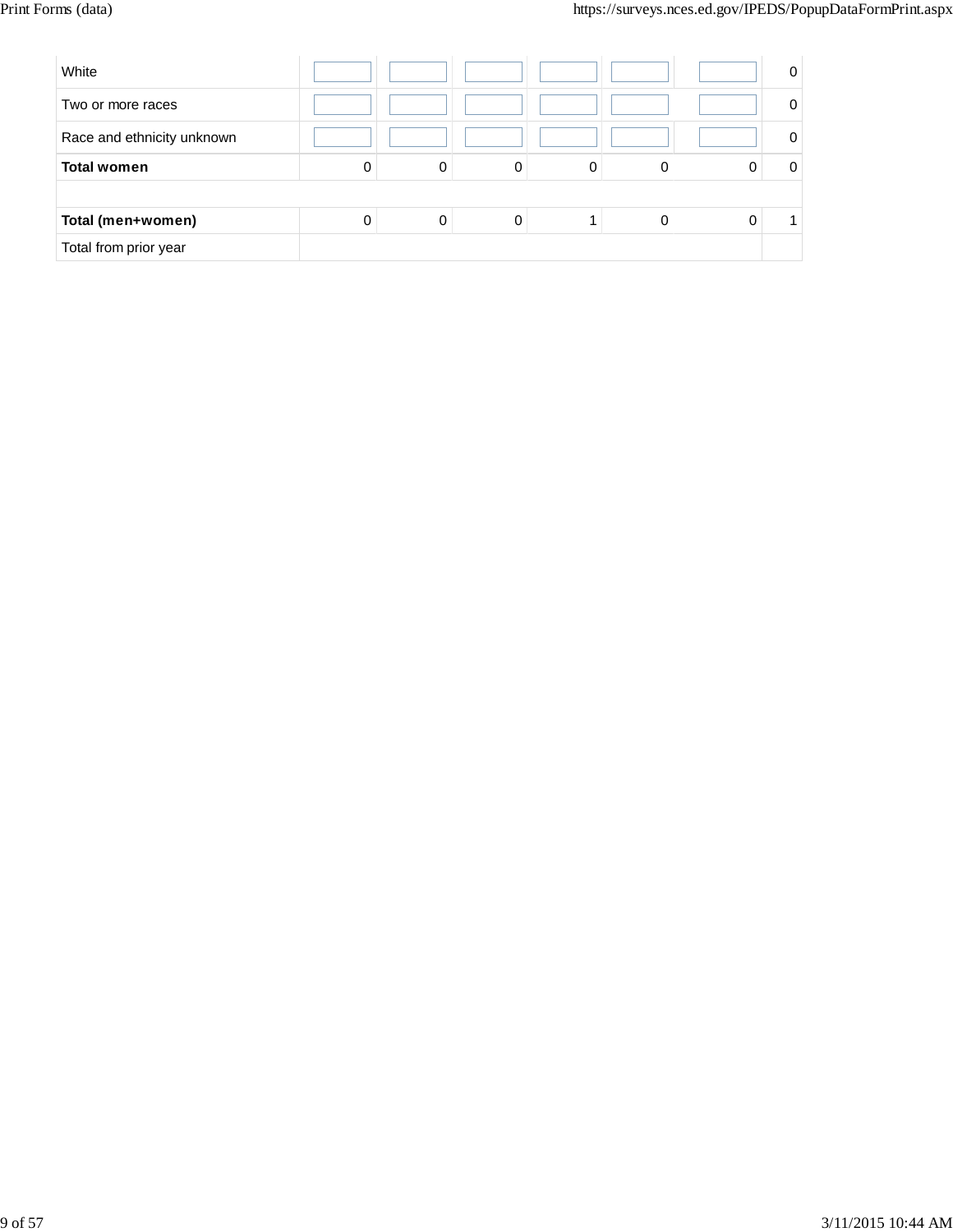**Part A1 - Full-time Instructional Staff by Academic Rank and Tenure Status - Annual Contract**

# **Number of Full-time Instructional Staff With Faculty Status Not on Tenure Track - Annual Contract**

#### **As of November 1, 2014**

**Report Hispanic/Latino individuals of any race as Hispanic/Latino**

**Report race for non-Hispanic/Latino individuals only**

**Include both Primarily Instruction and Instruction Combined with Research and/or Public Service**

# Men

|                                              |            | <b>No</b> |           |                                   |           |                  |             |
|----------------------------------------------|------------|-----------|-----------|-----------------------------------|-----------|------------------|-------------|
| Race/ethnicity                               | Professors | Associate | Assistant | professors professors Instructors | Lecturers | academic<br>rank | Total       |
| Nonresident alien                            |            |           |           |                                   | 0         |                  | $\mathbf 0$ |
| Hispanic/Latino                              |            |           |           |                                   |           |                  | $\mathbf 0$ |
| American Indian or Alaska Native             |            |           |           |                                   |           |                  | 0           |
| Asian                                        |            |           |           |                                   |           |                  | 0           |
| <b>Black or African American</b>             |            |           |           |                                   |           |                  | $\mathbf 0$ |
| Native Hawaiian or Other Pacific<br>Islander |            |           |           |                                   |           |                  | $\mathbf 0$ |
| White                                        |            |           |           | 3                                 |           |                  | 3           |
| Two or more races                            |            |           |           |                                   |           |                  | $\Omega$    |
| Race and ethnicity unknown                   |            |           |           |                                   |           |                  | 0           |
| <b>Total men</b>                             | $\Omega$   | $\Omega$  | 0         | 3                                 | 0         | 0                | 3           |

|                                                     | Academic Rank |           |                                                           |  |           | No.              |          |
|-----------------------------------------------------|---------------|-----------|-----------------------------------------------------------|--|-----------|------------------|----------|
| Race/ethnicity                                      |               | Associate | Assistant<br>Professors professors professors Instructors |  | Lecturers | academic<br>rank | Total    |
| Nonresident alien                                   |               |           |                                                           |  |           |                  | $\Omega$ |
| Hispanic/Latino                                     |               |           |                                                           |  |           |                  | 1.       |
| American Indian or Alaska Native                    |               |           |                                                           |  |           |                  | $\Omega$ |
| Asian                                               |               |           |                                                           |  |           |                  | $\Omega$ |
| <b>Black or African American</b>                    |               |           |                                                           |  |           |                  | $\Omega$ |
| Native Hawaiian or Other Pacific<br><b>Islander</b> |               |           |                                                           |  |           |                  | 0        |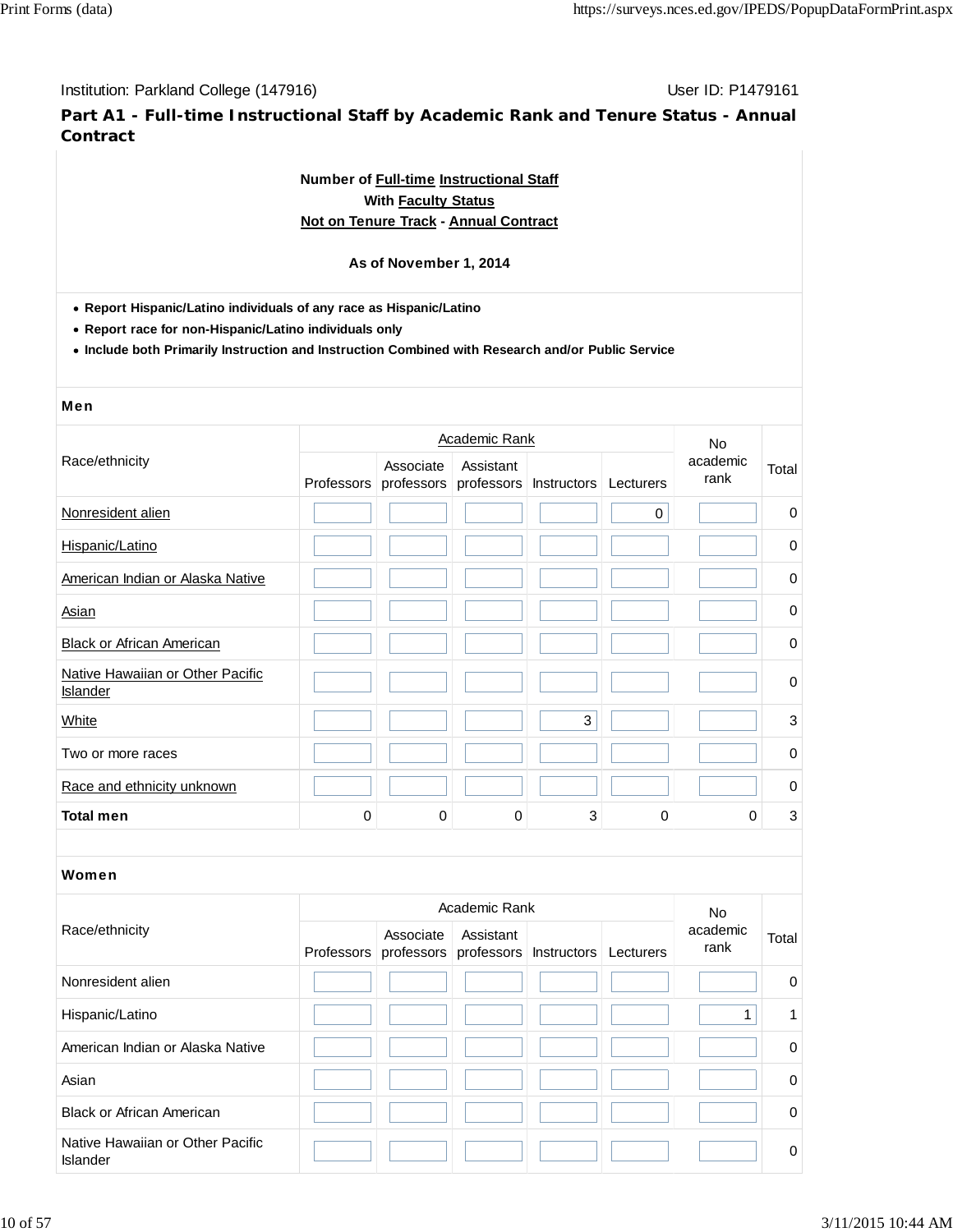| White                      |   |   | 3 |  | 4 |
|----------------------------|---|---|---|--|---|
| Two or more races          |   |   |   |  | 0 |
| Race and ethnicity unknown |   |   |   |  | 0 |
| <b>Total women</b>         | 0 | 0 | 3 |  | 5 |
|                            |   |   |   |  |   |
| Total (men+women)          | 0 | 0 | 6 |  | 8 |
| Total from prior year      |   |   |   |  | 5 |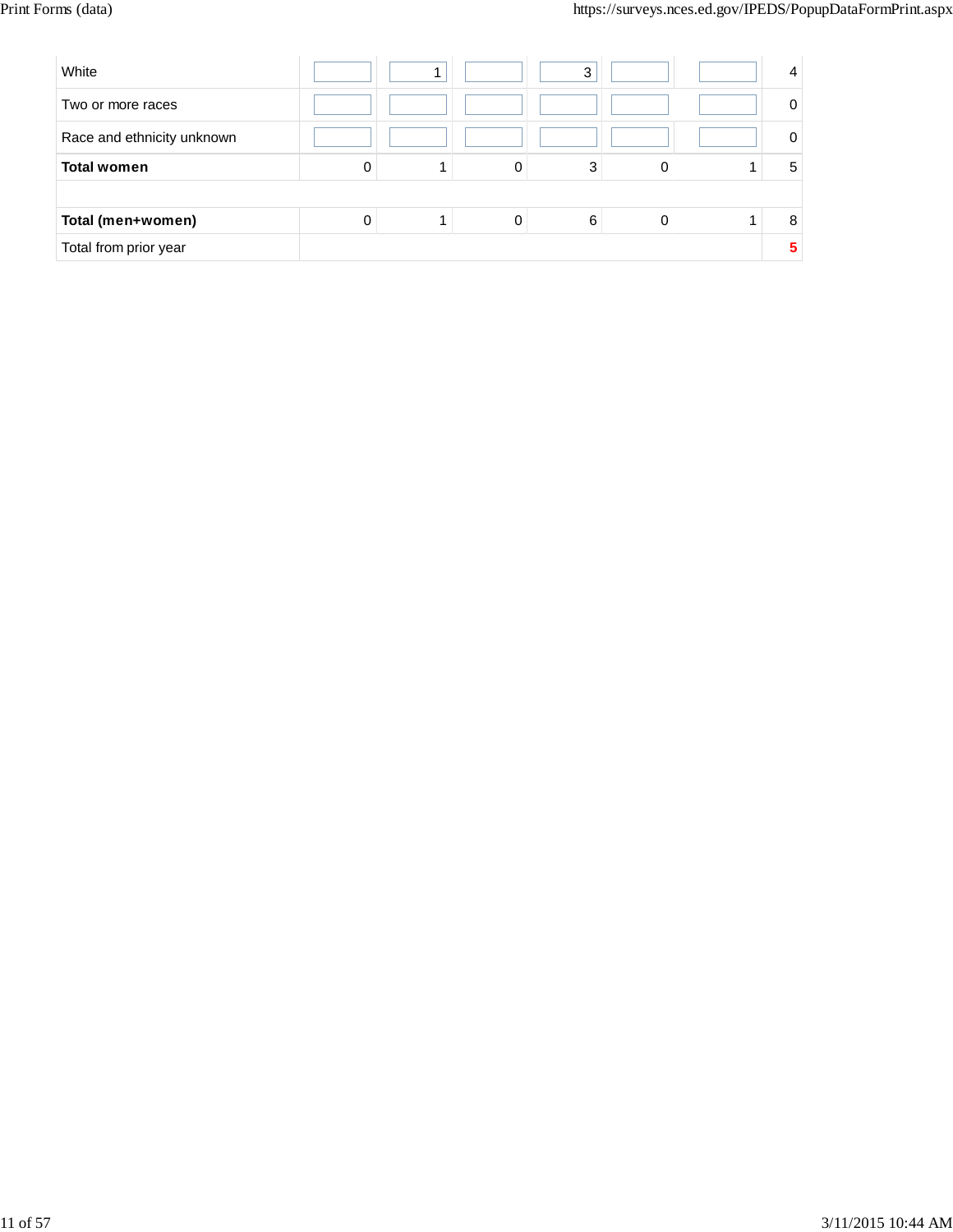# **Part A1 - Full-time Instructional Staff by Academic Rank and Tenure Status - Less-Than-Annual Contract**

# **Number of Full-time Instructional Staff With Faculty Status Not on Tenure Track - Less-than-annual Contract**

# **As of November 1, 2014**

#### **Report Hispanic/Latino individuals of any race as Hispanic/Latino**

**Report race for non-Hispanic/Latino individuals only**

**Include both Primarily Instruction and Instruction Combined with Research and/or Public Service**

#### Men

|                                                     |            | <b>No</b>   |                                    |             |           |                  |             |
|-----------------------------------------------------|------------|-------------|------------------------------------|-------------|-----------|------------------|-------------|
| Race/ethnicity                                      | Professors | Associate   | Assistant<br>professors professors | Instructors | Lecturers | academic<br>rank | Total       |
| Nonresident alien                                   |            |             |                                    |             | 0         |                  | $\pmb{0}$   |
| Hispanic/Latino                                     |            |             |                                    |             |           |                  | 0           |
| American Indian or Alaska Native                    |            |             |                                    |             |           |                  | 0           |
| Asian                                               |            |             |                                    |             |           |                  | $\mathbf 0$ |
| <b>Black or African American</b>                    |            |             |                                    |             |           |                  | 0           |
| Native Hawaiian or Other Pacific<br><b>Islander</b> |            |             |                                    |             |           |                  | $\mathbf 0$ |
| White                                               |            |             |                                    |             |           |                  | $\mathbf 0$ |
| Two or more races                                   |            |             |                                    |             |           |                  | $\mathbf 0$ |
| Race and ethnicity unknown                          |            |             |                                    |             |           |                  | $\mathbf 0$ |
| <b>Total men</b>                                    | $\Omega$   | $\mathbf 0$ | 0                                  | 0           | 0         | 0                | 0           |
|                                                     |            |             |                                    |             |           |                  |             |
| Women                                               |            |             |                                    |             |           |                  |             |
|                                                     |            |             | Academic Pank                      |             |           | $\sim$ $\sim$    |             |

|                                              |            | <b>No</b> |           |                                             |  |                  |             |
|----------------------------------------------|------------|-----------|-----------|---------------------------------------------|--|------------------|-------------|
| Race/ethnicity                               | Professors | Associate | Assistant | professors professors Instructors Lecturers |  | academic<br>rank | Total       |
| Nonresident alien                            |            |           |           |                                             |  |                  | $\mathbf 0$ |
| Hispanic/Latino                              |            |           |           |                                             |  |                  | $\mathbf 0$ |
| American Indian or Alaska Native             |            |           |           |                                             |  |                  | $\mathbf 0$ |
| Asian                                        |            |           |           |                                             |  |                  | $\Omega$    |
| <b>Black or African American</b>             |            |           |           |                                             |  |                  | $\mathbf 0$ |
| Native Hawaiian or Other Pacific<br>Islander |            |           |           |                                             |  |                  | $\Omega$    |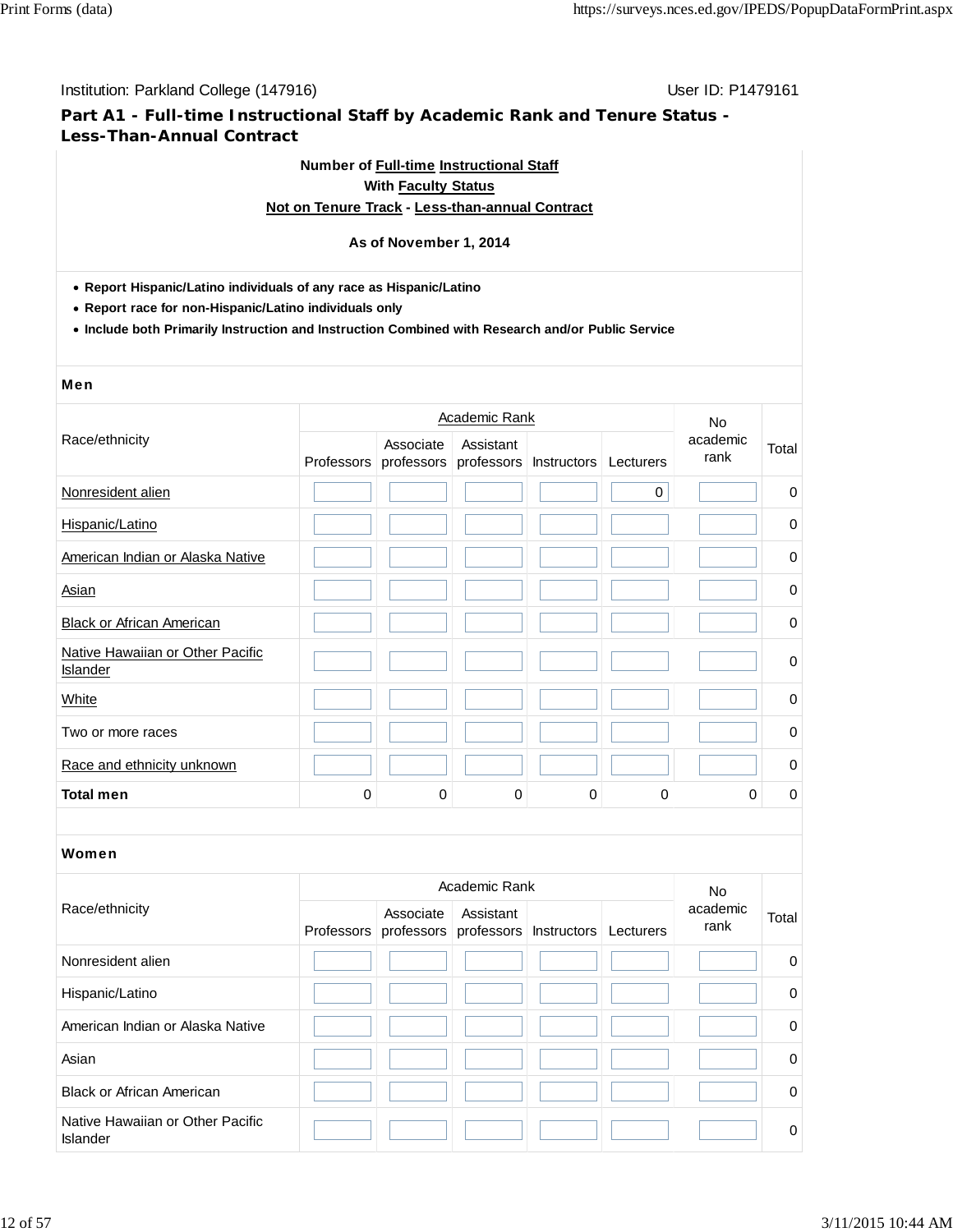| White                      |   |   |   |   |   | 0 |
|----------------------------|---|---|---|---|---|---|
| Two or more races          |   |   |   |   |   |   |
| Race and ethnicity unknown |   |   |   |   |   |   |
| <b>Total women</b>         | 0 | 0 | 0 | 0 | 0 |   |
|                            |   |   |   |   |   |   |
| Total (men+women)          | 0 | 0 | 0 |   | 0 |   |
| Total from prior year      |   |   |   |   |   |   |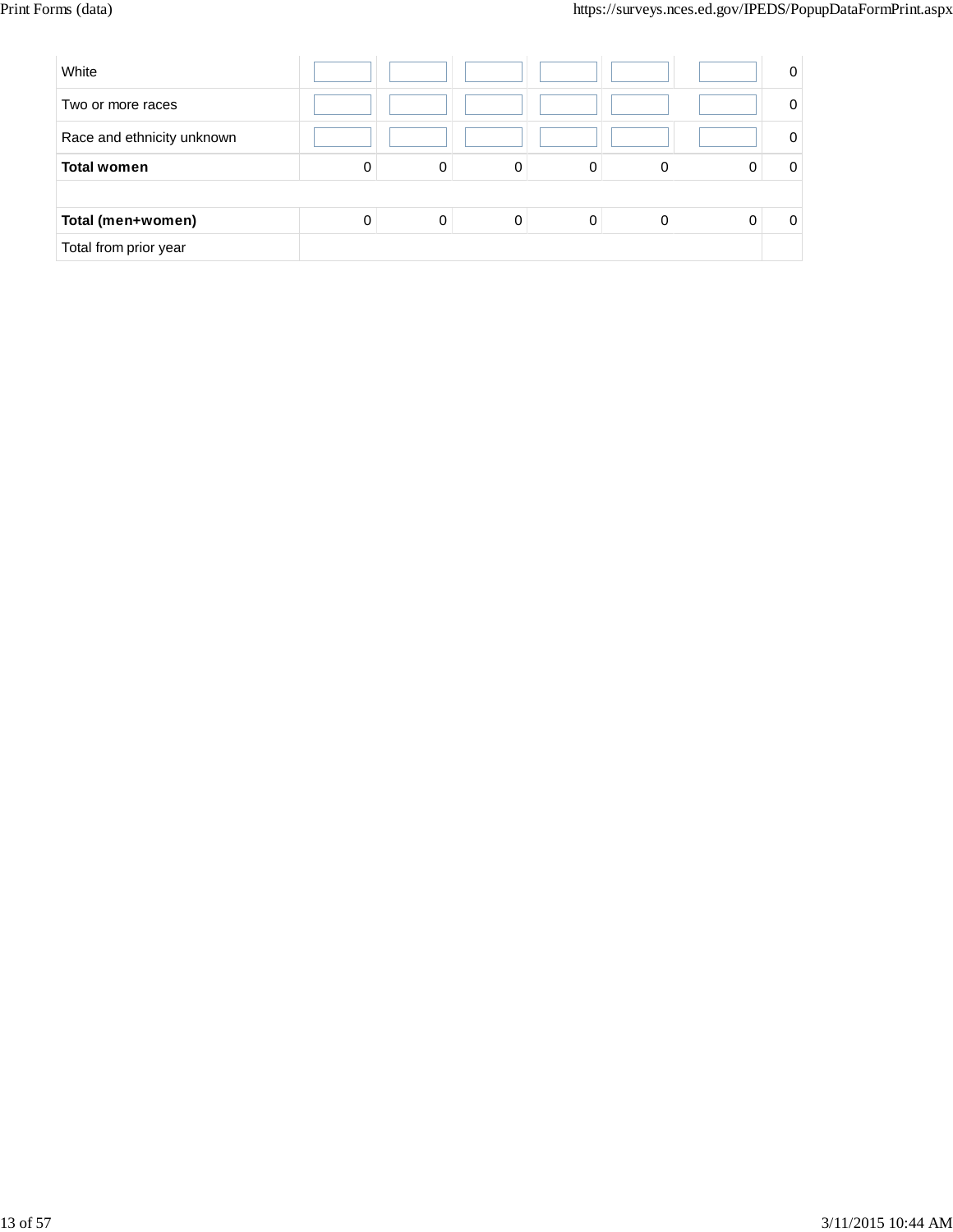| Number of Full-time Instructional Staff<br><b>Without Faculty Status</b><br>As of November 1, 2014                                                                                                                                 |                               |  |  |  |  |  |  |  |
|------------------------------------------------------------------------------------------------------------------------------------------------------------------------------------------------------------------------------------|-------------------------------|--|--|--|--|--|--|--|
| • Report Hispanic/Latino individuals of any race as Hispanic/Latino<br>• Report race for non-Hispanic/Latino individuals only<br>. Include both Primarily Instruction and Instruction Combined with Research and/or Public Service |                               |  |  |  |  |  |  |  |
| Men                                                                                                                                                                                                                                |                               |  |  |  |  |  |  |  |
| Race/ethnicity                                                                                                                                                                                                                     | <b>Without Faculty Status</b> |  |  |  |  |  |  |  |
| Nonresident alien                                                                                                                                                                                                                  |                               |  |  |  |  |  |  |  |
| Hispanic/Latino                                                                                                                                                                                                                    |                               |  |  |  |  |  |  |  |
| American Indian or Alaska Native                                                                                                                                                                                                   |                               |  |  |  |  |  |  |  |
| <b>Asian</b>                                                                                                                                                                                                                       |                               |  |  |  |  |  |  |  |
| <b>Black or African American</b>                                                                                                                                                                                                   |                               |  |  |  |  |  |  |  |
| Native Hawaiian or Other Pacific Islander                                                                                                                                                                                          |                               |  |  |  |  |  |  |  |
| White                                                                                                                                                                                                                              |                               |  |  |  |  |  |  |  |
| Two or more races                                                                                                                                                                                                                  |                               |  |  |  |  |  |  |  |
| Race and ethnicity unknown                                                                                                                                                                                                         | 0                             |  |  |  |  |  |  |  |
| <b>Total men</b>                                                                                                                                                                                                                   | 0                             |  |  |  |  |  |  |  |
| Women                                                                                                                                                                                                                              |                               |  |  |  |  |  |  |  |
| Race/ethnicity                                                                                                                                                                                                                     | <b>Without Faculty Status</b> |  |  |  |  |  |  |  |
| Nonresident alien                                                                                                                                                                                                                  |                               |  |  |  |  |  |  |  |
| Hispanic/Latino                                                                                                                                                                                                                    |                               |  |  |  |  |  |  |  |
| American Indian or Alaska Native                                                                                                                                                                                                   |                               |  |  |  |  |  |  |  |
| Asian                                                                                                                                                                                                                              |                               |  |  |  |  |  |  |  |
| <b>Black or African American</b>                                                                                                                                                                                                   |                               |  |  |  |  |  |  |  |
| Native Hawaiian or Other Pacific Islander                                                                                                                                                                                          |                               |  |  |  |  |  |  |  |
| White                                                                                                                                                                                                                              |                               |  |  |  |  |  |  |  |
| Two or more races                                                                                                                                                                                                                  |                               |  |  |  |  |  |  |  |
| Race and ethnicity unknown                                                                                                                                                                                                         |                               |  |  |  |  |  |  |  |
|                                                                                                                                                                                                                                    |                               |  |  |  |  |  |  |  |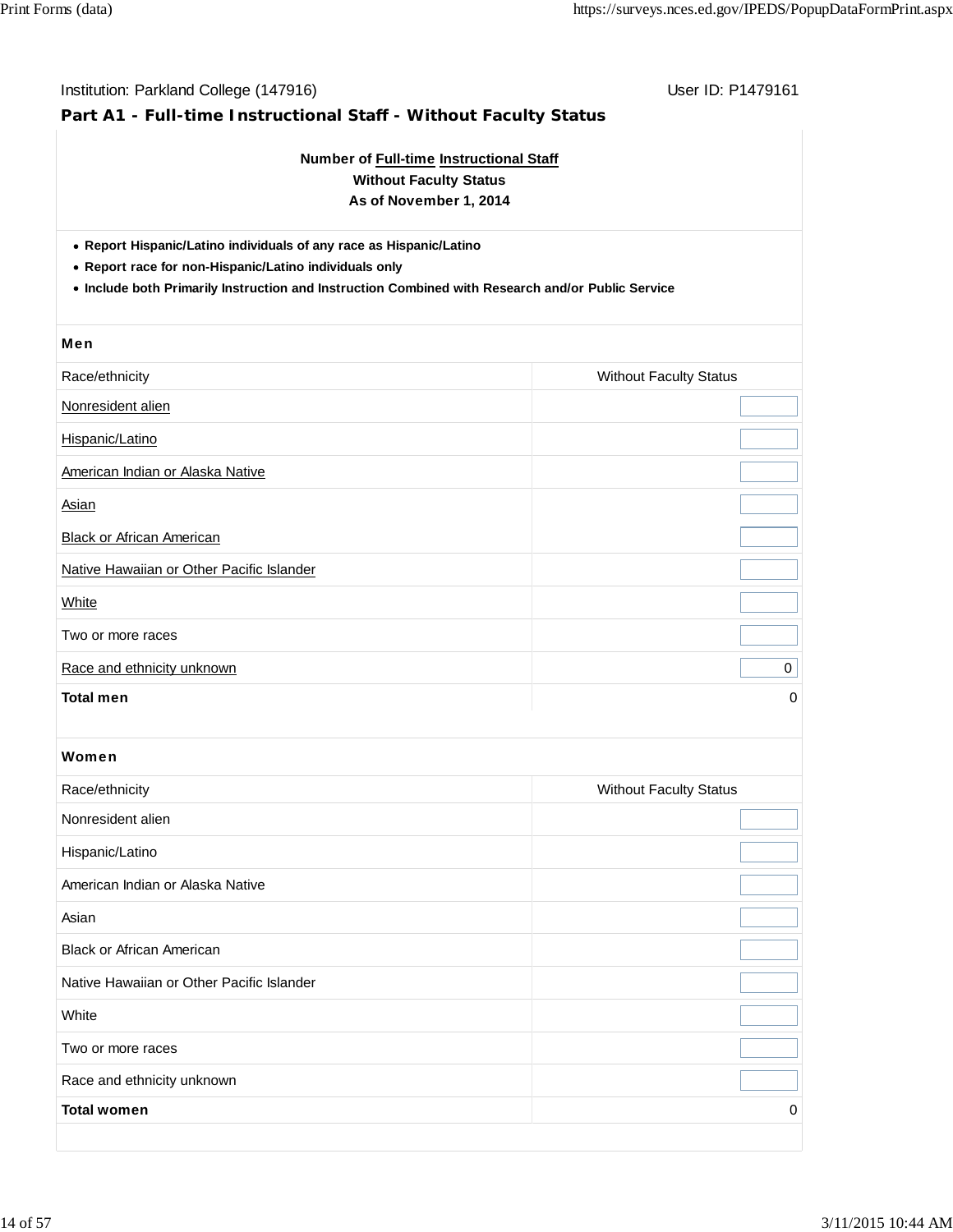| Total (men+women)     |  |
|-----------------------|--|
| Total from prior year |  |
|                       |  |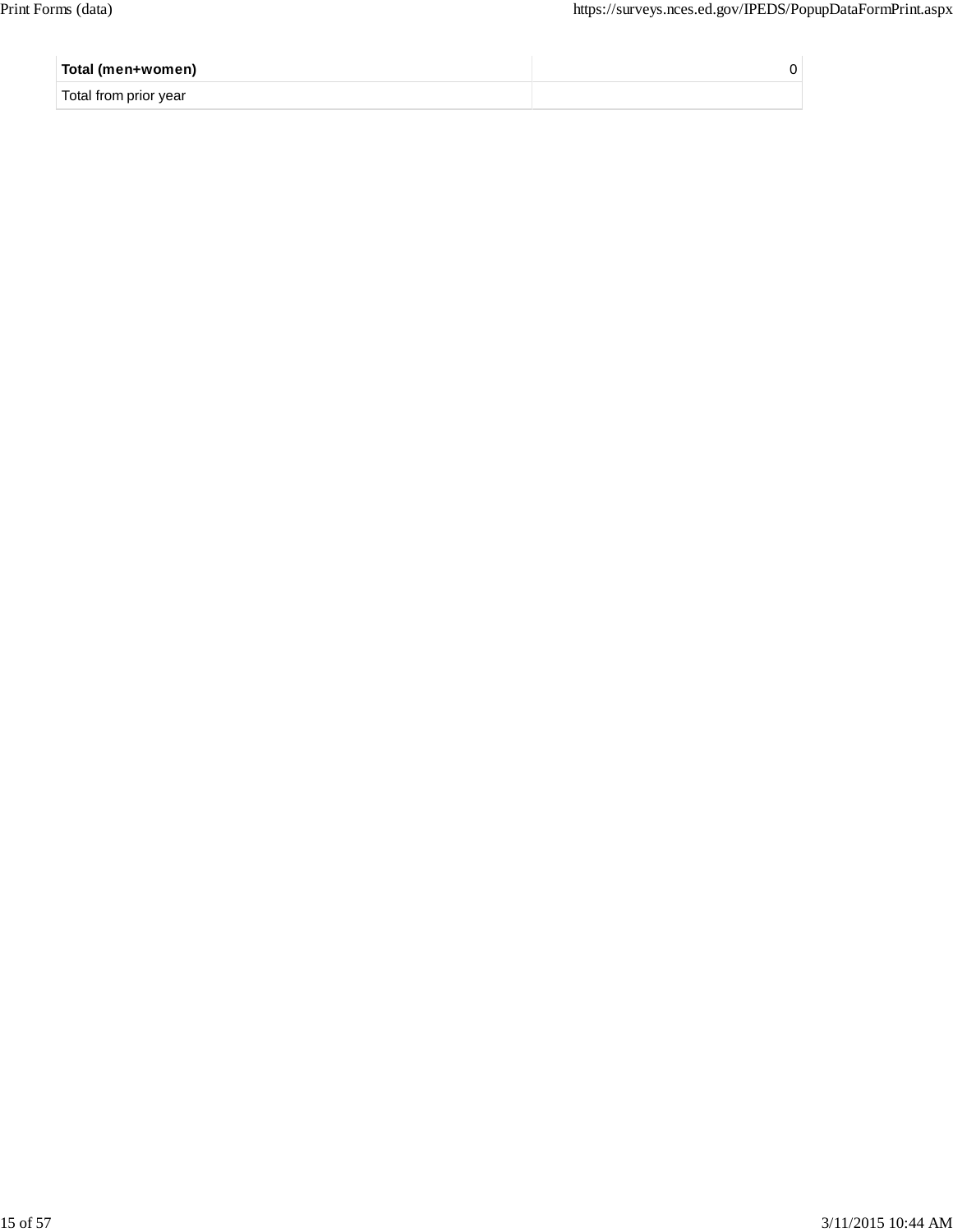# **Part A2 - Full-time Instructional Staff by Function**

# **Number of Full-time Instructional Staff**

#### **As of November 1, 2014**

**Report Primarily Instruction and Instruction Combined with Research and/or Public Service separately, as indicated below**

|  |                                                |             |                    |                                                   | Not on Tenure Track |                                  |                   |       |  |
|--|------------------------------------------------|-------------|--------------------|---------------------------------------------------|---------------------|----------------------------------|-------------------|-------|--|
|  |                                                | Tenured     | On Tenure<br>Track | Multi-year,<br>continuing, or<br>at-will contract | Annual<br>contract  | Less-than-<br>annual<br>contract | Faculty<br>status | Total |  |
|  | Instructional staff                            | 141         | 26                 |                                                   | 8                   | 0                                | $\mathbf 0$       | 176   |  |
|  | Total carried forward from<br>previous screens | 141         | 26                 |                                                   | 8                   | $\Omega$                         | 0                 | 176   |  |
|  | Primarily Instruction                          | 141         | 26                 | 1                                                 | 8                   | $\Omega$                         | $\mathbf 0$       | 176   |  |
|  | Exclusively credit                             | 141         | 26                 | $\mathbf{1}$                                      | 8                   | $\mathbf 0$                      | 0                 | 176   |  |
|  | <b>B</b> Exclusively<br>not-for-credit         | $\mathbf 0$ | $\mathbf 0$        | $\pmb{0}$                                         | $\pmb{0}$           | $\pmb{0}$                        | 0                 | 0     |  |
|  | Combined credit/not-<br>for-credit             | 0           | $\mathbf 0$        | $\mathbf 0$                                       | 0                   | $\mathbf 0$                      | 0                 | 0     |  |
|  | Instruction/research<br>/public service staff  | 0           | 0                  | $\mathbf 0$                                       | $\mathbf 0$         | $\mathbf 0$                      | 0                 | 0     |  |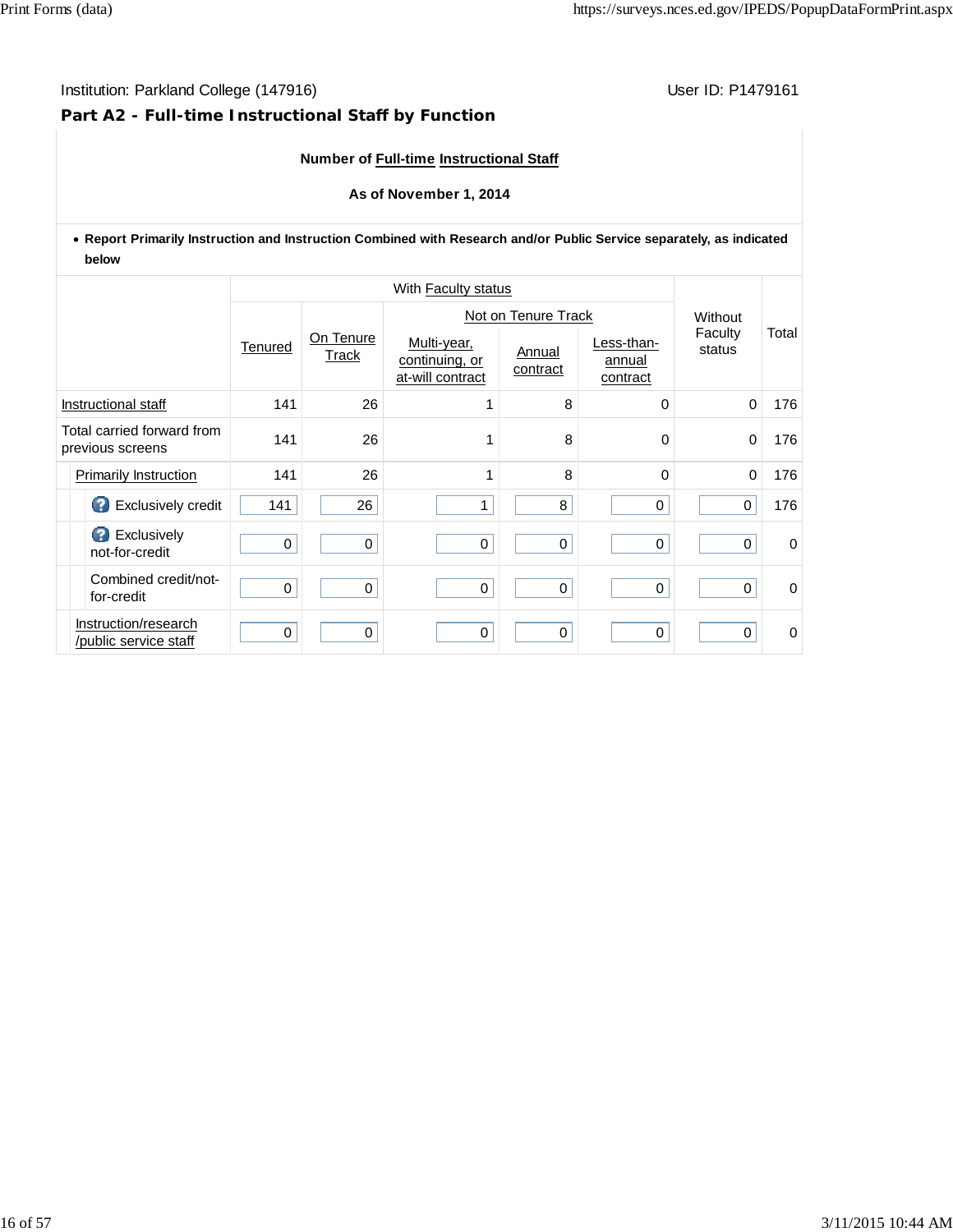# Institution: Parkland College (147916) **User ID: P1479161** User ID: P1479161

# **Part A3 - Full-time Instructional Staff - Totals**

#### **Total number of Full-time Instructional Staff**

# **As of November 1, 2014**

| Race/ethnicity                            | Total men | Total women    | Total (men+women) |
|-------------------------------------------|-----------|----------------|-------------------|
| Nonresident alien                         | 0         | 0              | 0                 |
| Hispanic/Latino                           | 4         | 2              | 6                 |
| American Indian or Alaska Native          | 0         | 0              | 0                 |
| Asian                                     | 3         | 3              | 6                 |
| <b>Black or African American</b>          | 2         | 4              | 6                 |
| Native Hawaiian or Other Pacific Islander | 0         | 0              | $\mathbf 0$       |
| White                                     | 67        | 81             | 148               |
| Two or more races                         | 6         | 1              | $\overline{7}$    |
| Race and ethnicity unknown                | 1         | $\overline{c}$ | 3                 |
| <b>Total</b>                              | 83        | 93             | 176               |
| Total from prior year                     |           |                | 174               |
|                                           |           |                |                   |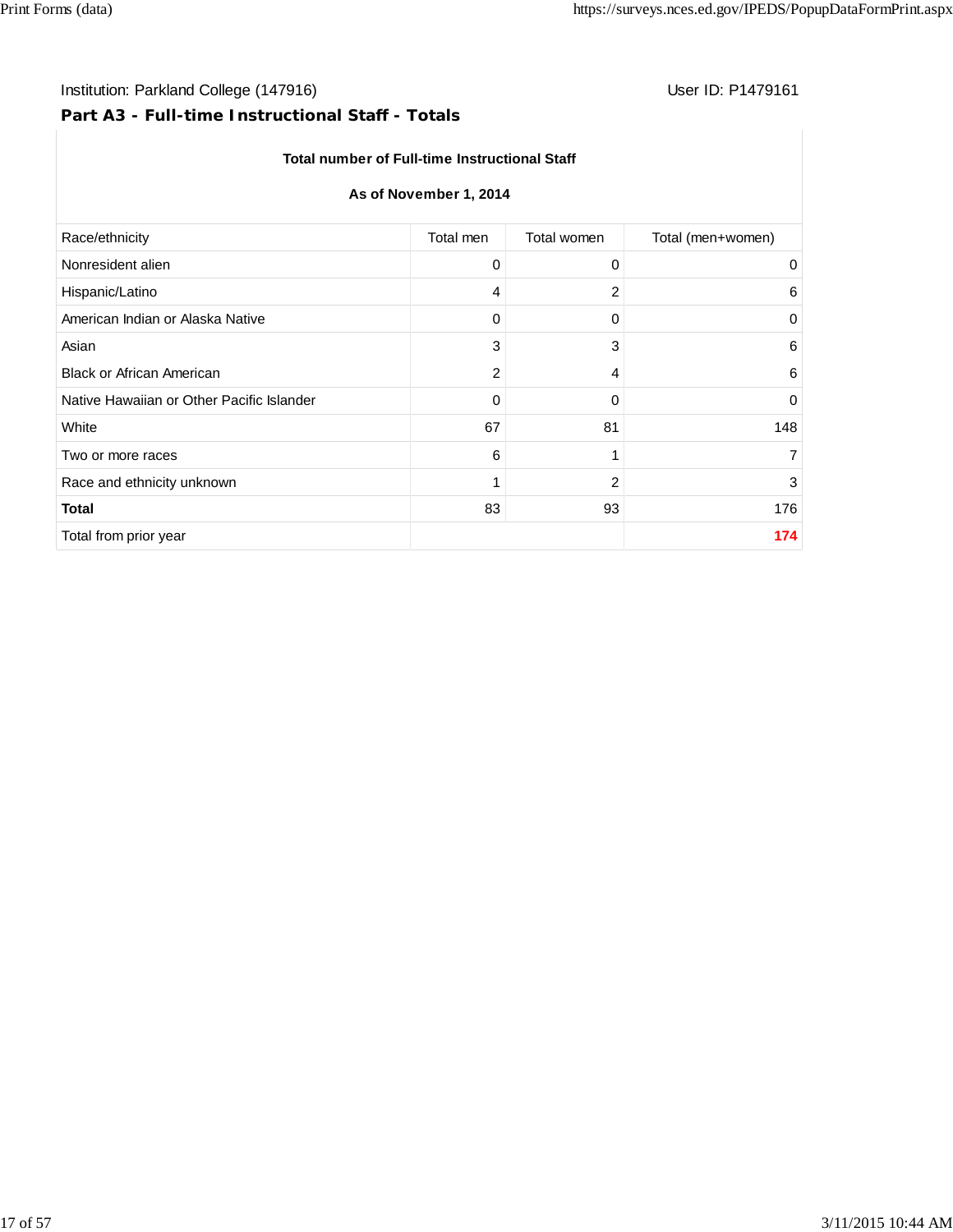# **Part B1 - Full-time Non-instructional Staff by Occupational Category**

# **Number of Full-time Non-instructional Staff by Occupational Category**

**As of November 1, 2014**

**Report Hispanic/Latino individuals of any race as Hispanic/Latino**

**Report race for non-Hispanic/Latino individuals only**

#### Men

| Race/ethnicity                            | <b>Instructional Staff</b><br>(carried forward<br>from Part A) | Research staff | <b>Public Service staff</b> |
|-------------------------------------------|----------------------------------------------------------------|----------------|-----------------------------|
| Nonresident alien                         | $\mathbf 0$                                                    | $\mathbf 0$    |                             |
| Hispanic/Latino                           | 4                                                              |                |                             |
| American Indian or Alaska Native          | 0                                                              |                |                             |
| Asian                                     | 3                                                              |                |                             |
| <b>Black or African American</b>          | $\overline{c}$                                                 |                |                             |
| Native Hawaiian or Other Pacific Islander | 0                                                              |                |                             |
| White                                     | 67                                                             |                |                             |
| Two or more races                         | 6                                                              |                |                             |
| Race and ethnicity unknown                | 1                                                              |                |                             |
| <b>Total men</b>                          | 83                                                             | 0              | 0                           |

| Race/ethnicity                            | <b>Instructional Staff</b><br>(carried forward<br>from Part A) | Research staff | <b>Public Service staff</b> |
|-------------------------------------------|----------------------------------------------------------------|----------------|-----------------------------|
| Nonresident alien                         | 0                                                              |                |                             |
| Hispanic/Latino                           | 2                                                              |                |                             |
| American Indian or Alaska Native          | 0                                                              |                |                             |
| Asian                                     | 3                                                              |                |                             |
| <b>Black or African American</b>          | 4                                                              |                |                             |
| Native Hawaiian or Other Pacific Islander | $\mathbf 0$                                                    |                |                             |
| White                                     | 81                                                             |                |                             |
| Two or more races                         |                                                                |                |                             |
| Race and ethnicity unknown                | 2                                                              |                |                             |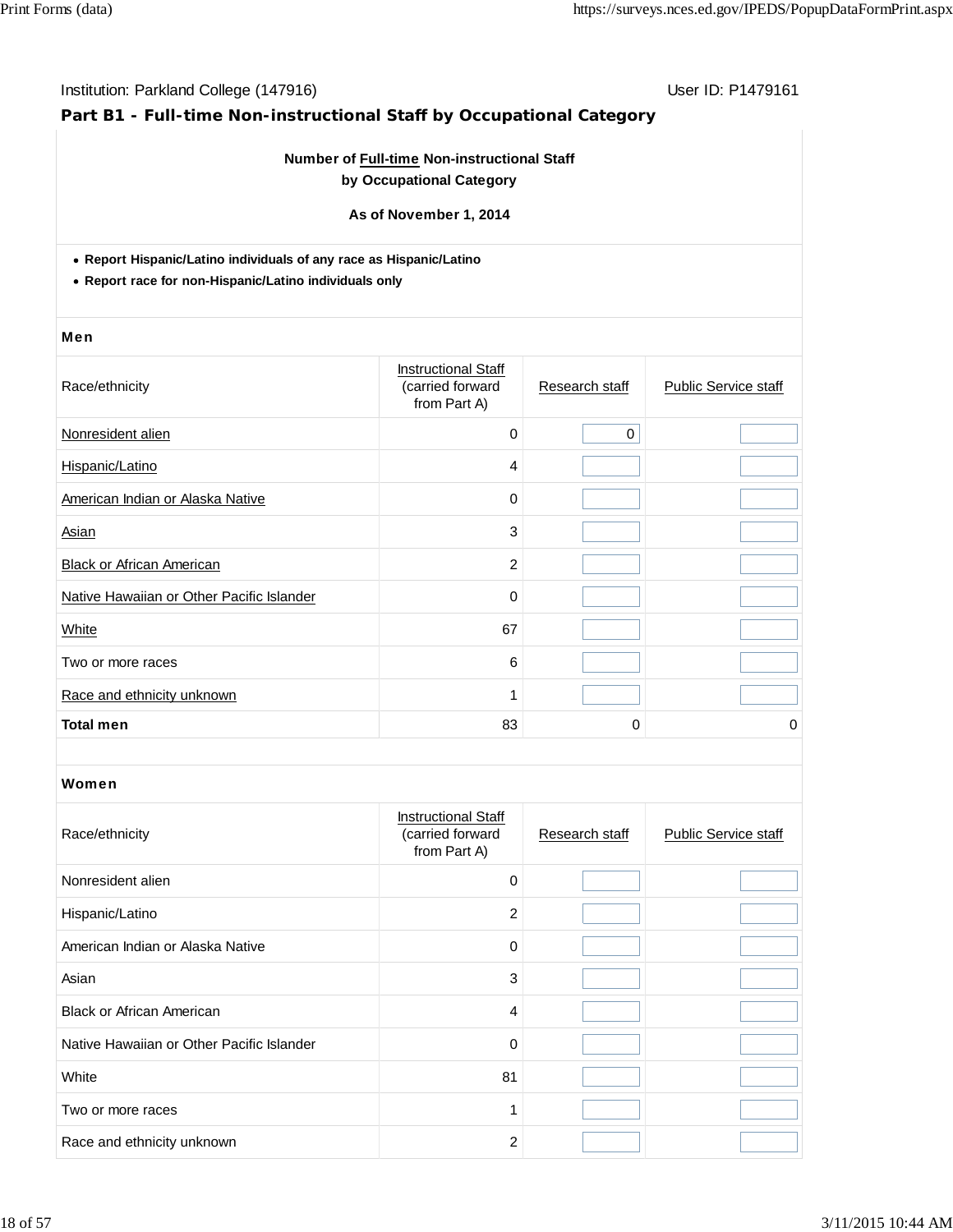| Total women           | 93  |  |
|-----------------------|-----|--|
|                       |     |  |
| Total (men+women)     | 176 |  |
| Total from prior year | 174 |  |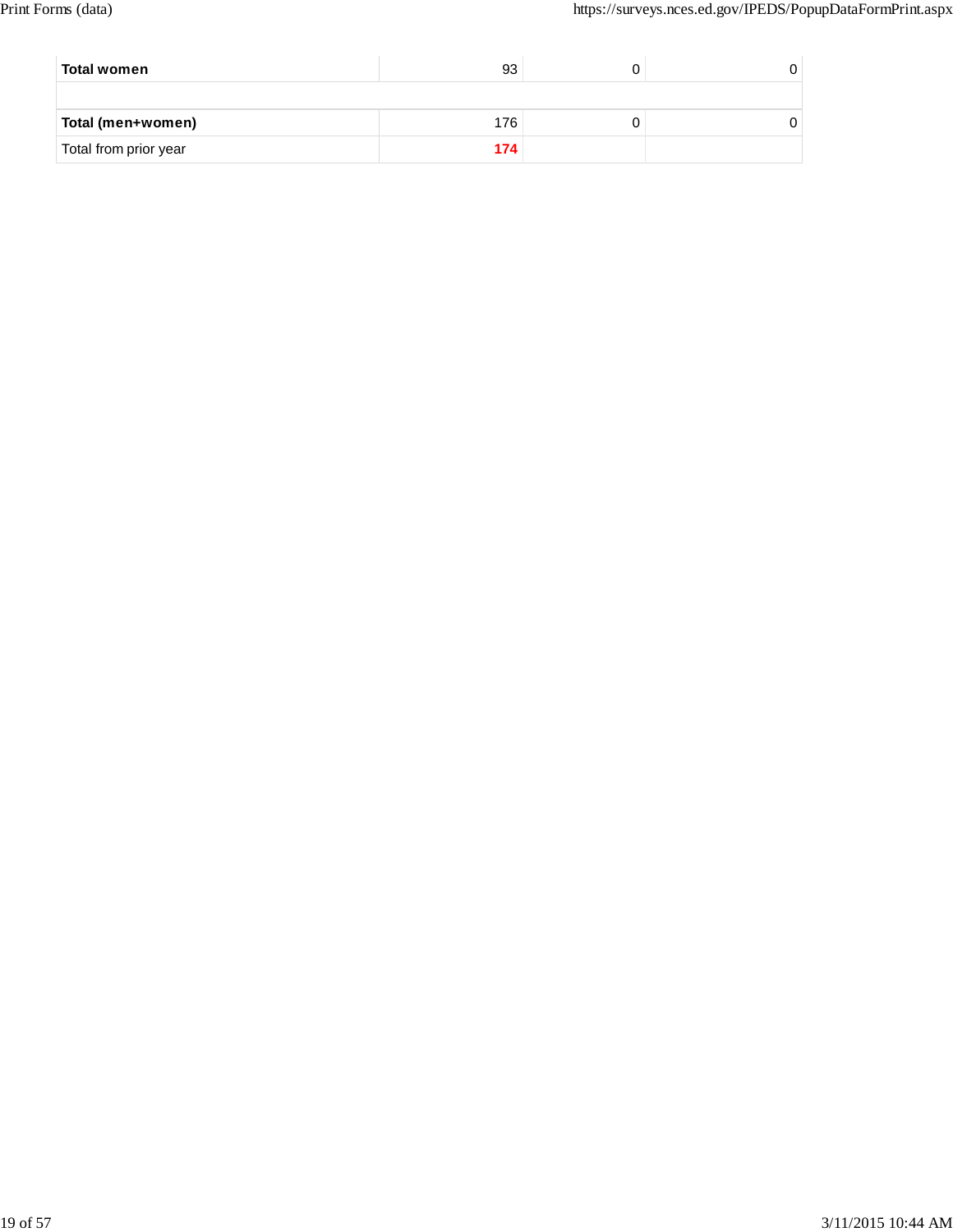# **Part B1 - Full-time Non-instructional Staff by Occupational Category**

### **Number of Full-time Non-instructional Staff by Occupational Category**

#### **As of November 1, 2014**

- **Report Hispanic/Latino individuals of any race as Hispanic/Latino**
- **Report race for non-Hispanic/Latino individuals only**

#### Men

| Race/ethnicity                               | Archivists, Curators, and<br><b>Museum Technicians</b><br>25-4010 | Librarians<br>25-4020 | Library<br><b>Technicians</b><br>25-4030 | 3<br>Student and Academic Affairs<br>and Other Education Services<br><b>Occupations</b><br>25-2000 + 25-3000 + 25-9000 |
|----------------------------------------------|-------------------------------------------------------------------|-----------------------|------------------------------------------|------------------------------------------------------------------------------------------------------------------------|
| Nonresident alien                            |                                                                   |                       |                                          |                                                                                                                        |
| Hispanic/Latino                              |                                                                   |                       |                                          |                                                                                                                        |
| American Indian or<br>Alaska Native          |                                                                   |                       |                                          |                                                                                                                        |
| Asian                                        |                                                                   |                       |                                          |                                                                                                                        |
| <b>Black or African</b><br>American          |                                                                   |                       |                                          |                                                                                                                        |
| Native Hawaiian or Other<br>Pacific Islander |                                                                   |                       |                                          |                                                                                                                        |
| White                                        |                                                                   | 1                     |                                          | 10                                                                                                                     |
| Two or more races                            |                                                                   |                       |                                          | $\mathbf{1}$                                                                                                           |
| Race and ethnicity<br>unknown                |                                                                   |                       |                                          |                                                                                                                        |
| <b>Total men</b>                             | 0                                                                 | 1                     | 0                                        | 11                                                                                                                     |

| Race/ethnicity                      | Archivists, Curators, and<br><b>Museum Technicians</b><br>25-4010 | Librarians<br>25-4020 | Library<br>Technicians<br>25-4030 | Student and Academic Affairs and<br><b>Other Education Services</b><br>Occupations<br>$25-2000 + 25-3000 + 25-9000$ |
|-------------------------------------|-------------------------------------------------------------------|-----------------------|-----------------------------------|---------------------------------------------------------------------------------------------------------------------|
| Nonresident alien                   |                                                                   |                       |                                   |                                                                                                                     |
| Hispanic/Latino                     |                                                                   |                       |                                   |                                                                                                                     |
| American Indian or<br>Alaska Native |                                                                   |                       |                                   |                                                                                                                     |
| Asian                               |                                                                   |                       |                                   |                                                                                                                     |
| <b>Black or African</b><br>American |                                                                   |                       |                                   |                                                                                                                     |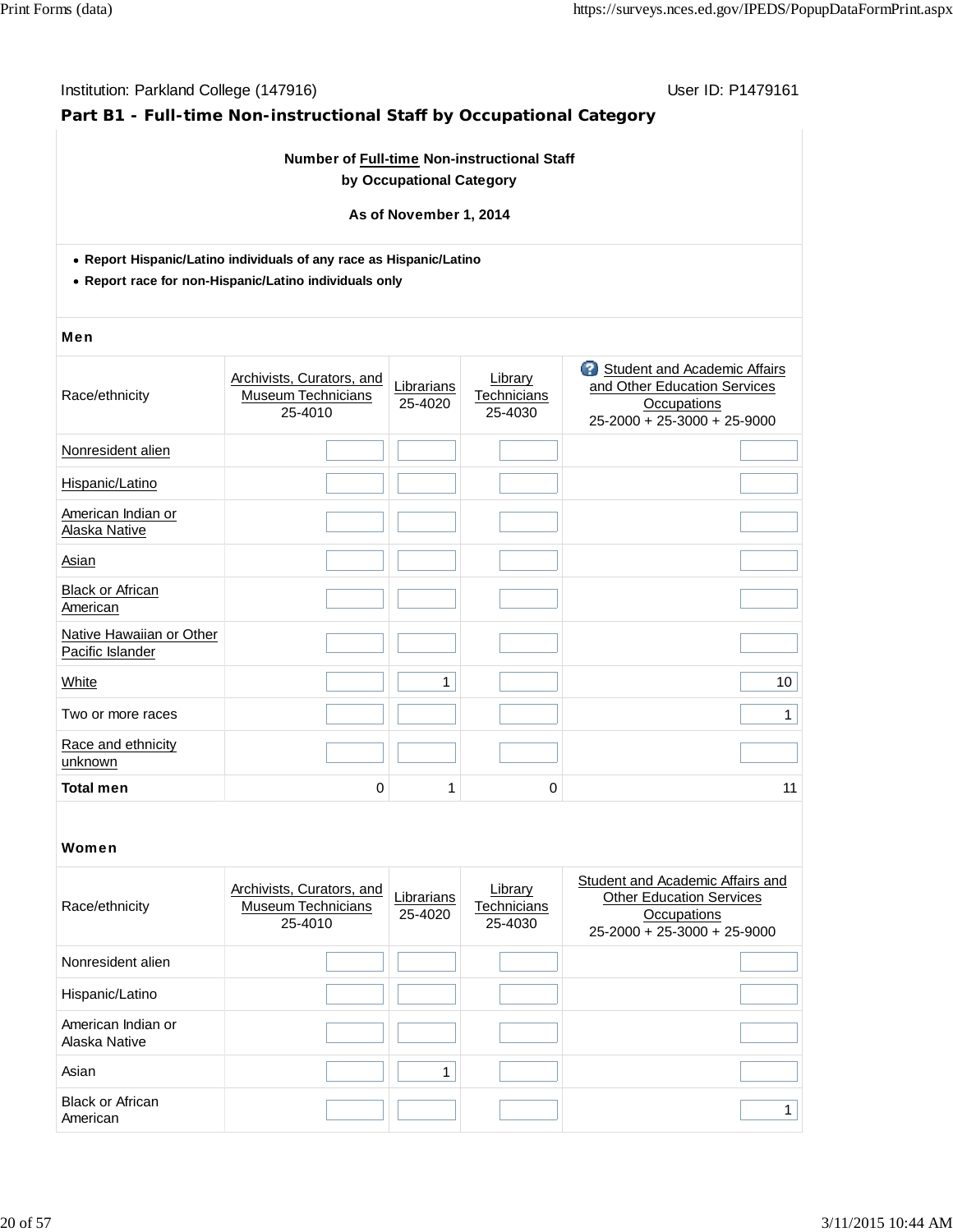| Native Hawaiian or Other<br>Pacific Islander |                |   |          |    |
|----------------------------------------------|----------------|---|----------|----|
| White                                        | $\overline{2}$ | 5 |          |    |
| Two or more races                            |                |   |          |    |
| Race and ethnicity<br>unknown                |                |   |          |    |
| <b>Total women</b>                           | $\overline{2}$ | 6 | 0        | 8  |
|                                              |                |   |          |    |
| Total (men+women)                            | $\mathfrak{p}$ |   | $\Omega$ | 19 |
| Total from prior year                        | $\mathbf{c}$   |   |          | 17 |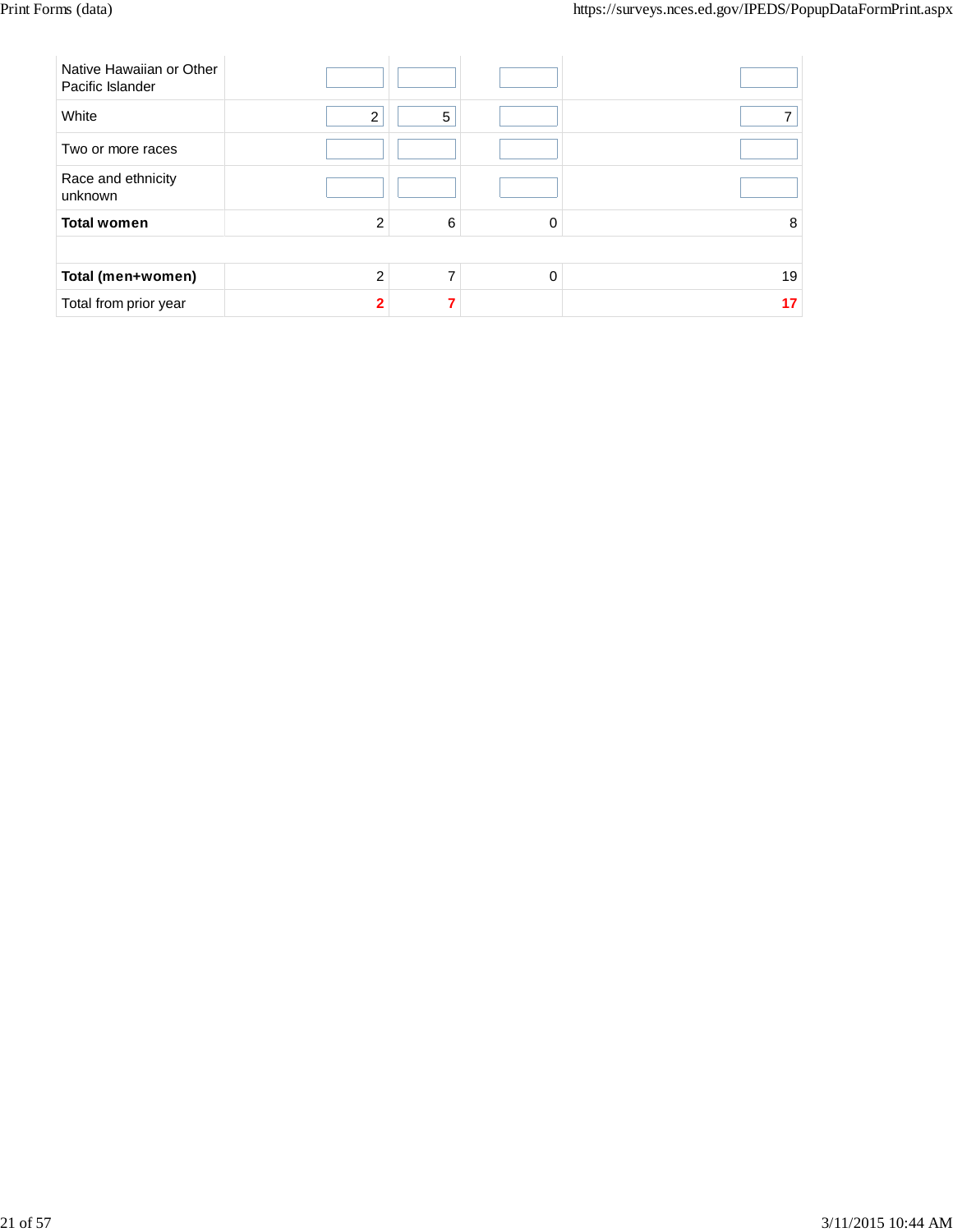# **Part B1 - Full-time Non-instructional Staff by Occupational Category**

### **Number of Full-time Non-instructional Staff by Occupational Category**

#### **As of November 1, 2014**

- **Report Hispanic/Latino individuals of any race as Hispanic/Latino**
- **Report race for non-Hispanic/Latino individuals only**

#### Men

| Community, Social<br>Computer,<br>Service, Legal, Arts,<br>Engineering, and<br>Healthcare<br><b>Business and</b><br>Financial<br>Science<br>Design, Entertainment,<br>Practitioners and<br>Management<br>Occupations<br>Sports, and Media<br>Race/ethnicity<br>Occupations<br>Operations<br>Technical<br>$15 - 0000 +$<br>11-0000<br>Occupations<br>Occupations<br>Occupations<br>$17 - 0000 +$<br>$21 - 0000 + 23 - 0000 +$<br>13-0000<br>29-0000<br>27-0000<br>19-0000<br>Nonresident alien<br>Hispanic/Latino<br>1<br>American Indian or<br>Alaska Native<br>Asian<br><b>Black or African</b><br>1<br>4<br>American<br>Native Hawaiian or<br><b>Other Pacific</b><br>Islander<br>13<br>12<br>13<br>White<br>$\mathbf{1}$<br>4<br>3<br>Two or more races<br>Race and ethnicity<br>$\mathbf{1}$<br>1<br>unknown<br><b>Total men</b><br>14<br>17<br>18<br>4<br>1 |  |  |  |
|------------------------------------------------------------------------------------------------------------------------------------------------------------------------------------------------------------------------------------------------------------------------------------------------------------------------------------------------------------------------------------------------------------------------------------------------------------------------------------------------------------------------------------------------------------------------------------------------------------------------------------------------------------------------------------------------------------------------------------------------------------------------------------------------------------------------------------------------------------------|--|--|--|
|                                                                                                                                                                                                                                                                                                                                                                                                                                                                                                                                                                                                                                                                                                                                                                                                                                                                  |  |  |  |
|                                                                                                                                                                                                                                                                                                                                                                                                                                                                                                                                                                                                                                                                                                                                                                                                                                                                  |  |  |  |
|                                                                                                                                                                                                                                                                                                                                                                                                                                                                                                                                                                                                                                                                                                                                                                                                                                                                  |  |  |  |
|                                                                                                                                                                                                                                                                                                                                                                                                                                                                                                                                                                                                                                                                                                                                                                                                                                                                  |  |  |  |
|                                                                                                                                                                                                                                                                                                                                                                                                                                                                                                                                                                                                                                                                                                                                                                                                                                                                  |  |  |  |
|                                                                                                                                                                                                                                                                                                                                                                                                                                                                                                                                                                                                                                                                                                                                                                                                                                                                  |  |  |  |
|                                                                                                                                                                                                                                                                                                                                                                                                                                                                                                                                                                                                                                                                                                                                                                                                                                                                  |  |  |  |
|                                                                                                                                                                                                                                                                                                                                                                                                                                                                                                                                                                                                                                                                                                                                                                                                                                                                  |  |  |  |
|                                                                                                                                                                                                                                                                                                                                                                                                                                                                                                                                                                                                                                                                                                                                                                                                                                                                  |  |  |  |
|                                                                                                                                                                                                                                                                                                                                                                                                                                                                                                                                                                                                                                                                                                                                                                                                                                                                  |  |  |  |
|                                                                                                                                                                                                                                                                                                                                                                                                                                                                                                                                                                                                                                                                                                                                                                                                                                                                  |  |  |  |

| Race/ethnicity                      | Management<br>Occupations<br>11-0000 | Business and<br>Financial<br>Operations<br>Occupations<br>13-0000 | Computer,<br>Engineering, and<br>Science<br>Occupations<br>$15 - 0000 +$<br>$17 - 0000 +$<br>19-0000 | Community, Social<br>Service, Legal, Arts,<br>Design, Entertainment,<br>Sports, and Media<br>Occupations<br>$21-0000 + 23-0000 +$<br>27-0000 | Healthcare<br>Practitioners and<br>Technical<br>Occupations<br>29-0000 |
|-------------------------------------|--------------------------------------|-------------------------------------------------------------------|------------------------------------------------------------------------------------------------------|----------------------------------------------------------------------------------------------------------------------------------------------|------------------------------------------------------------------------|
| Nonresident alien                   |                                      |                                                                   |                                                                                                      |                                                                                                                                              |                                                                        |
| Hispanic/Latino                     |                                      |                                                                   |                                                                                                      |                                                                                                                                              |                                                                        |
| American Indian or<br>Alaska Native |                                      |                                                                   |                                                                                                      |                                                                                                                                              |                                                                        |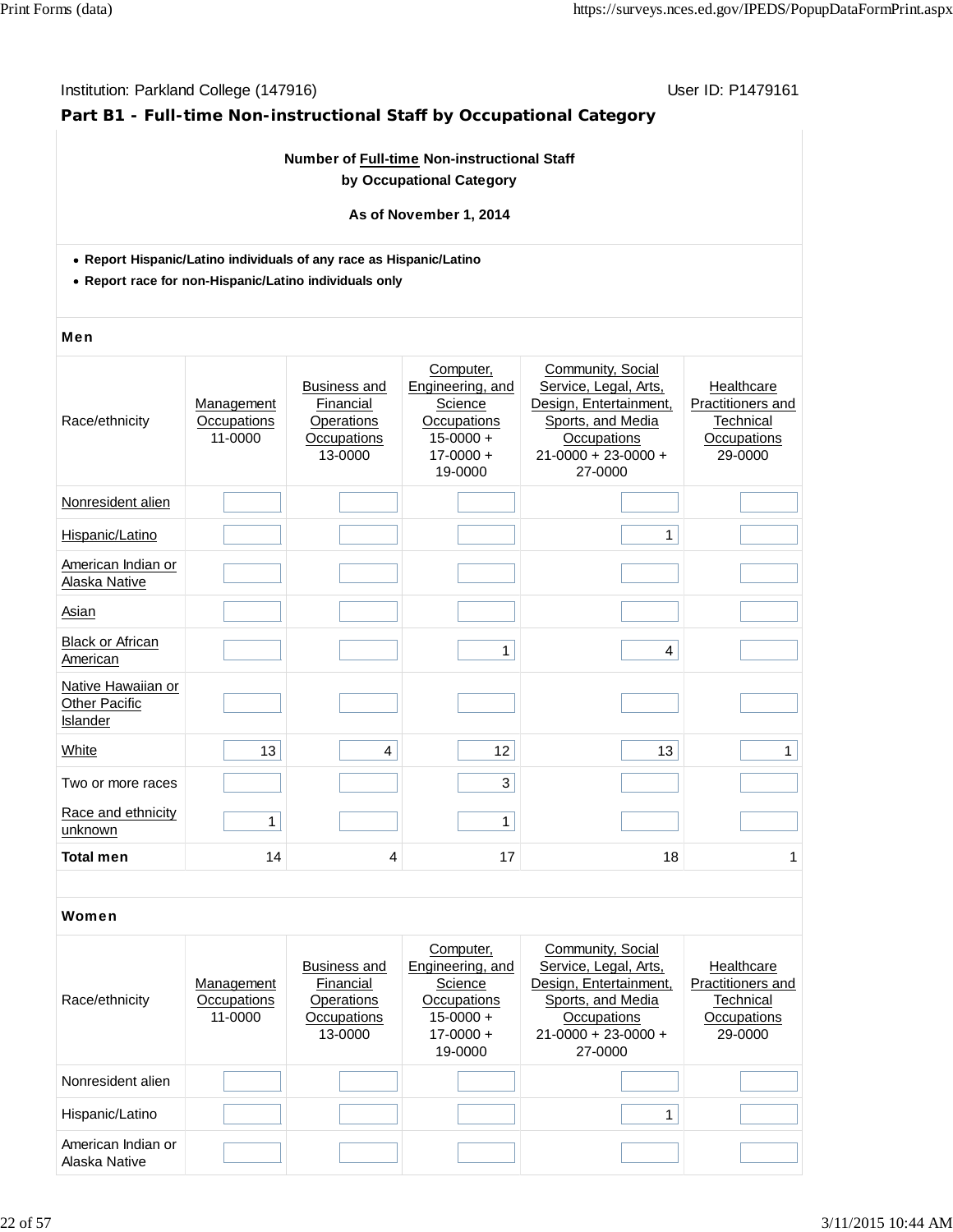| Asian                                                  | $\mathbf{1}$   |              |    |                |             |
|--------------------------------------------------------|----------------|--------------|----|----------------|-------------|
| <b>Black or African</b><br>American                    | $\overline{2}$ |              |    | $\overline{c}$ |             |
| Native Hawaiian or<br><b>Other Pacific</b><br>Islander |                |              |    |                |             |
| White                                                  | 16             | 13           | 11 | 29             |             |
| Two or more races                                      | 1              | $\mathbf{1}$ |    | 1              |             |
| Race and ethnicity<br>unknown                          | $\mathbf{1}$   | 1            |    |                |             |
| <b>Total women</b>                                     | 21             | 15           | 11 | 33             | $\mathbf 0$ |
|                                                        |                |              |    |                |             |
| <b>Total</b><br>(men+women)                            | 35             | 19           | 28 | 51             | 1           |
| Total from prior<br>year                               | 33             | 19           | 28 | 54             |             |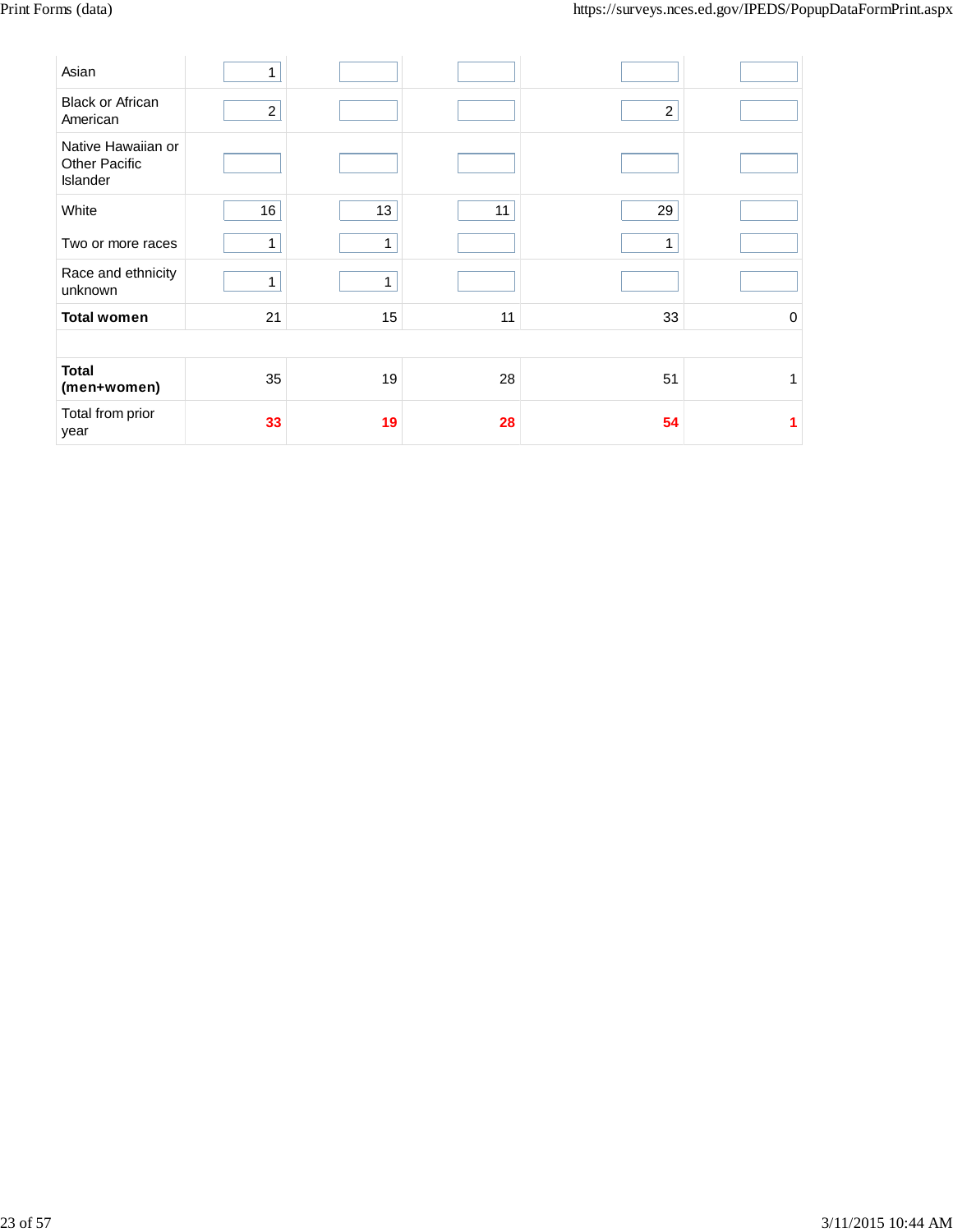# **Part B1 - Full-time Non-instructional Staff by Occupational Category**

### **Number of Full-time Non-instructional Staff by Occupational Category**

#### **As of November 1, 2014**

- **Report Hispanic/Latino individuals of any race as Hispanic/Latino**
- **Report race for non-Hispanic/Latino individuals only**

#### Men

| Race/ethnicity                                  | Service<br>Occupations<br>$31 - 0000 +$<br>$33 - 0000 +$<br>$35 - 0000 +$<br>$37-0000 +$<br>39-0000 | Sales and<br>Related<br>Occupations<br>41-0000 | Office and<br>Administrative<br>Support<br>Occupations<br>43-0000 | Natural<br>Resources,<br>Construction,<br>and Maintenance<br>Occupations<br>$45 - 0000 +$<br>$47 - 0000 +$<br>49-0000 | Production,<br>Transportation,<br>and Material<br>Moving<br>Occupations<br>$51-0000 +$<br>53-0000 | Grand<br>Total<br>(All<br>full-time<br>staff) |
|-------------------------------------------------|-----------------------------------------------------------------------------------------------------|------------------------------------------------|-------------------------------------------------------------------|-----------------------------------------------------------------------------------------------------------------------|---------------------------------------------------------------------------------------------------|-----------------------------------------------|
| Nonresident alien                               |                                                                                                     |                                                |                                                                   |                                                                                                                       |                                                                                                   | $\pmb{0}$                                     |
| Hispanic/Latino                                 |                                                                                                     |                                                |                                                                   |                                                                                                                       |                                                                                                   | 5                                             |
| American Indian<br>or Alaska Native             | $\overline{c}$                                                                                      |                                                |                                                                   |                                                                                                                       |                                                                                                   | $\overline{c}$                                |
| <b>Asian</b>                                    | 1                                                                                                   |                                                |                                                                   |                                                                                                                       |                                                                                                   | 4                                             |
| <b>Black or African</b><br>American             | 12                                                                                                  |                                                |                                                                   |                                                                                                                       |                                                                                                   | 19                                            |
| Native Hawaiian<br>or Other Pacific<br>Islander |                                                                                                     |                                                |                                                                   |                                                                                                                       |                                                                                                   | $\mathbf 0$                                   |
| White                                           | 29                                                                                                  | 3                                              | 11                                                                |                                                                                                                       |                                                                                                   | 164                                           |
| Two or more<br>races                            | $\overline{2}$                                                                                      |                                                | $\overline{2}$                                                    |                                                                                                                       |                                                                                                   | 14                                            |
| Race and<br>ethnicity<br>unknown                | 3                                                                                                   |                                                |                                                                   |                                                                                                                       |                                                                                                   | $6\phantom{1}6$                               |
| <b>Total men</b>                                | 49                                                                                                  | 3                                              | 13                                                                | 0                                                                                                                     | $\mathbf 0$                                                                                       | 214                                           |

| Race/ethnicity    | Service<br>Occupations<br>$31 - 0000 +$<br>$33 - 0000 +$<br>$35 - 0000 +$<br>$37-0000 +$<br>39-0000 | Sales and<br>Related<br>Occupations<br>41-0000 | Office and<br>Administrative<br>Support<br>Occupations<br>43-0000 | Natural<br>Resources,<br>Construction,<br>and Maintenance<br>Occupations<br>$45 - 0000 +$<br>$47 - 0000 +$<br>49-0000 | Production.<br>Transportation,<br>and Material<br>Moving<br>Occupations<br>$51-0000 +$<br>53-0000 | Grand<br>Total<br>(All<br>full-time<br>staff) |
|-------------------|-----------------------------------------------------------------------------------------------------|------------------------------------------------|-------------------------------------------------------------------|-----------------------------------------------------------------------------------------------------------------------|---------------------------------------------------------------------------------------------------|-----------------------------------------------|
| Nonresident alien |                                                                                                     |                                                |                                                                   |                                                                                                                       |                                                                                                   | $\Omega$                                      |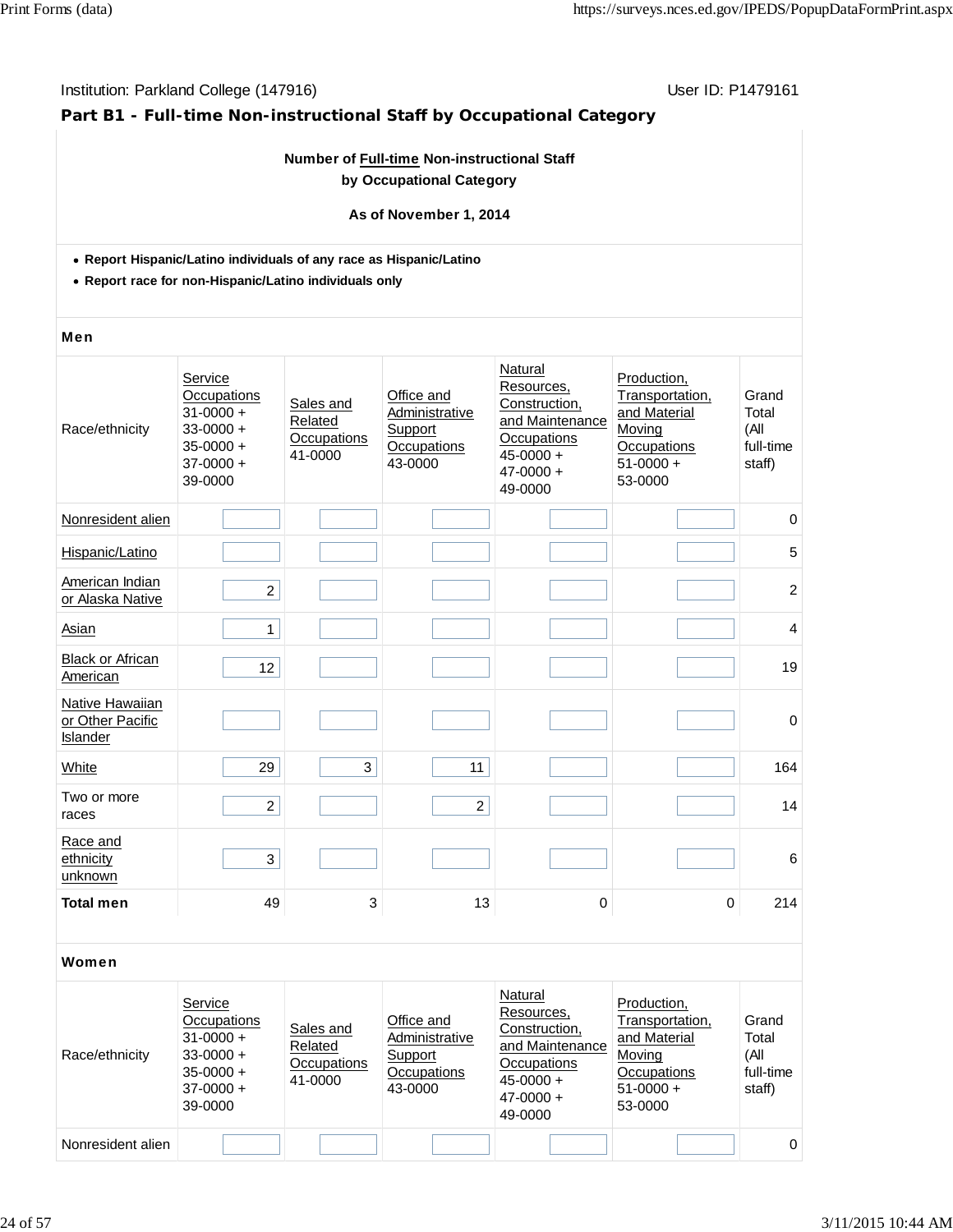| Hispanic/Latino                                 |    | 1  |                |             |             |     |
|-------------------------------------------------|----|----|----------------|-------------|-------------|-----|
|                                                 |    |    |                |             |             |     |
| American Indian<br>or Alaska Native             |    |    | $\mathbf{1}$   |             |             |     |
| Asian                                           |    |    | $\overline{a}$ |             |             |     |
| <b>Black or African</b><br>American             | 4  |    | 5              |             |             | 18  |
| Native Hawaiian<br>or Other Pacific<br>Islander |    |    |                |             |             |     |
| White                                           | 5  | 14 | 44             |             |             | 227 |
| Two or more<br>races                            |    |    |                |             |             |     |
| Race and<br>ethnicity<br>unknown                |    |    | $\mathbf{1}$   |             |             |     |
| <b>Total women</b>                              | 9  | 15 | 53             | $\mathbf 0$ | $\mathbf 0$ | 266 |
|                                                 |    |    |                |             |             |     |
| <b>Total</b><br>(men+women)                     | 58 | 18 | 66             | $\mathbf 0$ | $\mathbf 0$ | 480 |
| Total from prior<br>year                        | 58 | 18 | 67             |             |             | 478 |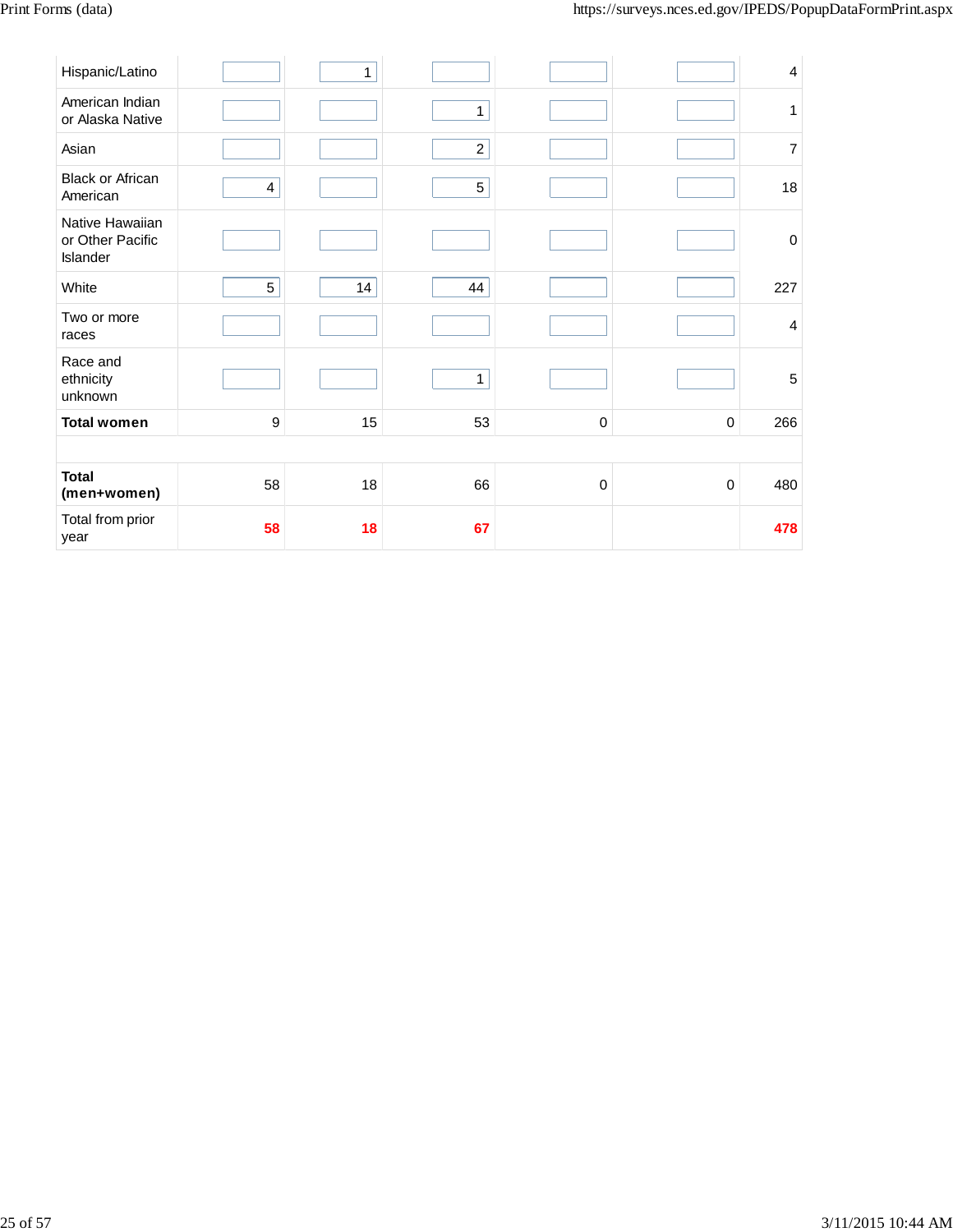**Part B2 - Full-time Non-instructional Staff by Occupational Category and Tenure Status**

|                                                                                                                                                      |                  |                     | Number of Full-time Non-instructional Staff       |                     |                                  |                   |                |
|------------------------------------------------------------------------------------------------------------------------------------------------------|------------------|---------------------|---------------------------------------------------|---------------------|----------------------------------|-------------------|----------------|
|                                                                                                                                                      |                  |                     | As of November 1, 2014                            |                     |                                  |                   |                |
|                                                                                                                                                      |                  |                     |                                                   |                     |                                  |                   |                |
|                                                                                                                                                      |                  |                     | With Faculty status                               |                     |                                  |                   |                |
|                                                                                                                                                      |                  |                     |                                                   | Not on Tenure Track |                                  | Without           |                |
| Occupational category                                                                                                                                | Tenured          | On Tenure<br>Track  | Multi-year,<br>continuing, or<br>at-will contract | Annual<br>contract  | Less-than-<br>annual<br>contract | Faculty<br>status | Total          |
| Research staff                                                                                                                                       |                  |                     |                                                   |                     |                                  |                   | 0              |
| <b>Public Service staff</b>                                                                                                                          |                  |                     |                                                   |                     |                                  |                   | 0              |
| Archivists, Curators, and<br><b>Museum Technicians</b><br>25-4010                                                                                    | $\pmb{0}$        | $\pmb{0}$           | $\mathbf 0$                                       | $\mathbf{1}$        | $\pmb{0}$                        | $\mathbf{1}$      | $\sqrt{2}$     |
| Librarians<br>25-4020                                                                                                                                | $\pmb{0}$        | 0                   | $\pmb{0}$                                         | $\mathsf{O}$        | $\pmb{0}$                        | $\overline{7}$    | $\overline{7}$ |
| <b>Library Technicians</b><br>25-4030                                                                                                                | $\pmb{0}$        | 0                   | $\pmb{0}$                                         | 0                   | 0                                | $\mathbf 0$       | $\mathbf 0$    |
| Student and Academic<br>Affairs and Other Education<br><b>Services Occupations</b><br>25-2000 + 25-3000 +<br>25-9000                                 | $\mathbf 0$      | $\pmb{0}$           | $\pmb{0}$                                         | $\,6\,$             | $\pmb{0}$                        | 13                | 19             |
| <b>Management Occupations</b><br>11-0000                                                                                                             | $\mathbf 0$      | 0                   | $\mathbf 0$                                       | 13                  | 0                                | 22                | 35             |
| <b>Business and Financial</b><br><b>Operations Occupations</b><br>13-0000                                                                            | $\pmb{0}$        | $\pmb{0}$           | $\pmb{0}$                                         | $\overline{4}$      | 0                                | 15                | 19             |
| Computer, Engineering, and<br><b>Science Occupations</b><br>$15-0000 + 17-0000 +$<br>19-0000                                                         | 0                | 0                   | 0                                                 | 3                   | 0                                | 25                | 28             |
| Community, Social Service,<br>Legal, Arts, Design,<br>Entertainment, Sports, and<br><b>Media Occupations</b><br>$21 - 0000 + 23 - 0000 +$<br>27-0000 | $\boldsymbol{0}$ | 0                   | $\pmb{0}$                                         | 11                  | $\pmb{0}$                        | 40                | 51             |
| Healthcare Practitioners and<br><b>Technical Occupations</b><br>29-0000                                                                              | $\mathbf 0$      | $\mathsf{O}\xspace$ | $\mathbf 0$                                       | 0                   | $\mathbf 0$                      | $\mathbf{1}$      | 1              |
| Total                                                                                                                                                | $\pmb{0}$        | $\boldsymbol{0}$    | $\pmb{0}$                                         | 38                  | $\pmb{0}$                        | 124               | 162            |
| Total from prior year                                                                                                                                |                  |                     |                                                   | 33                  |                                  | 128               | 161            |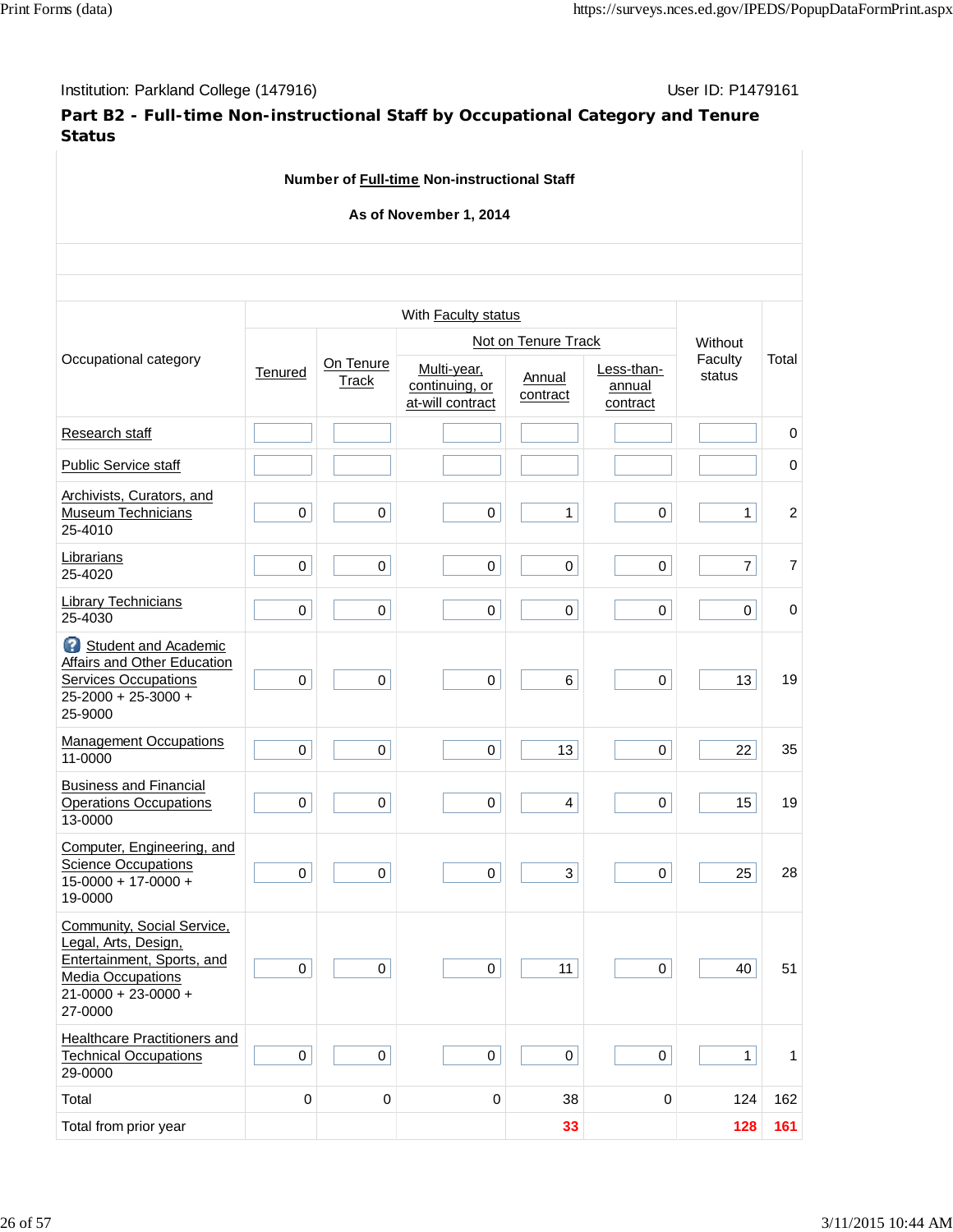# **Part C - Full-time Summary**

### **Summary of Full-time Staff**

**As of November 1, 2014**

|       |                                                                                                                                           |             |                       | With Faculty status                               |                     |                                  |                   |                  |
|-------|-------------------------------------------------------------------------------------------------------------------------------------------|-------------|-----------------------|---------------------------------------------------|---------------------|----------------------------------|-------------------|------------------|
|       |                                                                                                                                           |             |                       |                                                   | Not on Tenure Track |                                  | Without           |                  |
|       | Occupational category                                                                                                                     | Tenured     | On<br>Tenure<br>Track | Multi-year,<br>continuing, or<br>at-will contract | Annual<br>contract  | Less-than-<br>annual<br>contract | Faculty<br>status | Total            |
|       | Primarily Instruction                                                                                                                     | 141         | 26                    | 1                                                 | 8                   | $\mathbf 0$                      | $\boldsymbol{0}$  | 176              |
|       | Exclusively credit                                                                                                                        | 141         | 26                    | 1                                                 | 8                   | 0                                | $\mathbf 0$       | 176              |
|       | Exclusively not-for-credit                                                                                                                | $\mathbf 0$ | 0                     | 0                                                 | $\mathbf 0$         | 0                                | 0                 | $\mathbf 0$      |
|       | Combined credit/not-for-credit                                                                                                            | $\Omega$    | 0                     | 0                                                 | 0                   | 0                                | 0                 | $\mathbf 0$      |
| staff | Instruction/research/public service                                                                                                       | $\mathbf 0$ | 0                     | 0                                                 | $\mathbf 0$         | $\mathbf 0$                      | $\mathbf 0$       | $\mathbf 0$      |
|       | Research staff                                                                                                                            |             |                       |                                                   |                     |                                  |                   | 0                |
|       | <b>Public Service staff</b>                                                                                                               |             |                       |                                                   |                     |                                  |                   | $\mathbf 0$      |
|       | Archivists, Curators, and Museum<br>Technicians<br>25-4010                                                                                | $\mathbf 0$ | 0                     | 0                                                 | 1                   | $\mathbf 0$                      | 1                 | $\boldsymbol{2}$ |
|       | Librarians<br>25-4020                                                                                                                     | $\mathbf 0$ | 0                     | 0                                                 | $\mathbf 0$         | $\mathbf 0$                      | $\overline{7}$    | $\overline{7}$   |
|       | Library Technicians<br>25-4030                                                                                                            | $\mathbf 0$ | 0                     | 0                                                 | $\mathbf 0$         | $\mathbf 0$                      | $\mathbf 0$       | $\mathbf 0$      |
|       | Student and Academic Affairs and<br><b>Other Education Services</b><br>Occupations<br>25-2000 + 25-3000 + 25-9000                         | $\mathbf 0$ | 0                     | 0                                                 | 6                   | $\pmb{0}$                        | 13                | 19               |
|       | <b>Management Occupations</b><br>11-0000                                                                                                  | $\mathbf 0$ | 0                     | 0                                                 | 13                  | $\mathbf 0$                      | 22                | 35               |
|       | <b>Business and Financial</b><br><b>Operations Occupations</b><br>13-0000                                                                 | $\mathbf 0$ | 0                     | 0                                                 | 4                   | $\mathbf 0$                      | 15                | 19               |
|       | Computer, Engineering, and<br><b>Science Occupations</b><br>$15-0000 + 17-0000 + 19-0000$                                                 | 0           | 0                     | 0                                                 | 3                   | 0                                | 25                | 28               |
|       | Community, Social Service, Legal,<br>Arts, Design, Entertainment,<br>Sports, and Media Occupations<br>$21 - 0000 + 23 - 0000 + 27 - 0000$ | $\pmb{0}$   | $\pmb{0}$             | 0                                                 | 11                  | $\mathbf 0$                      | 40                | 51               |
|       | <b>Healthcare Practitioners and</b><br><b>Technical Occupations</b><br>29-0000                                                            | $\pmb{0}$   | 0                     | 0                                                 | $\pmb{0}$           | 0                                | 1                 | 1                |
|       | Service Occupations<br>$31-0000 + 33-0000 + 35-0000 +$<br>$37-0000 + 39-0000$                                                             |             |                       |                                                   |                     |                                  |                   | 58               |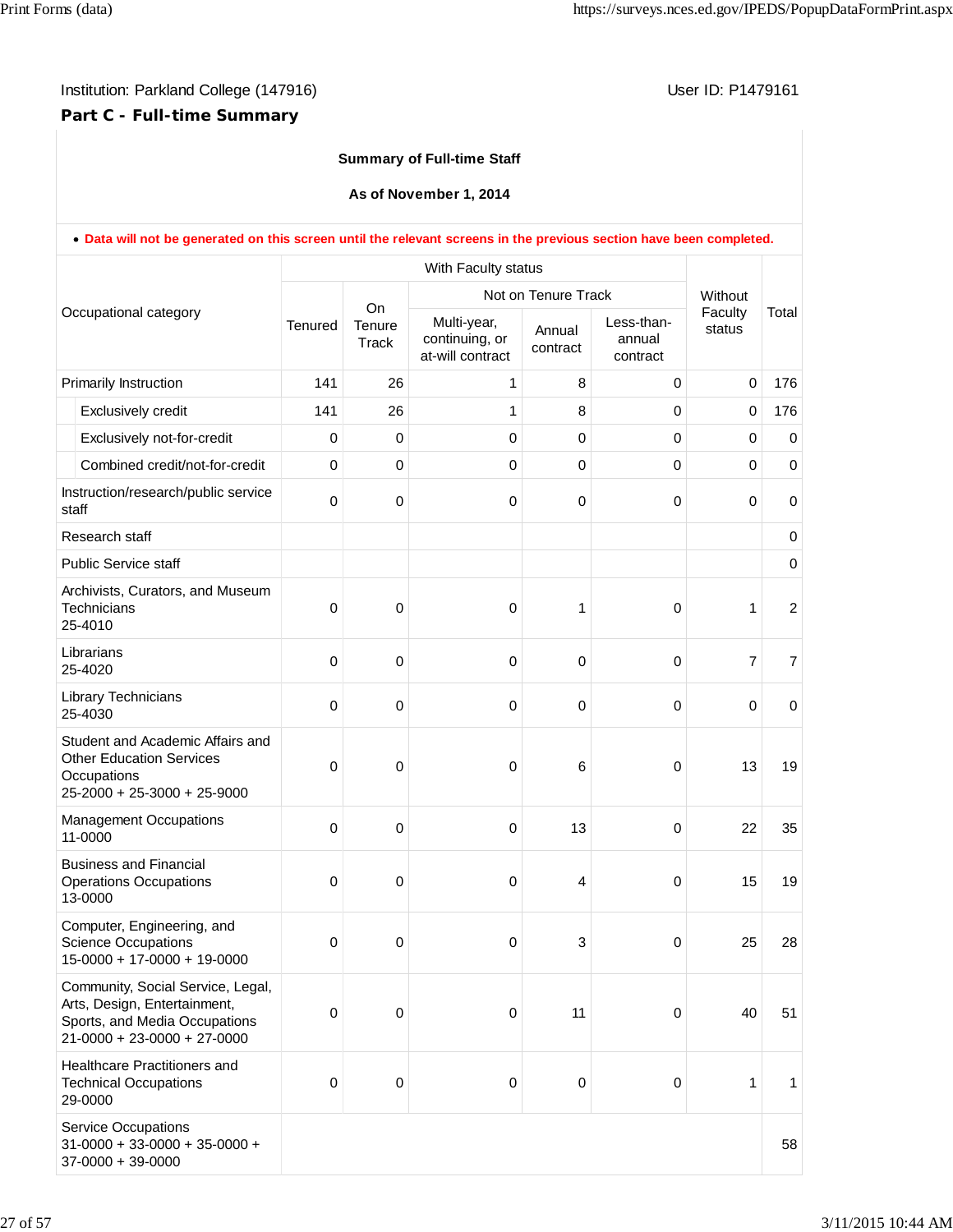| Sales and Related Occupations<br>41-0000                                                         | 18  |
|--------------------------------------------------------------------------------------------------|-----|
| Office and Administrative Support<br>Occupations<br>43-0000                                      | 66  |
| Natural Resources, Construction,<br>and Maintenance Occupations<br>$45-0000 + 47-0000 + 49-0000$ | 0   |
| Production, Transportation, and<br><b>Material Moving Occupations</b><br>$51-0000 + 53-0000$     | 0   |
| Total                                                                                            | 480 |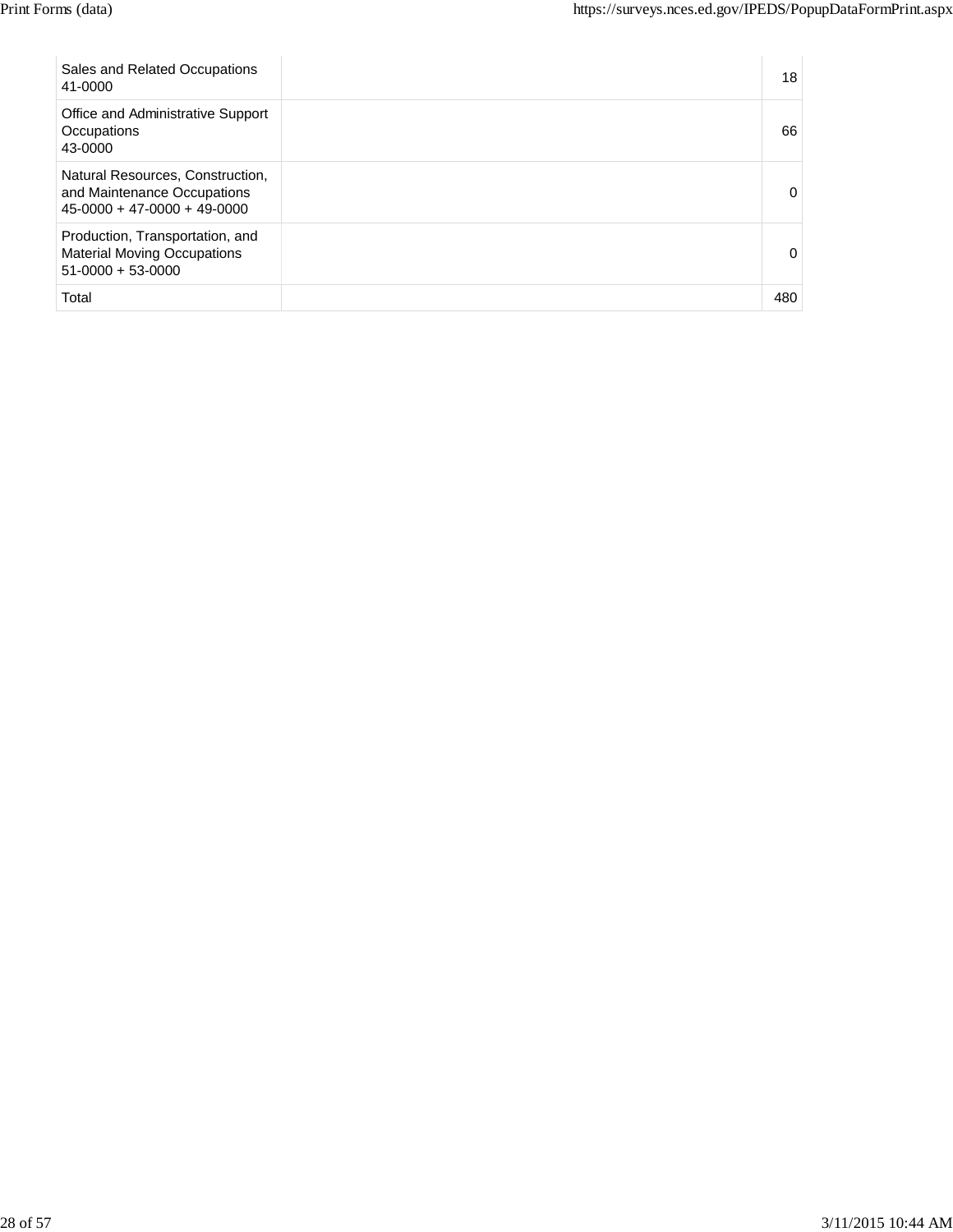# **Part G - Salaries Worksheet**

# **Number of Full-time Instructional Staff For Calculation of Total Number of Months**

#### **Annual Salary, 2014-15**

- **Report the number of instructional staff based on the number of months to be worked**
- **Months reported should correspond with the number of months that staff worked (which may differ from the number of months over which they are paid)**
- **Include ONLY full-time instructional staff**
- **Include instructional staff** *with* **faculty status and** *without* **faculty status**
- **Include instructional staff regardless of tenure status**
- **Balance column should include instructional staff whose annual salary covers less than 9 months worked**

| Gender and              | Months worked |              |                  |          | ◙<br>Total                       | <b>3</b> Total      | Total full-time                       | €<br>Balance (All                          |  |
|-------------------------|---------------|--------------|------------------|----------|----------------------------------|---------------------|---------------------------------------|--------------------------------------------|--|
| academic<br>rank        | 12<br>months  | 11<br>months | 10<br>months     | 9 months | Staff for<br>Salary<br>reporting | Number<br>of Months | instructional<br>staff from Part<br>Α | other full-time<br>instructional<br>staff) |  |
| Men                     |               |              |                  |          |                                  |                     |                                       |                                            |  |
| Professors              | $\pmb{0}$     | $\pmb{0}$    | $\pmb{0}$        | 27       | 27                               | 243                 |                                       |                                            |  |
| Associate<br>professors | $\pmb{0}$     | $\pmb{0}$    | $\mathbf 0$      | 36       | 36                               | 324                 |                                       |                                            |  |
| Assistant<br>professors | $\pmb{0}$     | $\pmb{0}$    | $\mathbf 0$      | 9        | $\boldsymbol{9}$                 | 81                  |                                       |                                            |  |
| <b>Instructors</b>      | $\pmb{0}$     | $\pmb{0}$    | $\pmb{0}$        | 11       | 11                               | 99                  |                                       |                                            |  |
| Lecturers               | $\mathsf 0$   | $\pmb{0}$    | $\boldsymbol{0}$ | 0        | $\mathbf 0$                      | $\mathbf 0$         |                                       |                                            |  |
| No<br>academic<br>rank  | $\pmb{0}$     | $\pmb{0}$    | $\boldsymbol{0}$ | 0        | 0                                | $\mathbf 0$         |                                       |                                            |  |
| <b>Total men</b>        | $\mathbf 0$   | $\pmb{0}$    | 0                | 83       | 83                               | 747                 | 83                                    | $\mathbf 0$                                |  |
|                         |               |              |                  |          |                                  |                     |                                       |                                            |  |
| Women                   |               |              |                  |          |                                  |                     |                                       |                                            |  |

| Professors              | 0           | 0           | 0 | 18          | 18          | 162 |    |             |
|-------------------------|-------------|-------------|---|-------------|-------------|-----|----|-------------|
| Associate<br>professors | 0           | $\mathbf 0$ | 0 | 58          | 58          | 522 |    |             |
| Assistant<br>professors | 0           | $\mathbf 0$ | 0 | $\pmb{0}$   | $\mathbf 0$ | 0   |    |             |
| Instructors             | $\mathbf 0$ | $\pmb{0}$   | 0 | 16          | 16          | 144 |    |             |
| Lecturers               | $\mathbf 0$ | $\mathbf 0$ | 0 | $\mathsf 0$ | $\mathbf 0$ | 0   |    |             |
| No<br>academic<br>rank  | $\pmb{0}$   | $\mathbf 0$ | 0 | 1           |             | 9   |    |             |
| <b>Total</b><br>women   | $\mathbf 0$ | $\mathbf 0$ | 0 | 93          | 93          | 837 | 93 | $\mathbf 0$ |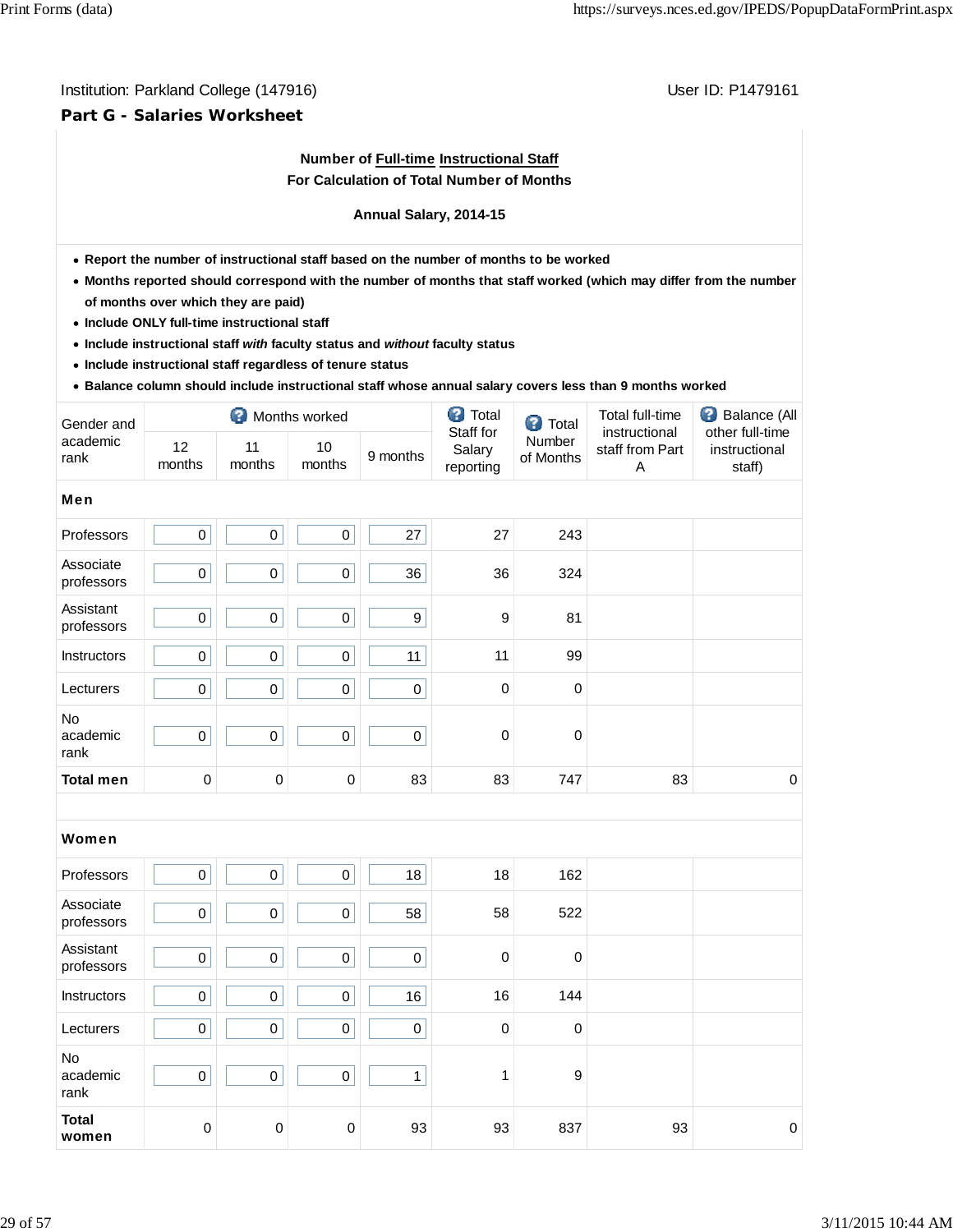| Total (men<br>+ women) |  | 176 | 176 | ا 584، | `76 ⊦ |  |
|------------------------|--|-----|-----|--------|-------|--|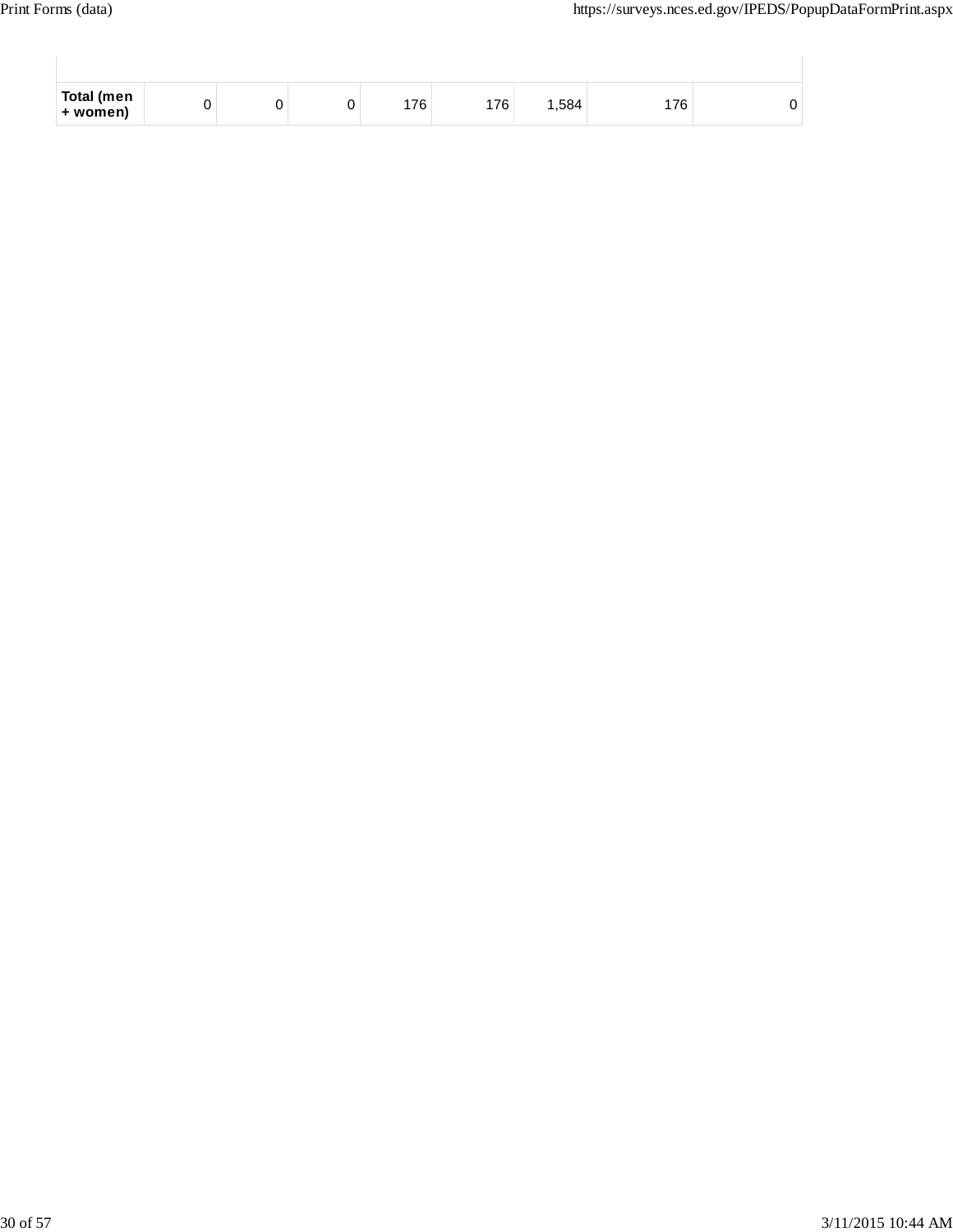# Institution: Parkland College (147916) **User ID: P1479161** User ID: P1479161

# **Part G - Salary outlays for instructional staff**

# **Salary Outlays for Full-time Instructional Staff**

**Annual Salary Outlays, 2014-15**

|                             | 10 months, and 9 months columns on the previous screen            |                                                                |                                                | . Report the TOTAL ANNUAL salary outlays for the full-time instructional staff reported in the 12 months, 11 months, |
|-----------------------------|-------------------------------------------------------------------|----------------------------------------------------------------|------------------------------------------------|----------------------------------------------------------------------------------------------------------------------|
| Gender and<br>academic rank | Total staff for salary<br>reporting<br>(from Part G,<br>screen 1) | <b>Total Number of</b><br>Months<br>(from Part G,<br>screen 1) | <b>3</b> Total Annual<br><b>Salary Outlays</b> | <b>Weighted Average</b><br><b>Monthly Salaries</b>                                                                   |
| Men                         |                                                                   |                                                                |                                                |                                                                                                                      |
| Professors                  | 27                                                                | 243                                                            | 2,154,212                                      | 8,865                                                                                                                |
| Associate professors        | 36                                                                | 324                                                            | 2,586,968                                      | 7,984                                                                                                                |
| Assistant professors        | 9                                                                 | 81                                                             | 546,227                                        | 6,744                                                                                                                |
| <b>Instructors</b>          | 11                                                                | 99                                                             | 536,027                                        | 5,414                                                                                                                |
| Lecturers                   | 0                                                                 | 0                                                              | $\pmb{0}$                                      |                                                                                                                      |
| No academic rank            | 0                                                                 | 0                                                              | $\pmb{0}$                                      |                                                                                                                      |
| <b>Total men</b>            | 83                                                                | 747                                                            | 5,823,434                                      | 7,796                                                                                                                |
| Women                       |                                                                   |                                                                |                                                |                                                                                                                      |
| Professors                  | 18                                                                | 162                                                            | 1,506,988                                      | 9,302                                                                                                                |
| Associate professors        | 58                                                                | 522                                                            | 4,115,329                                      | 7,884                                                                                                                |
| Assistant professors        | 0                                                                 | 0                                                              | 0                                              |                                                                                                                      |
| Instructors                 | 16                                                                | 144                                                            | 880,233                                        | 6,113                                                                                                                |
| Lecturers                   | 0                                                                 | 0                                                              | 0                                              |                                                                                                                      |
| No academic rank            | 1                                                                 | 9                                                              | 45,066                                         | 5,007                                                                                                                |
| <b>Total women</b>          | 93                                                                | 837                                                            | 6,547,616                                      | 7,823                                                                                                                |
|                             |                                                                   |                                                                |                                                |                                                                                                                      |
| Total (men +<br>women)      | 176                                                               | 1,584                                                          | 12,371,050                                     | 7,810                                                                                                                |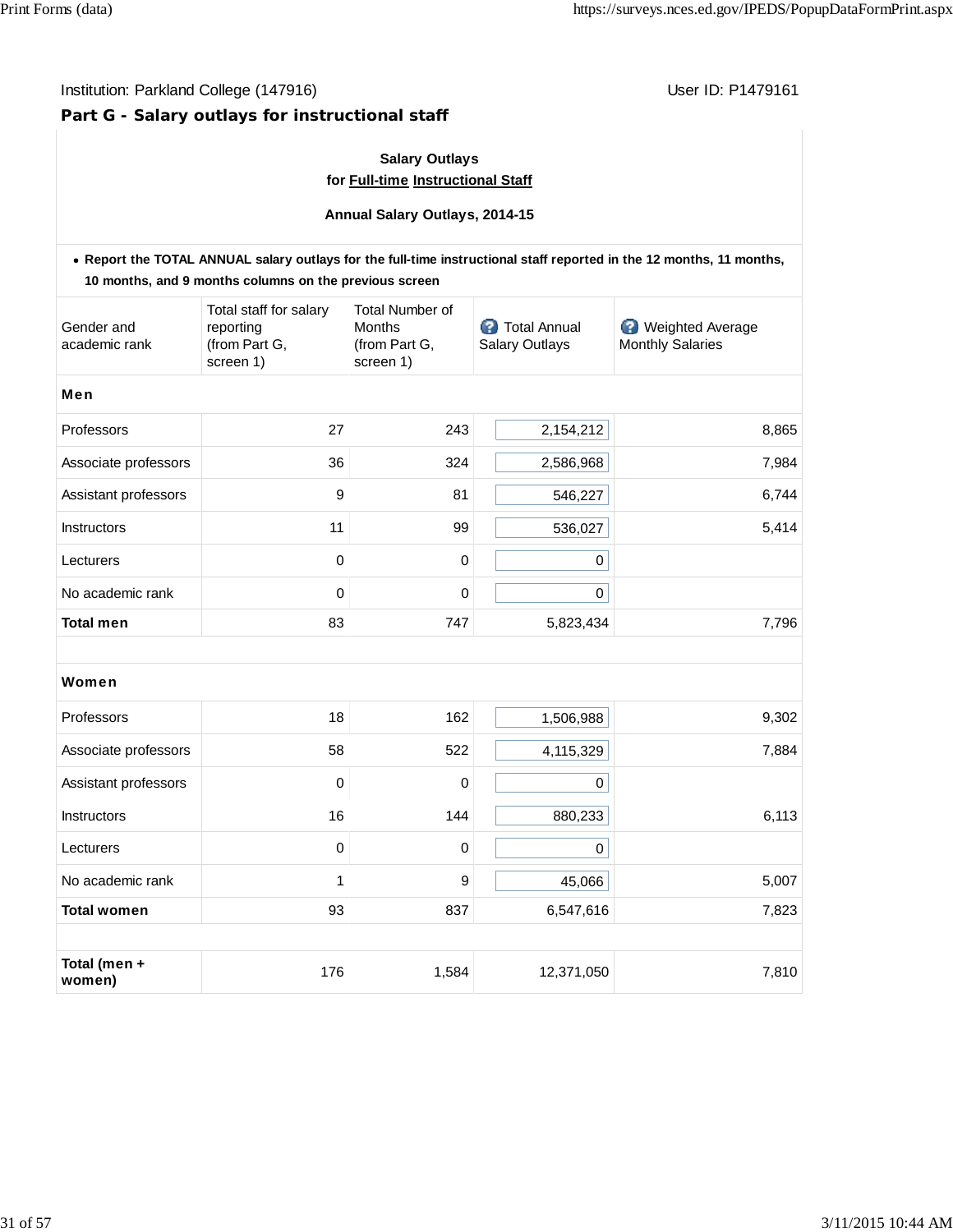# **Part G - Salary outlays for non-instructional staff**

| <b>Salary Outlays</b><br>for Full-time Non-instructional Staff                                                                       |                                                                            |                                       |  |  |  |  |  |  |
|--------------------------------------------------------------------------------------------------------------------------------------|----------------------------------------------------------------------------|---------------------------------------|--|--|--|--|--|--|
| Annual Salary Outlays, 2014-15                                                                                                       |                                                                            |                                       |  |  |  |  |  |  |
| Occupational category                                                                                                                | Number of<br>full-time staff<br>(carried forward from<br>previous screens) | <b>Total annual salary</b><br>outlays |  |  |  |  |  |  |
| Research staff                                                                                                                       | 0                                                                          |                                       |  |  |  |  |  |  |
| <b>Public Service staff</b>                                                                                                          | 0                                                                          |                                       |  |  |  |  |  |  |
| Library and Student and Academic Affairs and Other<br><b>Education Services Occupations</b><br>25-4000 + 25-2000 + 25-3000 + 25-9000 | 28                                                                         | 1,516,967                             |  |  |  |  |  |  |
| <b>Management Occupations</b><br>11-0000                                                                                             | 35                                                                         | 3,489,769                             |  |  |  |  |  |  |
| <b>Business and Financial Operations Occupations</b><br>13-0000                                                                      | 19                                                                         | 1,109,819                             |  |  |  |  |  |  |
| Computer, Engineering, and Science Occupations<br>15-0000 + 17-0000 + 19-0000                                                        | 28                                                                         | 1,840,956                             |  |  |  |  |  |  |
| Community, Social Service, Legal, Arts, Design,<br>Entertainment, Sports, and Media Occupations<br>21-0000 + 23-0000 + 27-0000       | 51                                                                         | 3,070,864                             |  |  |  |  |  |  |
| <b>Healthcare Practitioners and Technical Occupations</b><br>29-0000                                                                 | 1                                                                          | 68,800                                |  |  |  |  |  |  |
| <b>Service Occupations</b><br>$31-0000 + 33-0000 + 35-0000 + 37-0000 + 39-0000$                                                      | 58                                                                         | 2,236,939                             |  |  |  |  |  |  |
| Sales and Related Occupations<br>41-0000                                                                                             | 18                                                                         | 679,222                               |  |  |  |  |  |  |
| Office and Administrative Support Occupations<br>43-0000                                                                             | 66                                                                         | 2,518,521                             |  |  |  |  |  |  |
| Natural Resources, Construction, and Maintenance<br>Occupations<br>45-0000 + 47-0000 + 49-0000                                       | 0                                                                          | 0                                     |  |  |  |  |  |  |
| Production, Transportation, and Material Moving Occupations<br>51-0000 + 53-0000                                                     | 0                                                                          | 0                                     |  |  |  |  |  |  |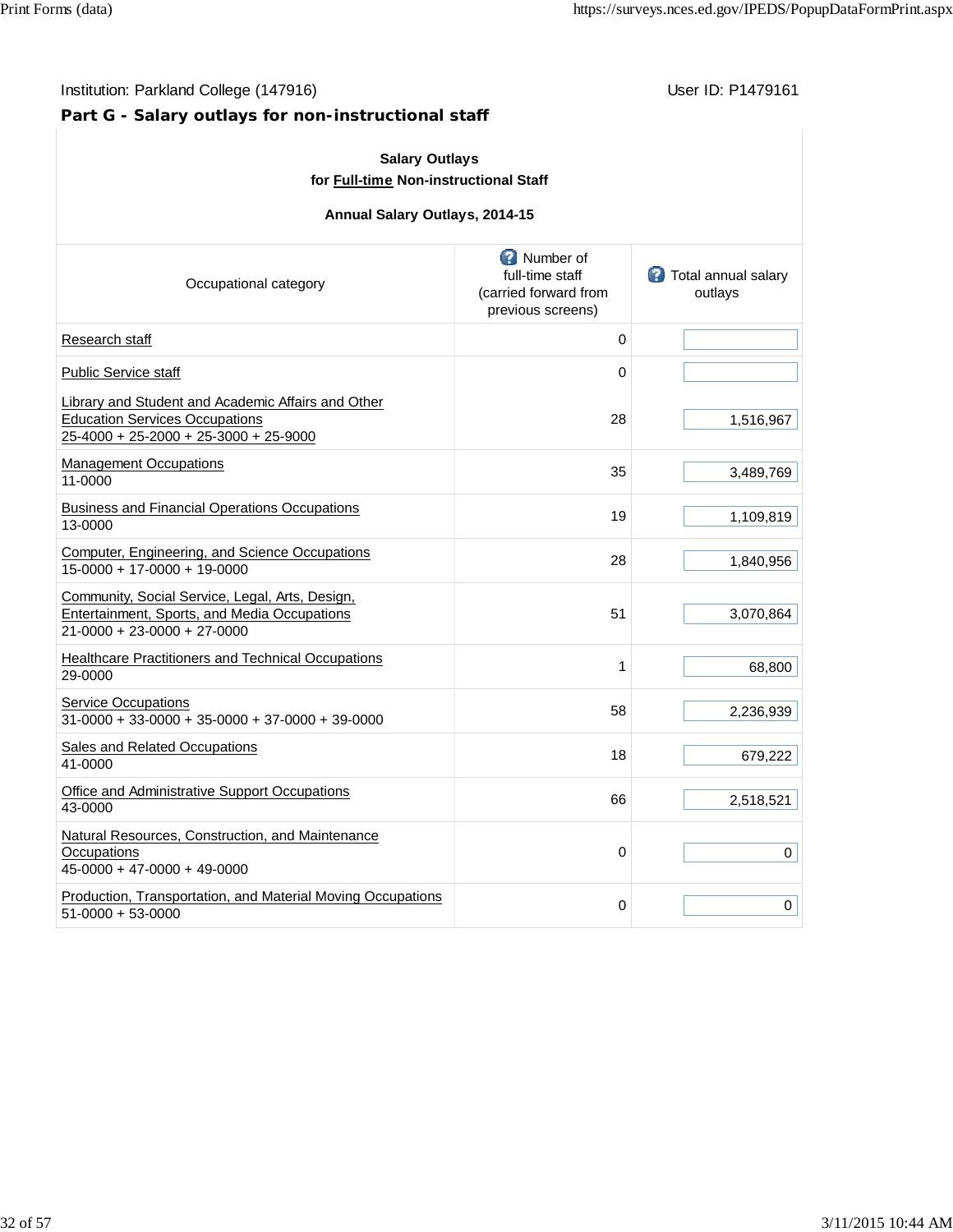# **Part D - Part-time Staff by Occupational Category**

### **Number of Part-time Staff by Occupational Category**

#### **As of November 1, 2014**

**Report Hispanic/Latino individuals of any race as Hispanic/Latino**

**Report race for non-Hispanic/Latino individuals only**

#### Men

| Race/ethnicity                            | Instructional staff | Research staff | <b>Public Service staff</b> |
|-------------------------------------------|---------------------|----------------|-----------------------------|
| Nonresident alien                         | 1                   |                |                             |
| Hispanic/Latino                           | 6                   |                |                             |
| American Indian or Alaska Native          | 1                   |                |                             |
| Asian                                     | 3                   |                |                             |
| <b>Black or African American</b>          | 6                   |                |                             |
| Native Hawaiian or Other Pacific Islander |                     |                |                             |
| White                                     | 98                  |                |                             |
| Two or more races                         | 4                   |                |                             |
| Race and ethnicity unknown                | 16                  |                |                             |
| <b>Total men</b>                          | 132                 | 0              | 0                           |

| Race/ethnicity                            | Instructional staff | Research staff | <b>Public Service staff</b> |
|-------------------------------------------|---------------------|----------------|-----------------------------|
| Nonresident alien                         | 1                   |                |                             |
| Hispanic/Latino                           | 3                   |                |                             |
| American Indian or Alaska Native          |                     |                |                             |
| Asian                                     | 9                   |                |                             |
| <b>Black or African American</b>          | 4                   |                |                             |
| Native Hawaiian or Other Pacific Islander |                     |                |                             |
| White                                     | 148                 |                |                             |
| Two or more races                         |                     |                |                             |
| Race and ethnicity unknown                | 13                  |                |                             |
| <b>Total women</b>                        | 178                 | 0              | 0                           |
|                                           |                     |                |                             |
| Total (men+women)                         | 310                 | 0              | 0                           |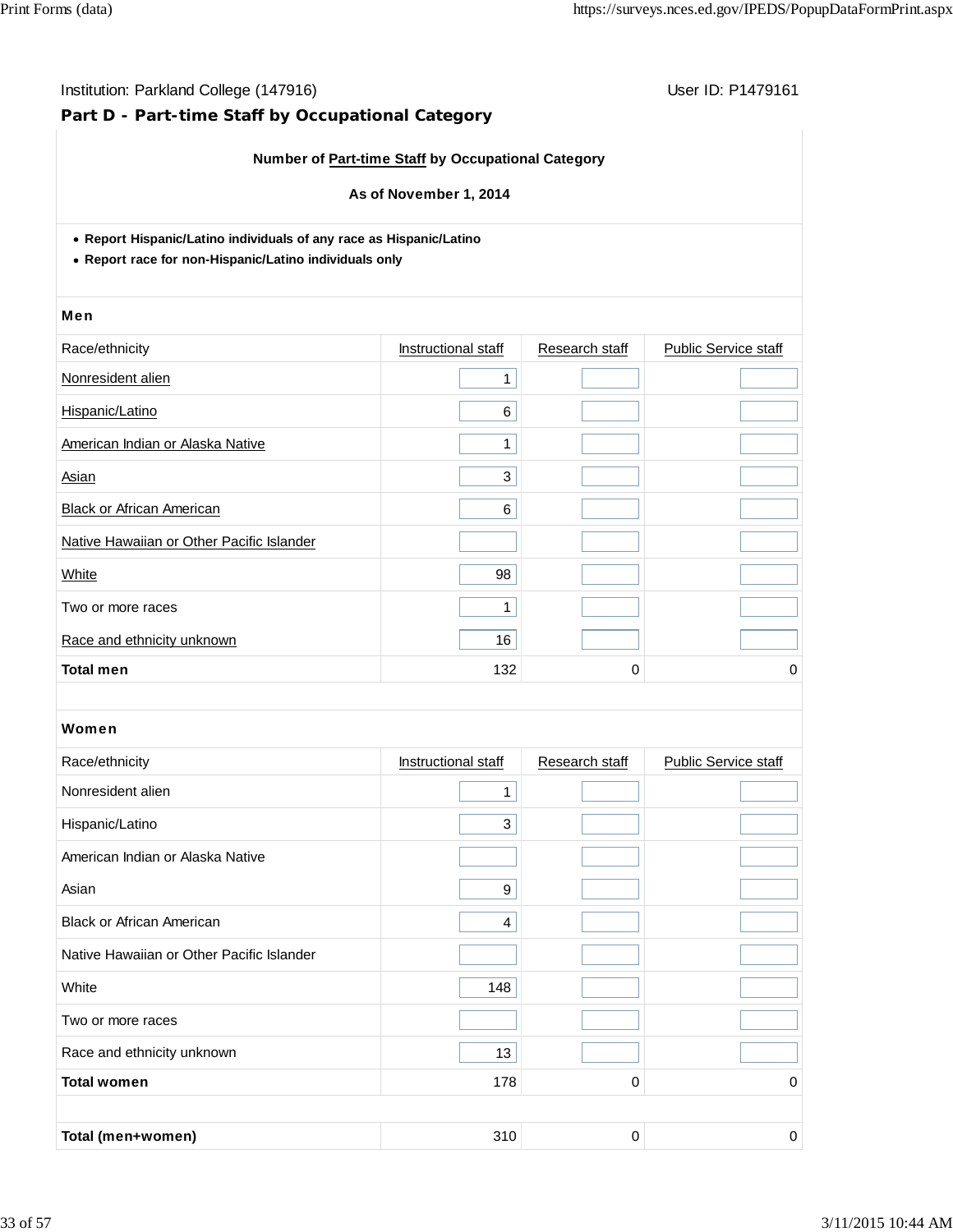Total from prior year **317**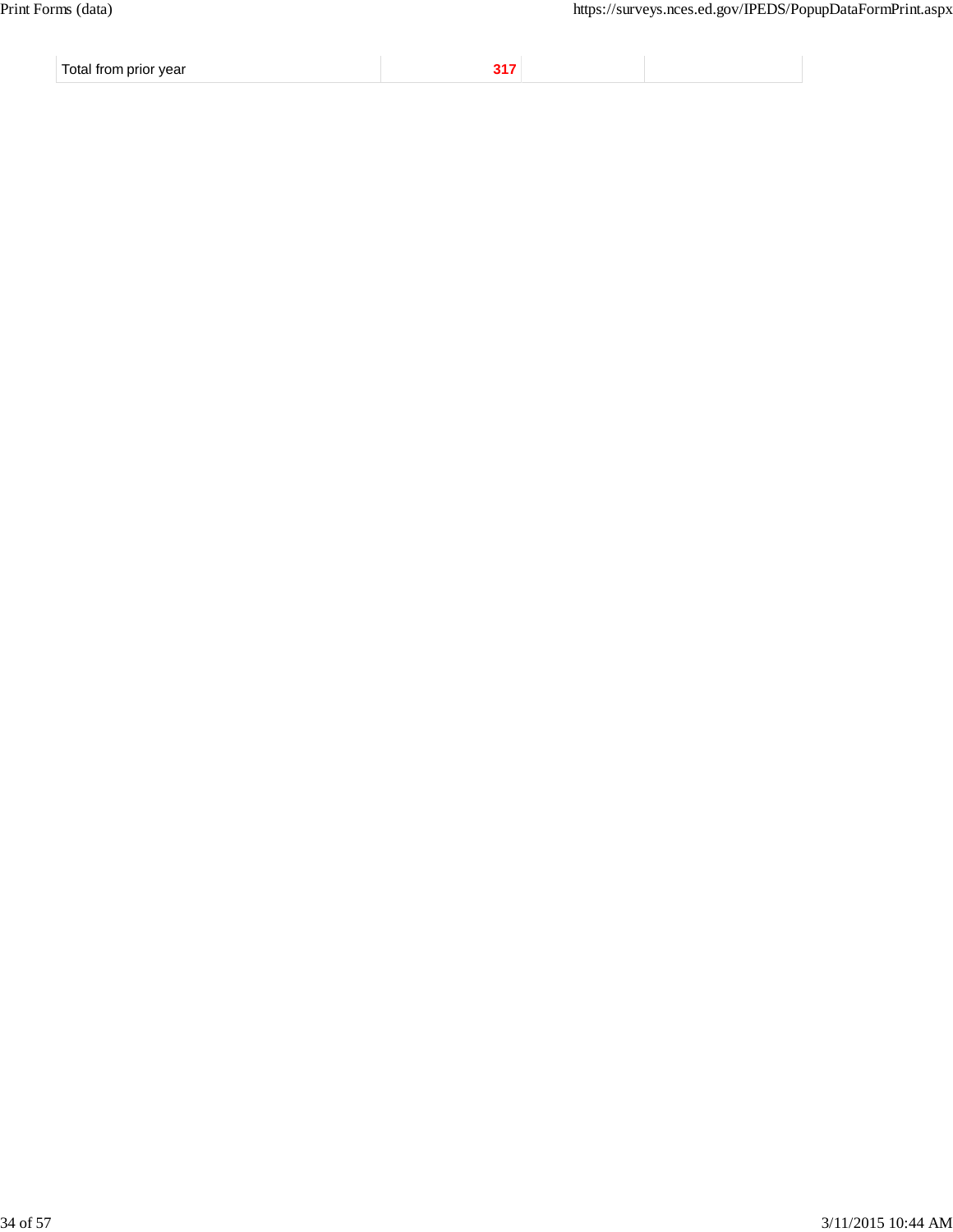# **Part D - Part-time Staff by Occupational Category**

# **Number of Part-time Staff by Occupational Category**

#### **As of November 1, 2014**

- **Report Hispanic/Latino individuals of any race as Hispanic/Latino**
- **Report race for non-Hispanic/Latino individuals only**

#### Men

| Race/ethnicity                                  | Archivists,<br>Curators, and<br>Museum<br><b>Technicians</b><br>25-4010 | Librarians<br>25-4020 | Library<br>Technicians<br>25-4030 | Student and Academic<br>Affairs and Other<br><b>Education Services</b><br><b>Occupations</b><br>$25 - 2000 + 25 - 3000 +$<br>25-9000 | Library and Student and<br>Academic Affairs and<br><b>Other Education</b><br><b>Services Occupations</b> |
|-------------------------------------------------|-------------------------------------------------------------------------|-----------------------|-----------------------------------|--------------------------------------------------------------------------------------------------------------------------------------|----------------------------------------------------------------------------------------------------------|
| Nonresident alien                               |                                                                         |                       |                                   |                                                                                                                                      | 0                                                                                                        |
| Hispanic/Latino                                 |                                                                         |                       |                                   |                                                                                                                                      | 0                                                                                                        |
| American Indian or<br>Alaska Native             |                                                                         |                       |                                   |                                                                                                                                      | $\mathbf 0$                                                                                              |
| Asian                                           |                                                                         |                       |                                   |                                                                                                                                      | 0                                                                                                        |
| <b>Black or African</b><br>American             |                                                                         |                       |                                   |                                                                                                                                      | $\mathbf 0$                                                                                              |
| Native Hawaiian or<br>Other Pacific<br>Islander |                                                                         |                       |                                   |                                                                                                                                      | $\mathbf 0$                                                                                              |
| White                                           |                                                                         |                       |                                   |                                                                                                                                      | $\mathbf 0$                                                                                              |
| Two or more races                               |                                                                         |                       |                                   |                                                                                                                                      | 0                                                                                                        |
| Race and ethnicity<br>unknown                   |                                                                         |                       |                                   |                                                                                                                                      | $\Omega$                                                                                                 |
| <b>Total men</b>                                | 0                                                                       | 0                     | 0                                 | 0                                                                                                                                    | 0                                                                                                        |

| Race/ethnicity                      | Archivists,<br>Curators, and<br>Museum<br>Technicians<br>25-4010 | Librarians<br>25-4020 | Library<br>Technicians<br>25-4030 | Student and Academic<br>Affairs and Other<br><b>Education Services</b><br>Occupations<br>$25 - 2000 + 25 - 3000 +$<br>25-9000 | Library and Student and<br>Academic Affairs and<br><b>Other Education</b><br><b>Services Occupations</b> |
|-------------------------------------|------------------------------------------------------------------|-----------------------|-----------------------------------|-------------------------------------------------------------------------------------------------------------------------------|----------------------------------------------------------------------------------------------------------|
| Nonresident alien                   |                                                                  |                       |                                   |                                                                                                                               | $\Omega$                                                                                                 |
| Hispanic/Latino                     |                                                                  |                       |                                   |                                                                                                                               | $\Omega$                                                                                                 |
| American Indian or<br>Alaska Native |                                                                  |                       |                                   |                                                                                                                               | $\Omega$                                                                                                 |
| Asian                               |                                                                  |                       |                                   |                                                                                                                               | 0                                                                                                        |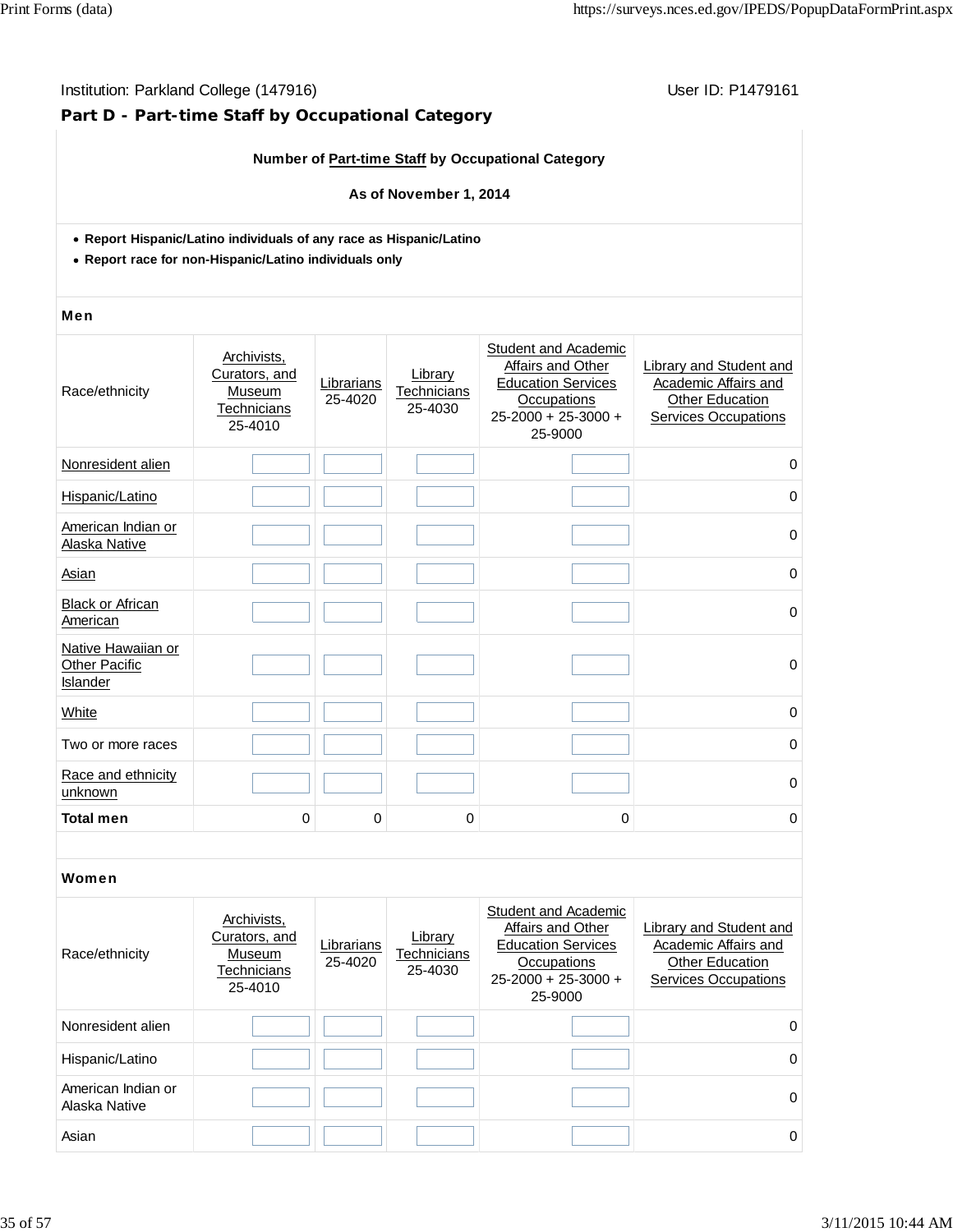| <b>Black or African</b><br>American                    |          |   |          |             |   |
|--------------------------------------------------------|----------|---|----------|-------------|---|
| Native Hawaiian or<br><b>Other Pacific</b><br>Islander |          |   |          |             | 0 |
| White                                                  |          |   |          | $\mathbf 3$ | 3 |
| Two or more races                                      |          |   |          |             | 0 |
| Race and ethnicity<br>unknown                          |          | 1 |          |             |   |
| <b>Total women</b>                                     | 0        | 1 | $\Omega$ | 4           | 5 |
|                                                        |          |   |          |             |   |
| <b>Total</b><br>(men+women)                            | $\Omega$ | 1 | $\Omega$ | 4           | 5 |
| Total from prior year                                  |          |   |          | 7           | 8 |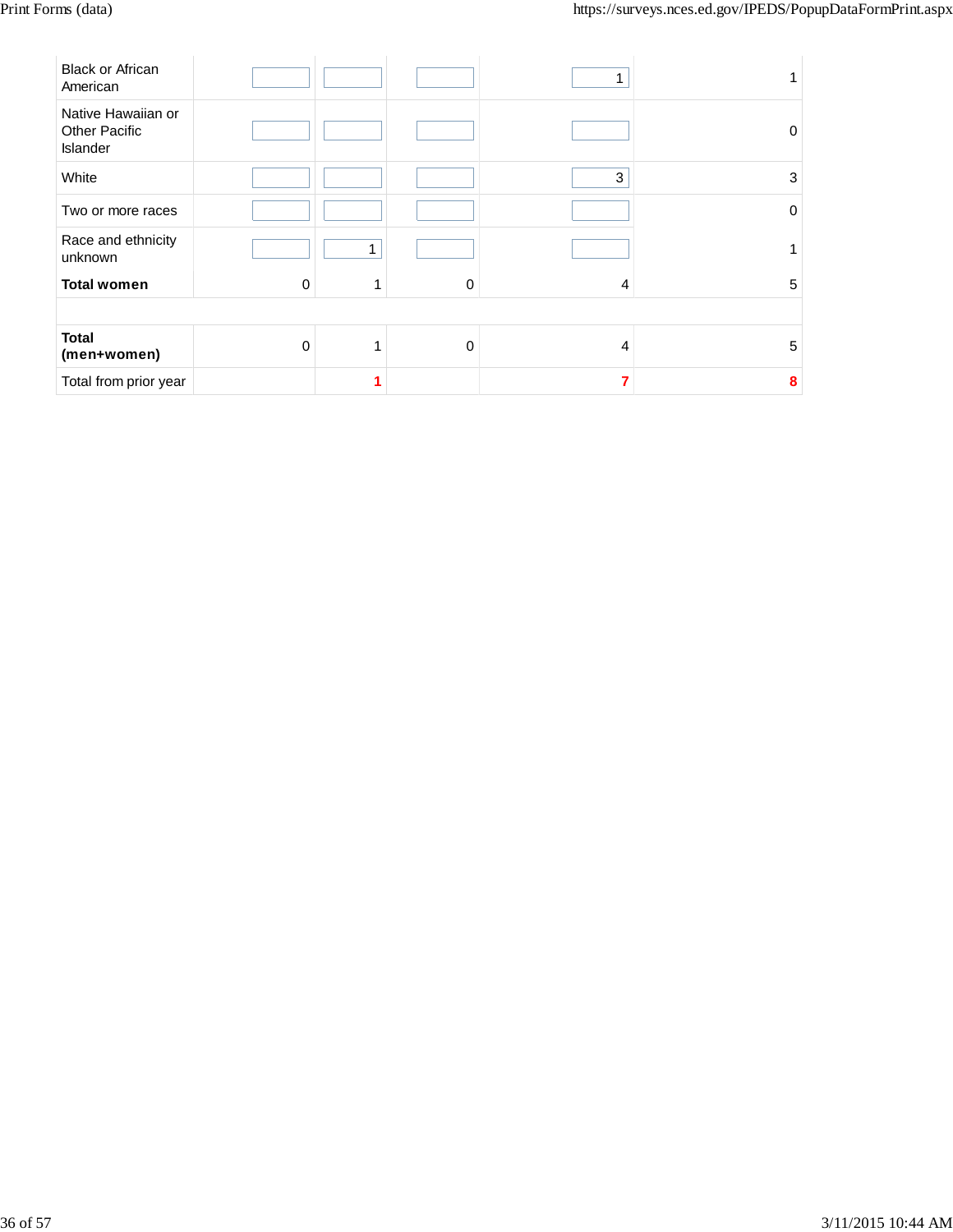### Institution: Parkland College (147916) **Institution: Parkland College (147916**)

# **Part D - Part-time Staff by Occupational Category**

#### **Number of Part-time Staff**

**As of November 1, 2014**

- **Report Hispanic/Latino individuals of any race as Hispanic/Latino**
- **Report race for non-Hispanic/Latino individuals only**

#### Men

| Community, Social<br>Computer,<br><b>Business and</b><br>Engineering, and<br>Service, Legal, Arts,<br>Healthcare<br>Design, Entertainment,<br>Financial<br>Science<br>Management<br>Race/ethnicity<br>Occupations<br>Sports, and Media<br>Technical<br>Occupations<br>Operations<br>11-0000<br>$15 - 0000 +$<br>Occupations<br>Occupations<br>Occupations<br>$21 - 0000 + 23 - 0000 +$<br>13-0000<br>$17 - 0000 +$<br>29-0000<br>19-0000<br>27-0000<br>Nonresident alien<br>Hispanic/Latino<br>American Indian or<br>Alaska Native<br>Asian<br><b>Black or African</b><br>$\mathbf{1}$<br>American<br>Native Hawaiian or<br><b>Other Pacific</b><br>Islander<br>11<br>White<br>$\overline{2}$<br>Two or more races<br>Race and ethnicity<br>3<br>unknown<br><b>Total men</b><br>17<br>0<br>0<br>0 |  |  |                   |
|---------------------------------------------------------------------------------------------------------------------------------------------------------------------------------------------------------------------------------------------------------------------------------------------------------------------------------------------------------------------------------------------------------------------------------------------------------------------------------------------------------------------------------------------------------------------------------------------------------------------------------------------------------------------------------------------------------------------------------------------------------------------------------------------------|--|--|-------------------|
|                                                                                                                                                                                                                                                                                                                                                                                                                                                                                                                                                                                                                                                                                                                                                                                                   |  |  | Practitioners and |
|                                                                                                                                                                                                                                                                                                                                                                                                                                                                                                                                                                                                                                                                                                                                                                                                   |  |  |                   |
|                                                                                                                                                                                                                                                                                                                                                                                                                                                                                                                                                                                                                                                                                                                                                                                                   |  |  |                   |
|                                                                                                                                                                                                                                                                                                                                                                                                                                                                                                                                                                                                                                                                                                                                                                                                   |  |  |                   |
|                                                                                                                                                                                                                                                                                                                                                                                                                                                                                                                                                                                                                                                                                                                                                                                                   |  |  |                   |
|                                                                                                                                                                                                                                                                                                                                                                                                                                                                                                                                                                                                                                                                                                                                                                                                   |  |  |                   |
|                                                                                                                                                                                                                                                                                                                                                                                                                                                                                                                                                                                                                                                                                                                                                                                                   |  |  |                   |
|                                                                                                                                                                                                                                                                                                                                                                                                                                                                                                                                                                                                                                                                                                                                                                                                   |  |  |                   |
|                                                                                                                                                                                                                                                                                                                                                                                                                                                                                                                                                                                                                                                                                                                                                                                                   |  |  |                   |
|                                                                                                                                                                                                                                                                                                                                                                                                                                                                                                                                                                                                                                                                                                                                                                                                   |  |  |                   |
|                                                                                                                                                                                                                                                                                                                                                                                                                                                                                                                                                                                                                                                                                                                                                                                                   |  |  | 0                 |

| Race/ethnicity                      | Management<br>Occupations<br>11-0000 | <b>Business and</b><br>Financial<br>Operations<br>Occupations<br>13-0000 | Computer,<br>Engineering, and<br>Science<br>Occupations<br>$15-0000 +$<br>$17-0000 +$<br>19-0000 | Community, Social<br>Service, Legal, Arts,<br>Design, Entertainment,<br>Sports, and Media<br><b>Occupations</b><br>$21-0000 + 23-0000 +$<br>27-0000 | Healthcare<br>Practitioners and<br>Technical<br>Occupations<br>29-0000 |
|-------------------------------------|--------------------------------------|--------------------------------------------------------------------------|--------------------------------------------------------------------------------------------------|-----------------------------------------------------------------------------------------------------------------------------------------------------|------------------------------------------------------------------------|
| Nonresident alien                   |                                      |                                                                          |                                                                                                  |                                                                                                                                                     |                                                                        |
| Hispanic/Latino                     |                                      |                                                                          |                                                                                                  |                                                                                                                                                     |                                                                        |
| American Indian or<br>Alaska Native |                                      |                                                                          |                                                                                                  |                                                                                                                                                     |                                                                        |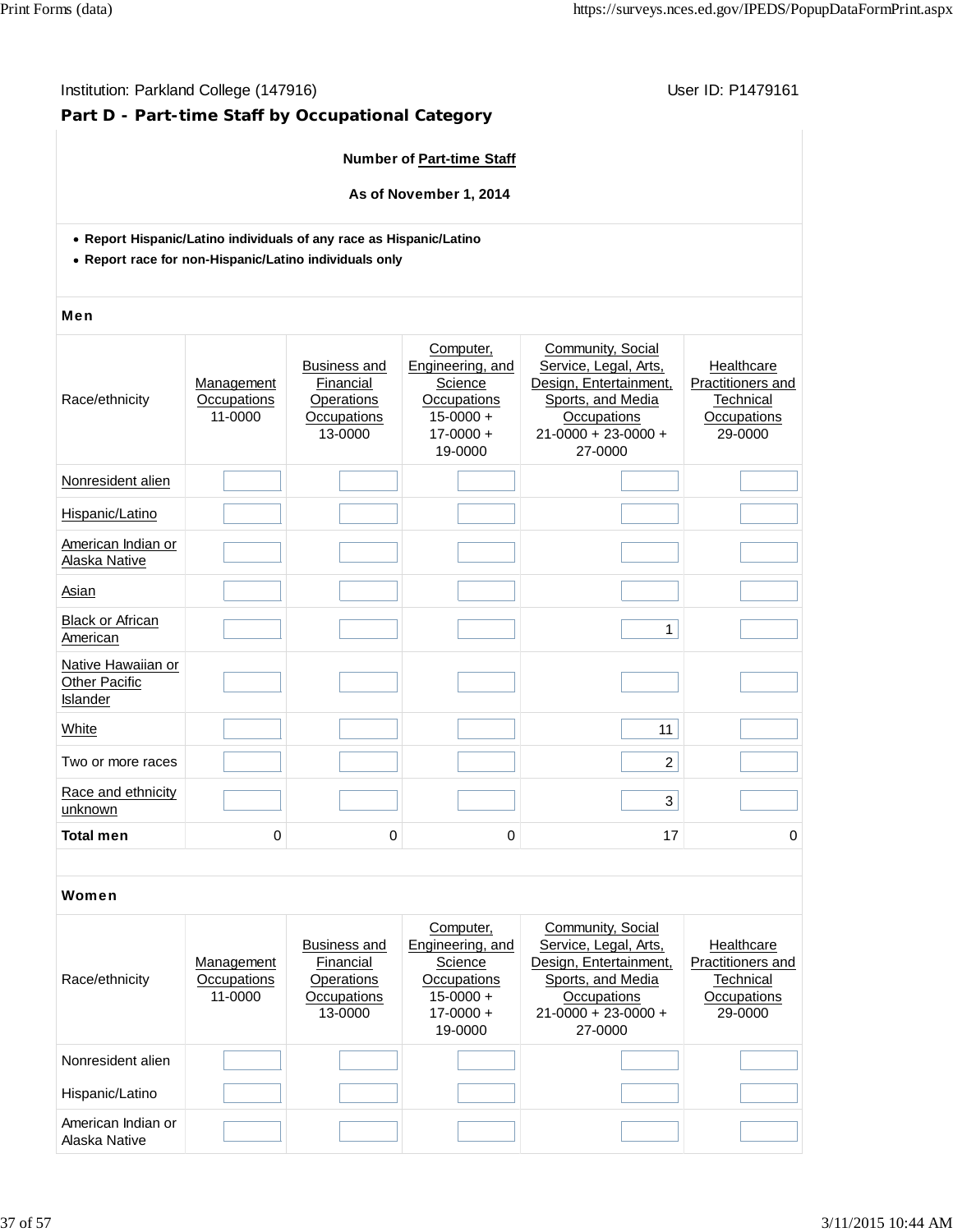| Asian                                                  |             |          |          |                |   |
|--------------------------------------------------------|-------------|----------|----------|----------------|---|
| <b>Black or African</b><br>American                    |             |          |          | 1              |   |
| Native Hawaiian or<br><b>Other Pacific</b><br>Islander |             |          |          |                |   |
| White                                                  |             |          |          | 5              |   |
| Two or more races                                      |             |          |          |                |   |
| Race and ethnicity<br>unknown                          |             |          |          | $\overline{2}$ |   |
| <b>Total women</b>                                     | $\mathbf 0$ | $\Omega$ | $\Omega$ | 8              | 0 |
|                                                        |             |          |          |                |   |
| <b>Total</b><br>(men+women)                            | $\mathbf 0$ | $\Omega$ | $\Omega$ | 25             | 0 |
| Total from prior<br>year                               |             |          |          | 23             |   |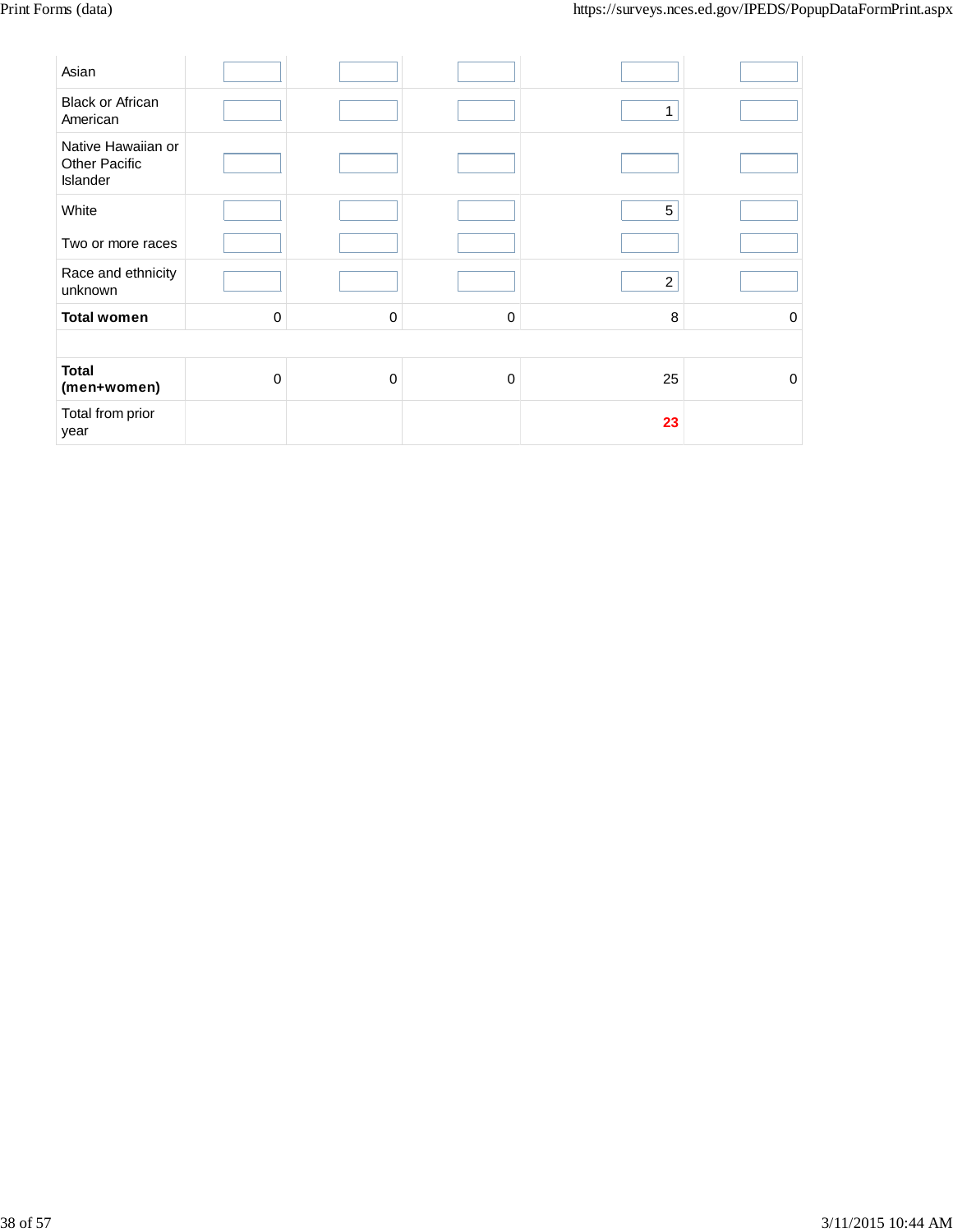### Institution: Parkland College (147916) **Institution: Parkland College (147916**)

# **Part D - Part-time Staff by Occupational Category**

#### **Number of Part-time Staff**

**As of November 1, 2014**

- **Report Hispanic/Latino individuals of any race as Hispanic/Latino**
- **Report race for non-Hispanic/Latino individuals only**

#### Men

| Race/ethnicity                                  | Service<br>Occupations<br>$31 - 0000 +$<br>$33 - 0000 +$<br>$35 - 0000 +$<br>$37-0000 +$<br>39-0000 | Sales and<br>Related<br>Occupations<br>41-0000 | Office and<br>Administrative<br>Support<br>Occupations<br>43-0000 | Natural<br>Resources,<br>Construction,<br>and<br>Maintenance<br>Occupations<br>$45 - 0000 +$<br>$47 - 0000 +$<br>49-0000 | Production,<br>Transportation,<br>and Material<br>Moving<br>Occupations<br>$51-0000 +$<br>53-0000 | Grand<br>Total<br>(All<br>part-time<br>staff) |
|-------------------------------------------------|-----------------------------------------------------------------------------------------------------|------------------------------------------------|-------------------------------------------------------------------|--------------------------------------------------------------------------------------------------------------------------|---------------------------------------------------------------------------------------------------|-----------------------------------------------|
| Nonresident alien                               |                                                                                                     |                                                |                                                                   |                                                                                                                          |                                                                                                   | 1                                             |
| Hispanic/Latino                                 |                                                                                                     |                                                |                                                                   |                                                                                                                          |                                                                                                   | 6                                             |
| American Indian<br>or Alaska Native             |                                                                                                     |                                                |                                                                   |                                                                                                                          |                                                                                                   | 1                                             |
| Asian                                           |                                                                                                     |                                                |                                                                   |                                                                                                                          |                                                                                                   | 3                                             |
| <b>Black or African</b><br>American             |                                                                                                     |                                                |                                                                   |                                                                                                                          |                                                                                                   | $\overline{7}$                                |
| Native Hawaiian<br>or Other Pacific<br>Islander |                                                                                                     |                                                |                                                                   |                                                                                                                          |                                                                                                   | $\mathbf 0$                                   |
| White                                           |                                                                                                     |                                                |                                                                   |                                                                                                                          |                                                                                                   | 109                                           |
| Two or more<br>races                            |                                                                                                     |                                                |                                                                   |                                                                                                                          |                                                                                                   | 3                                             |
| Race and<br>ethnicity<br>unknown                |                                                                                                     |                                                |                                                                   |                                                                                                                          |                                                                                                   | 19                                            |
| <b>Total men</b>                                | 0                                                                                                   | 0                                              | $\pmb{0}$                                                         | 0                                                                                                                        | 0                                                                                                 | 149                                           |
|                                                 |                                                                                                     |                                                |                                                                   |                                                                                                                          |                                                                                                   |                                               |

| Race/ethnicity    | Service<br>Occupations<br>$31 - 0000 +$<br>$33-0000 +$<br>$35-0000 +$<br>$37-0000 +$<br>39-0000 | Sales and<br>Related<br>Occupations<br>41-0000 | Office and<br>Administrative<br>Support<br>Occupations<br>43-0000 | Natural<br>Resources.<br>Construction,<br>and<br>Maintenance<br>Occupations<br>$45 - 0000 +$<br>$47 - 0000 +$<br>49-0000 | Production,<br>Transportation,<br>and Material<br>Moving<br>Occupations<br>$51-0000 +$<br>53-0000 | Grand<br>Total<br>(All<br>part-time<br>staff) |
|-------------------|-------------------------------------------------------------------------------------------------|------------------------------------------------|-------------------------------------------------------------------|--------------------------------------------------------------------------------------------------------------------------|---------------------------------------------------------------------------------------------------|-----------------------------------------------|
| Nonresident alien |                                                                                                 |                                                |                                                                   |                                                                                                                          |                                                                                                   |                                               |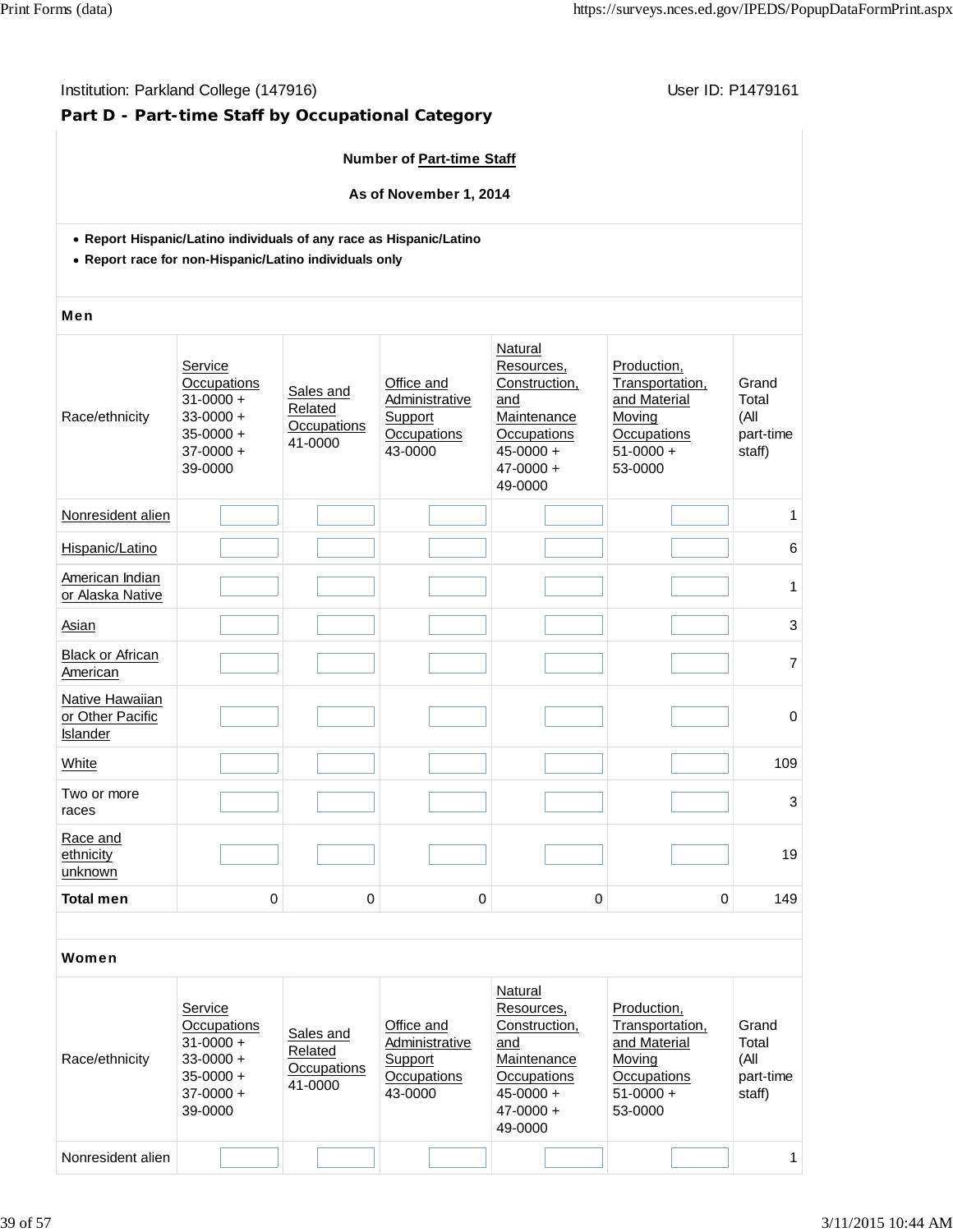| Hispanic/Latino                                 |             |             |             |           |             | $\ensuremath{\mathsf{3}}$ |
|-------------------------------------------------|-------------|-------------|-------------|-----------|-------------|---------------------------|
| American Indian<br>or Alaska Native             |             |             |             |           |             | $\pmb{0}$                 |
| Asian                                           |             |             |             |           |             | $\boldsymbol{9}$          |
| Black or African<br>American                    |             |             |             |           |             | $\,6$                     |
| Native Hawaiian<br>or Other Pacific<br>Islander |             |             |             |           |             | $\mathbf 0$               |
| White                                           |             |             | $\mathbf 1$ |           |             | 157                       |
| Two or more<br>races                            |             |             |             |           |             | $\pmb{0}$                 |
| Race and<br>ethnicity<br>unknown                |             |             |             |           |             | 16                        |
| <b>Total women</b>                              | $\pmb{0}$   | 0           | 1           | 0         | 0           | 192                       |
|                                                 |             |             |             |           |             |                           |
| <b>Total</b><br>(men+women)                     | $\mathbf 0$ | $\mathbf 0$ | 1           | $\pmb{0}$ | $\mathbf 0$ | 341                       |
| Total from prior<br>year                        |             |             | 1           |           |             | 349                       |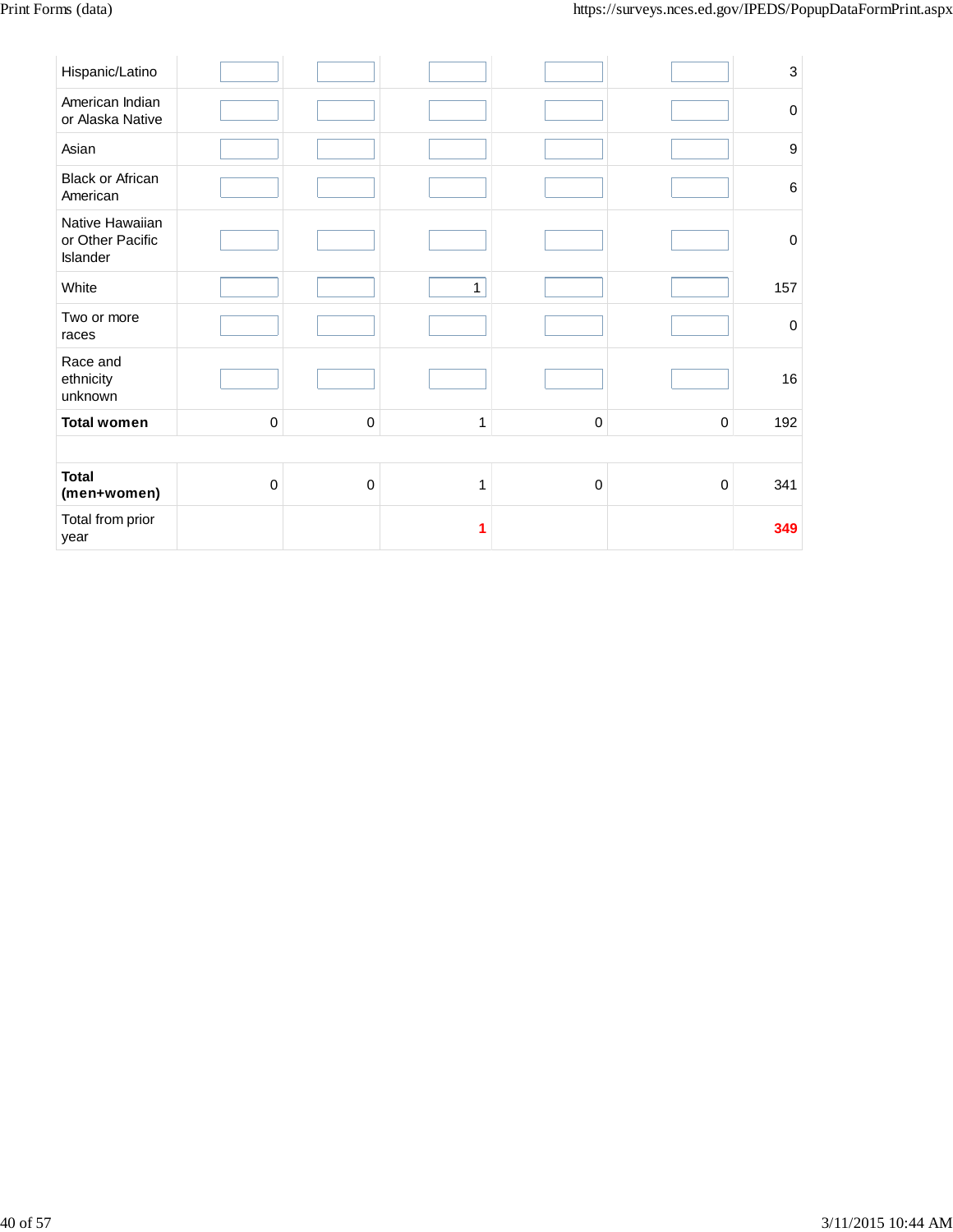# **Part E - Part-time Staff by Occupational Category and Tenure Status**

### **Number of Part-time Staff**

### **As of November 1, 2014**

|                                                                                                                                               |                     |                           | With Faculty status                               |                     |                                  |                         |             |
|-----------------------------------------------------------------------------------------------------------------------------------------------|---------------------|---------------------------|---------------------------------------------------|---------------------|----------------------------------|-------------------------|-------------|
|                                                                                                                                               |                     |                           |                                                   | Not on Tenure Track |                                  | Without                 |             |
| Occupational category                                                                                                                         | <b>Tenured</b>      | On Tenure<br><b>Track</b> | Multi-year,<br>continuing, or<br>at-will contract | Annual<br>contract  | Less-than-<br>annual<br>contract | Faculty<br>status       | Total       |
| <b>Primarily Instruction</b>                                                                                                                  | 0                   | $\mathbf 0$               | 0                                                 | $\mathbf 0$         | 310                              | 0                       | 310         |
| Exclusively credit                                                                                                                            | 0                   | $\mathsf 0$               | $\mathsf 0$                                       | 0                   | 310                              | $\mathbf 0$             | 310         |
| Exclusively not-for-<br>credit                                                                                                                |                     |                           |                                                   |                     |                                  |                         | $\mathbf 0$ |
| Combined credit/not-<br>for-credit                                                                                                            |                     |                           |                                                   |                     |                                  |                         | 0           |
| Instruction/research/public<br>service staff                                                                                                  |                     |                           |                                                   |                     |                                  |                         | 0           |
| Research staff                                                                                                                                |                     |                           |                                                   |                     |                                  |                         | 0           |
| <b>Public Service staff</b>                                                                                                                   |                     |                           |                                                   |                     |                                  |                         | $\mathbf 0$ |
| Archivists, Curators, and<br><b>Museum Technicians</b><br>25-4010                                                                             | $\mathsf{O}\xspace$ | $\pmb{0}$                 | $\mathsf 0$                                       | $\mathsf{O}\xspace$ | $\mathsf{O}$                     | $\pmb{0}$               | $\mathbf 0$ |
| Librarians<br>25-4020                                                                                                                         | $\mathbf 0$         | 0                         | 0                                                 | 0                   | $\mathbf 0$                      | $\mathbf{1}$            | 1           |
| <b>Library Technicians</b><br>25-4030                                                                                                         | $\mathsf 0$         | $\mathbf 0$               | 0                                                 | $\mathbf 0$         | 0                                | $\pmb{0}$               | $\mathbf 0$ |
| Student and Academic<br>Affairs and Other Education<br><b>Services Occupations</b><br>$25-2000 + 25-3000 + 25-9000$                           | $\pmb{0}$           | $\pmb{0}$                 | 0                                                 | $\mathbf 0$         | $\mathsf{O}$                     | $\overline{\mathbf{4}}$ | 4           |
| <b>Management Occupations</b><br>11-0000                                                                                                      | $\pmb{0}$           | $\mathbf 0$               | 0                                                 | 0                   | $\overline{0}$                   | $\mathbf 0$             | $\mathbf 0$ |
| <b>Business and Financial</b><br><b>Operations Occupations</b><br>13-0000                                                                     | $\mathbf 0$         | $\mathbf 0$               | 0                                                 | $\mathbf 0$         | 0                                | $\mathbf 0$             | 0           |
| Computer, Engineering, and<br><b>Science Occupations</b><br>$15-0000 + 17-0000 + 19-0000$                                                     | 0                   | $\boldsymbol{0}$          | $\mathsf 0$                                       | 0                   | $\overline{0}$                   | $\mathsf 0$             | $\mathbf 0$ |
| Community, Social Service,<br>Legal, Arts, Design,<br>Entertainment, Sports, and<br><b>Media Occupations</b><br>$21-0000 + 23-0000 + 27-0000$ | $\pmb{0}$           | 0                         | $\pmb{0}$                                         | $\mathbf 0$         | 0                                | 25                      | 25          |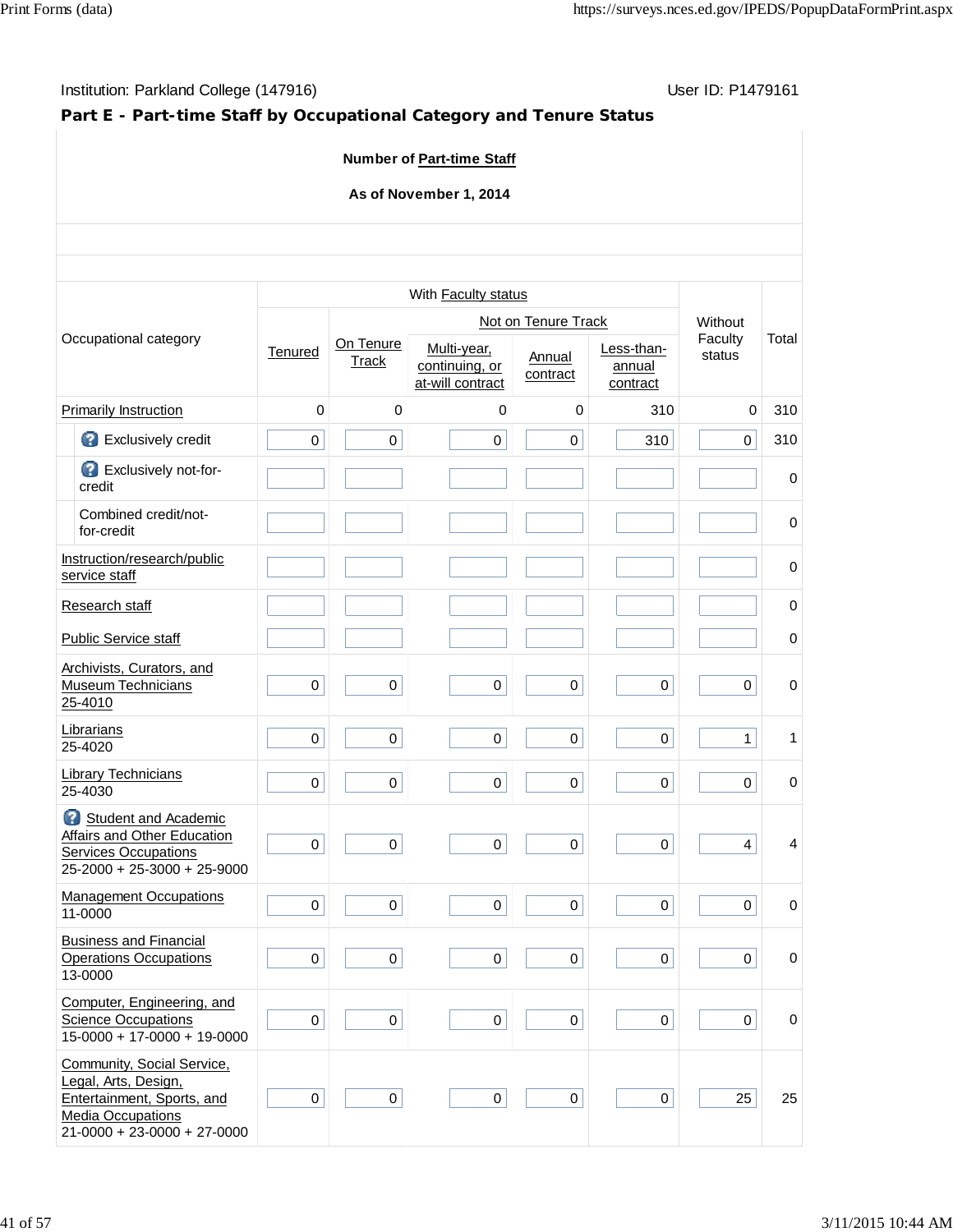| Healthcare Practitioners and<br><b>Technical Occupations</b><br>29-0000 |  |  |     |    |     |
|-------------------------------------------------------------------------|--|--|-----|----|-----|
| Total                                                                   |  |  | 310 | 30 | 340 |
| Total from prior year                                                   |  |  | 317 |    | 348 |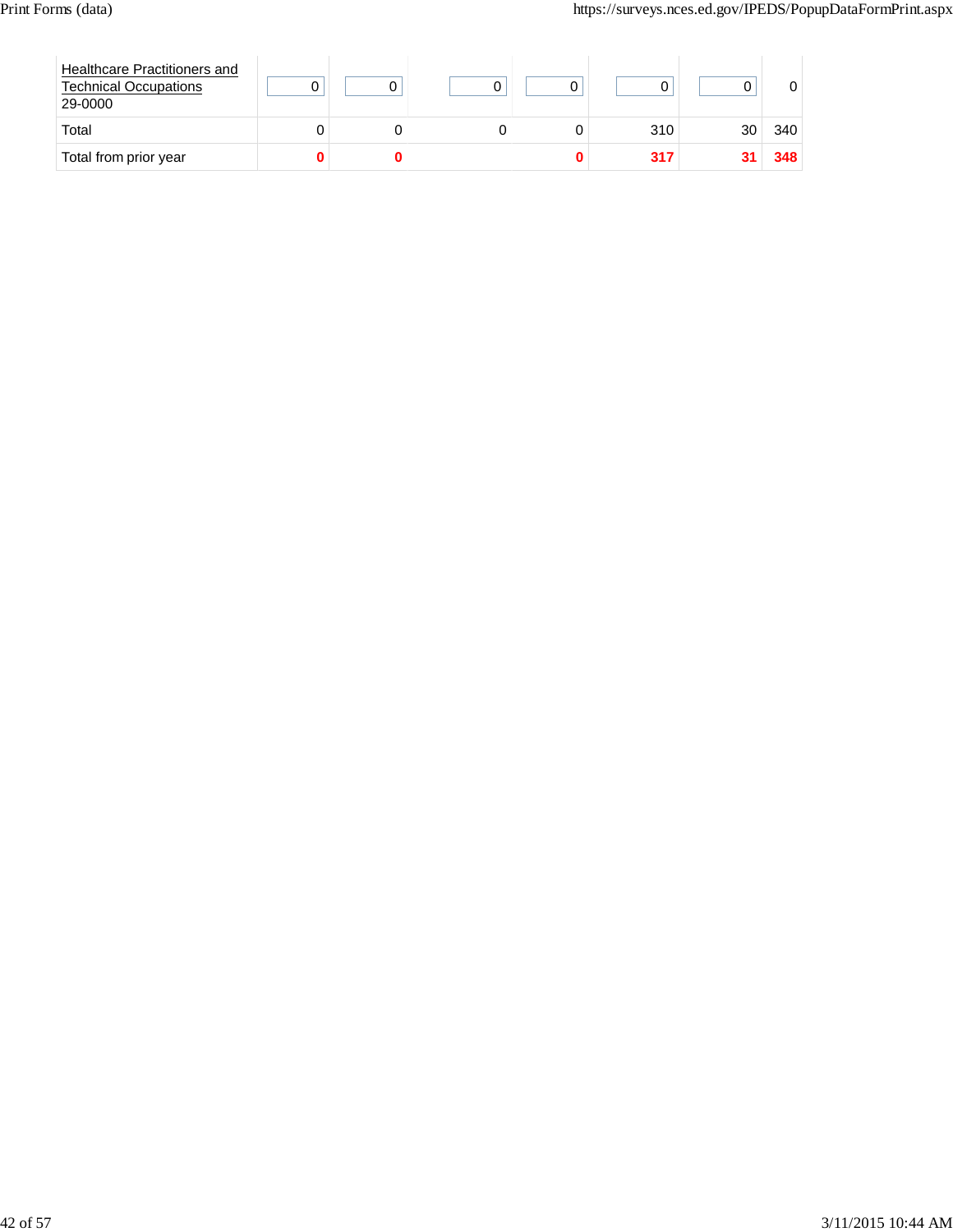# **Part F - Part-time Summary**

| <b>Summary of Part-time Staff</b>                                                                                                   |         |                              |                                                   |                    |                                  |                   |           |  |  |
|-------------------------------------------------------------------------------------------------------------------------------------|---------|------------------------------|---------------------------------------------------|--------------------|----------------------------------|-------------------|-----------|--|--|
| As of November 1, 2014                                                                                                              |         |                              |                                                   |                    |                                  |                   |           |  |  |
|                                                                                                                                     |         |                              | With Faculty status                               |                    |                                  |                   |           |  |  |
|                                                                                                                                     |         |                              | Not on Tenure Track                               | Without            |                                  |                   |           |  |  |
| Occupational category                                                                                                               | Tenured | <b>On</b><br>Tenure<br>Track | Multi-year,<br>continuing, or<br>at-will contract | Annual<br>contract | Less-than-<br>annual<br>contract | Faculty<br>status | Total     |  |  |
| Primarily Instruction                                                                                                               | 0       | 0                            | 0                                                 | $\pmb{0}$          | 310                              | $\mathbf 0$       | 310       |  |  |
| Exclusively credit                                                                                                                  | 0       | 0                            | 0                                                 | $\mathbf 0$        | 310                              | $\mathbf 0$       | 310       |  |  |
| Exclusively not-for-credit                                                                                                          |         |                              |                                                   |                    |                                  |                   | 0         |  |  |
| Combined credit/not-for-credit                                                                                                      |         |                              |                                                   |                    |                                  |                   | $\pmb{0}$ |  |  |
| Instruction/research/public service<br>staff                                                                                        |         |                              |                                                   |                    |                                  |                   | $\pmb{0}$ |  |  |
| Research staff                                                                                                                      |         |                              |                                                   |                    |                                  |                   | 0         |  |  |
| <b>Public Service staff</b>                                                                                                         |         |                              |                                                   |                    |                                  |                   | $\pmb{0}$ |  |  |
| Archivists, Curators, and Museum<br>Technicians<br>25-4010                                                                          | 0       | 0                            | 0                                                 | 0                  | 0                                | $\mathbf 0$       | $\pmb{0}$ |  |  |
| Librarians<br>25-4020                                                                                                               | 0       | 0                            | $\mathbf 0$                                       | $\pmb{0}$          | $\mathbf 0$                      | 1                 | 1         |  |  |
| Library Technicians<br>25-4030                                                                                                      | 0       | 0                            | 0                                                 | $\pmb{0}$          | 0                                | 0                 | $\pmb{0}$ |  |  |
| Student and Academic Affairs and<br><b>Other Education Services</b><br>Occupations<br>25-2000 + 25-3000 + 25-9000                   | 0       | 0                            | 0                                                 | $\pmb{0}$          | 0                                | $\overline{4}$    | 4         |  |  |
| <b>Management Occupations</b><br>11-0000                                                                                            | 0       | 0                            | 0                                                 | 0                  | 0                                | $\mathbf 0$       | 0         |  |  |
| <b>Business and Financial</b><br><b>Operations Occupations</b><br>13-0000                                                           | 0       | 0                            | $\pmb{0}$                                         | $\pmb{0}$          | 0                                | 0                 | 0         |  |  |
| Computer, Engineering, and<br><b>Science Occupations</b><br>$15-0000 + 17-0000 + 19-0000$                                           | 0       | 0                            | $\mathbf 0$                                       | $\pmb{0}$          | $\mathbf 0$                      | $\pmb{0}$         | $\pmb{0}$ |  |  |
| Community, Social Service, Legal,<br>Arts, Design, Entertainment,<br>Sports, and Media Occupations<br>$21-0000 + 23-0000 + 27-0000$ | 0       | 0                            | $\mathbf 0$                                       | $\pmb{0}$          | 0                                | 25                | 25        |  |  |
| Healthcare Practitioners and<br><b>Technical Occupations</b><br>29-0000                                                             | 0       | 0                            | $\pmb{0}$                                         | $\pmb{0}$          | $\mathbf 0$                      | $\pmb{0}$         | $\pmb{0}$ |  |  |
| <b>Service Occupations</b><br>$31-0000 + 33-0000 + 35-0000 +$<br>$37-0000 + 39-0000$                                                |         |                              |                                                   |                    |                                  |                   | 0         |  |  |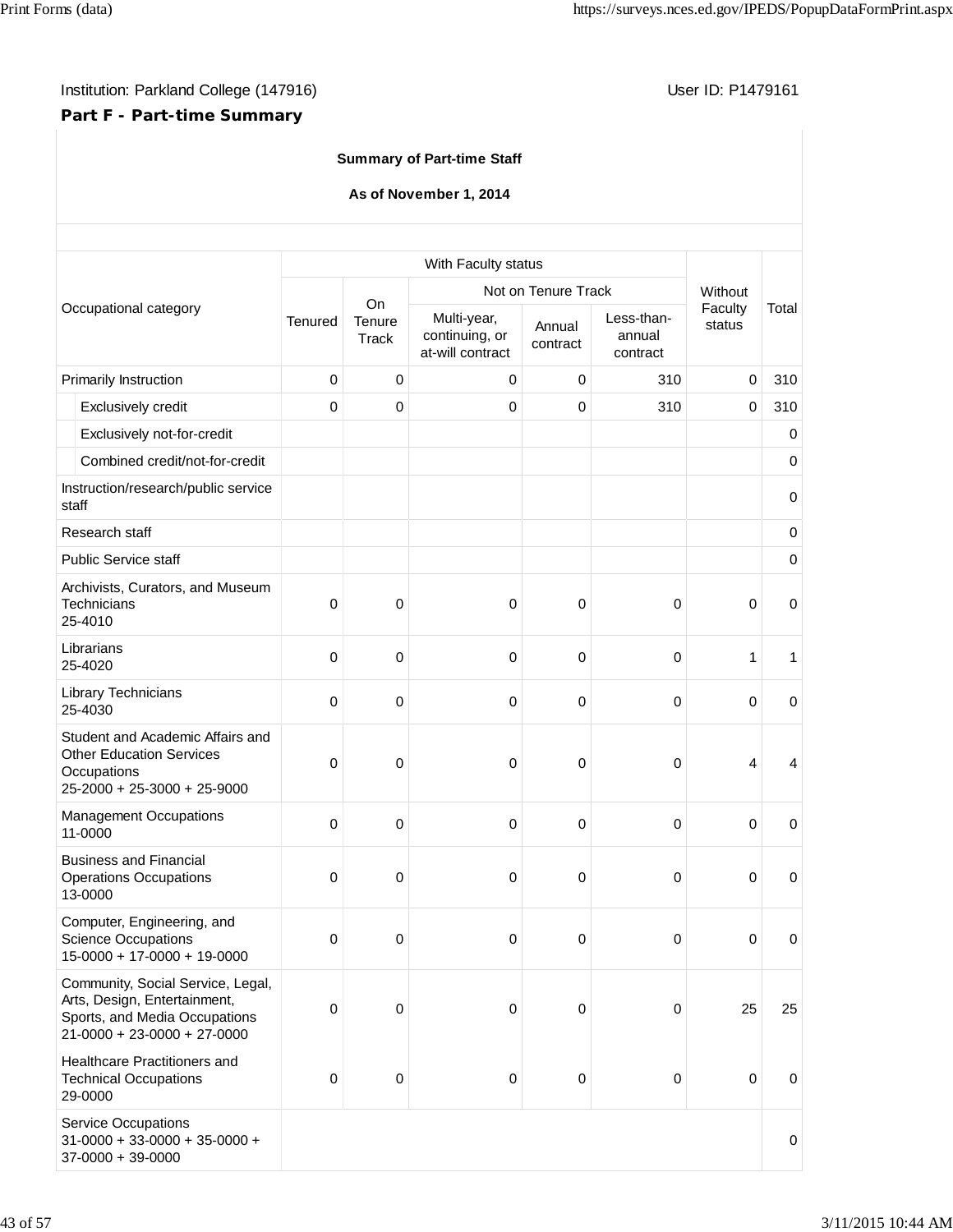| Sales and Related Occupations<br>41-0000                                                         | 0        |
|--------------------------------------------------------------------------------------------------|----------|
| Office and Administrative Support<br>Occupations<br>43-0000                                      |          |
| Natural Resources, Construction,<br>and Maintenance Occupations<br>$45-0000 + 47-0000 + 49-0000$ | 0        |
| Production, Transportation, and<br><b>Material Moving Occupations</b><br>$51-0000 + 53-0000$     | $\Omega$ |
| Total                                                                                            | 341      |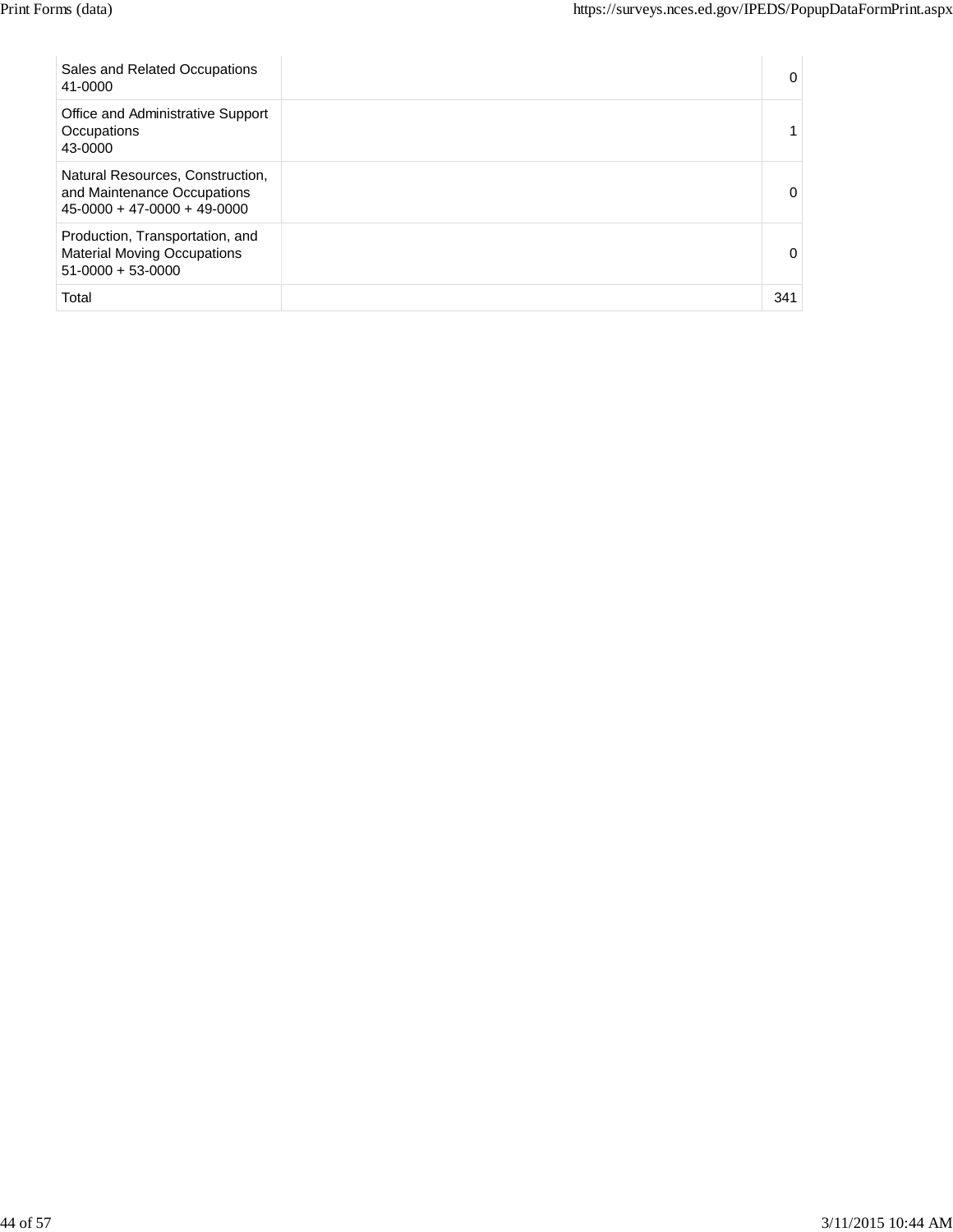#### **Part H - New Hires, Full-time Instructional Staff by Tenure Status**

**Number of Newly Hired Full-time Permanent Instructional Staff**

**(Hired full-time between July 1 and October 31, 2014 and still on the payroll of the institution as of November 1, 2014)**

- **Report Hispanic/Latino individuals of any race as Hispanic/Latino**
- **Report race for non-Hispanic/Latino individuals only**
- **Include Primarily Instruction and Instruction Combined with Research and Public Service**

#### Men

|                                              |                         |                | With Faculty status                               |                     |                                  |                   |                |
|----------------------------------------------|-------------------------|----------------|---------------------------------------------------|---------------------|----------------------------------|-------------------|----------------|
|                                              |                         |                |                                                   | Not on Tenure Track |                                  | Without           |                |
| Race/ethnicity                               | Tenured<br><b>Track</b> | On Tenure      | Multi-year,<br>continuing, or<br>at-will contract | Annual<br>contract  | Less-than-<br>annual<br>contract | Faculty<br>status | Total          |
| Nonresident alien                            |                         |                |                                                   |                     |                                  |                   | $\mathbf 0$    |
| Hispanic/Latino                              |                         |                |                                                   |                     |                                  |                   | $\pmb{0}$      |
| American Indian or<br>Alaska Native          |                         |                |                                                   |                     |                                  |                   | 0              |
| <b>Asian</b>                                 |                         |                |                                                   |                     |                                  |                   | 0              |
| <b>Black or African</b><br>American          |                         |                |                                                   |                     |                                  |                   | $\pmb{0}$      |
| Native Hawaiian or<br>Other Pacific Islander |                         |                |                                                   |                     |                                  |                   | $\mathbf 0$    |
| White                                        |                         | $\overline{a}$ | 1                                                 | 1                   |                                  |                   | $\overline{4}$ |
| Two or more races                            |                         |                |                                                   |                     |                                  |                   | 0              |
| Race and ethnicity<br>unknown                |                         |                |                                                   |                     |                                  |                   | $\mathbf 0$    |
| <b>Total men</b>                             | $\Omega$                | 2              | 1                                                 |                     | 0                                | 0                 | 4              |

| Race/ethnicity                      |         | With Faculty status |                                                   |                    |                                  |                   |          |  |  |
|-------------------------------------|---------|---------------------|---------------------------------------------------|--------------------|----------------------------------|-------------------|----------|--|--|
|                                     | Tenured |                     | Not on Tenure Track                               | Without            |                                  |                   |          |  |  |
|                                     |         | On Tenure<br>Track  | Multi-year,<br>continuing, or<br>at-will contract | Annual<br>contract | Less-than-<br>annual<br>contract | Faculty<br>status | Total    |  |  |
| Nonresident alien                   |         |                     |                                                   |                    |                                  |                   | 0        |  |  |
| Hispanic/Latino                     |         |                     |                                                   |                    |                                  |                   | $\Omega$ |  |  |
| American Indian or<br>Alaska Native |         |                     |                                                   |                    |                                  |                   | $\Omega$ |  |  |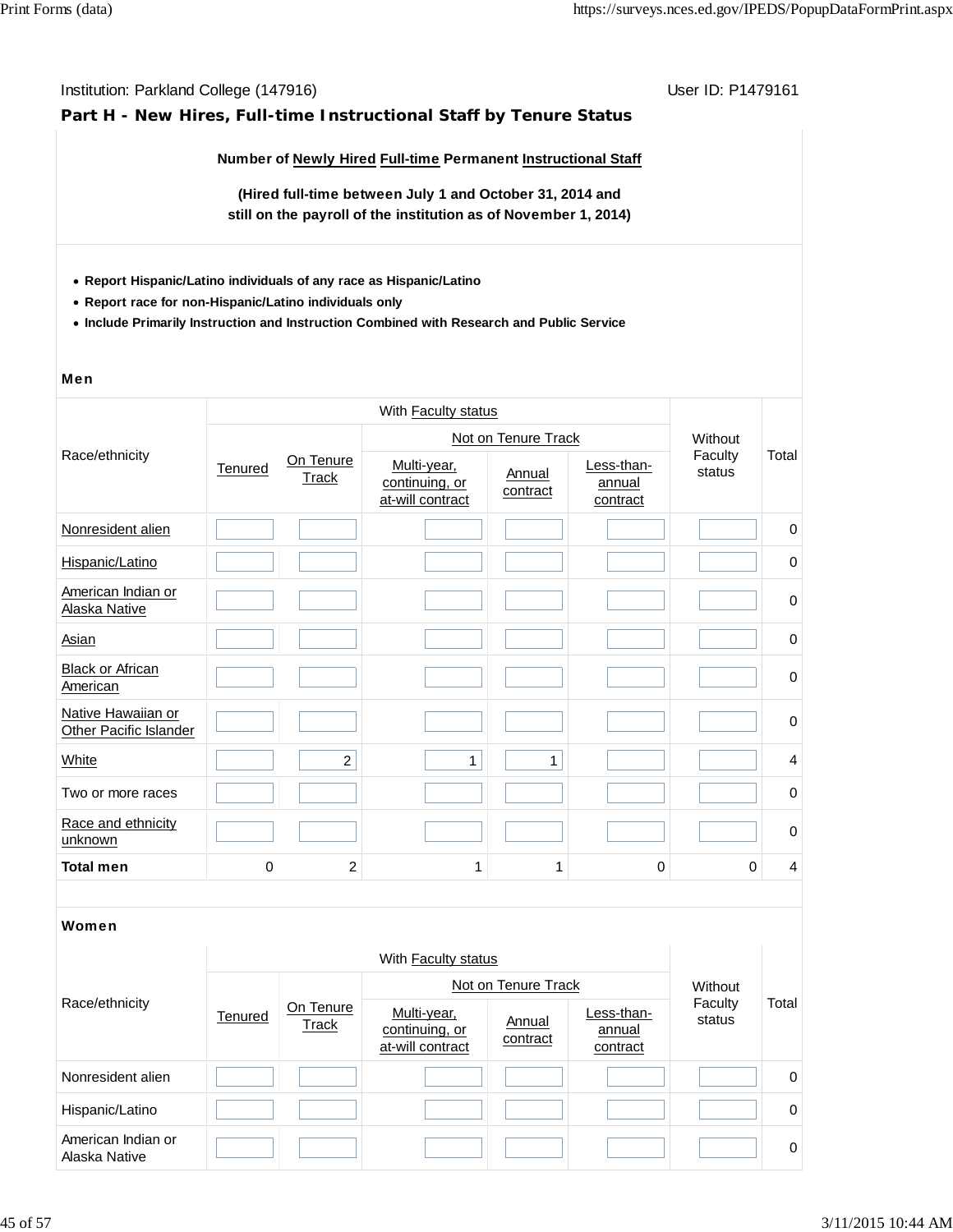| Asian                                        |          |   |   |                |          |          | 0           |
|----------------------------------------------|----------|---|---|----------------|----------|----------|-------------|
| <b>Black or African</b><br>American          |          |   |   |                |          |          | $\mathbf 0$ |
| Native Hawaiian or<br>Other Pacific Islander |          |   |   |                |          |          | 0           |
| White                                        |          |   |   | $\overline{c}$ |          |          | 3           |
| Two or more races                            |          |   |   |                |          |          | $\Omega$    |
| Race and ethnicity<br>unknown                |          |   |   |                |          |          | 0           |
| <b>Total women</b>                           | $\Omega$ |   | 0 | $\overline{2}$ | $\Omega$ | $\Omega$ | 3           |
|                                              |          |   |   |                |          |          |             |
| Total (men+women)                            | 0        | 3 |   | 3              | 0        | 0        | 7           |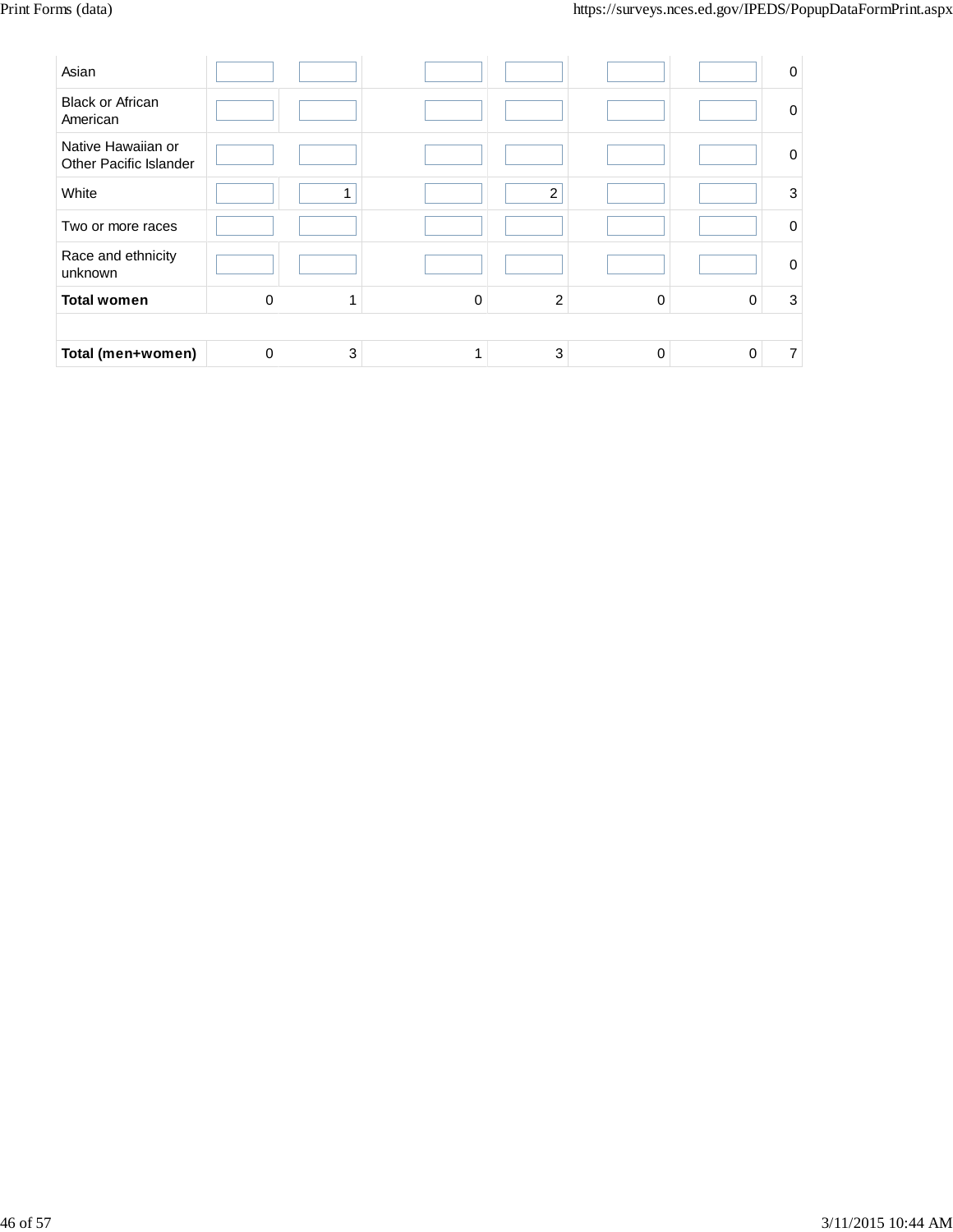# Institution: Parkland College (147916) November 2012 12: P1479161 **Part H - New Hires, Full-time Staff by Occupational Category Number of Newly Hired Full-time Staff (Hired full-time between July 1 and October 31, 2014 and still on the payroll of the institution as of November 1, 2014) Report Hispanic/Latino individuals of any race as Hispanic/Latino Report race for non-Hispanic/Latino individuals only** Men Race/ethnicity **Instructional Staff** (from Part H, screen 1) **Research** staff **Public** Service staff Library and Student and Academic Affairs and Other Education Services Occupations 25-4000 + 25-2000 + 25-3000 + 25-9000 Nonresident alien 0 Hispanic/Latino 0 American Indian or Alaska Native<sup>0</sup> Asian 0 Black or African American **Dividends** 0 Native Hawaiian or Other <u>Native Hawaiian of Other</u><br>Pacific Islander 0 White 4 Two or more races and the control of the control of the control of the control of the control of the control of the control of the control of the control of the control of the control of the control of the control of the c Race and ethnicity  $\frac{R \cdot \text{ac}}{\text{unknown}}$  0 **Total men** 4 0 0 0 Women Race/ethnicity **Instructional Staff** (from Part H, screen 1) **Research** staff **Public** Service staff Library and Student and Academic Affairs and Other Education Services Occupations 25-4000 + 25-2000 + 25-3000 + 25-9000 Nonresident alien 0 Hispanic/Latino 0 American Indian or Alaska Native 0 Additional Company of the Contract of Additional Company of the Contract of Contract of the Contract o<br>Native Asian 0 Black or African American **0** 0 Native Hawaiian or Other Pacific Islander 0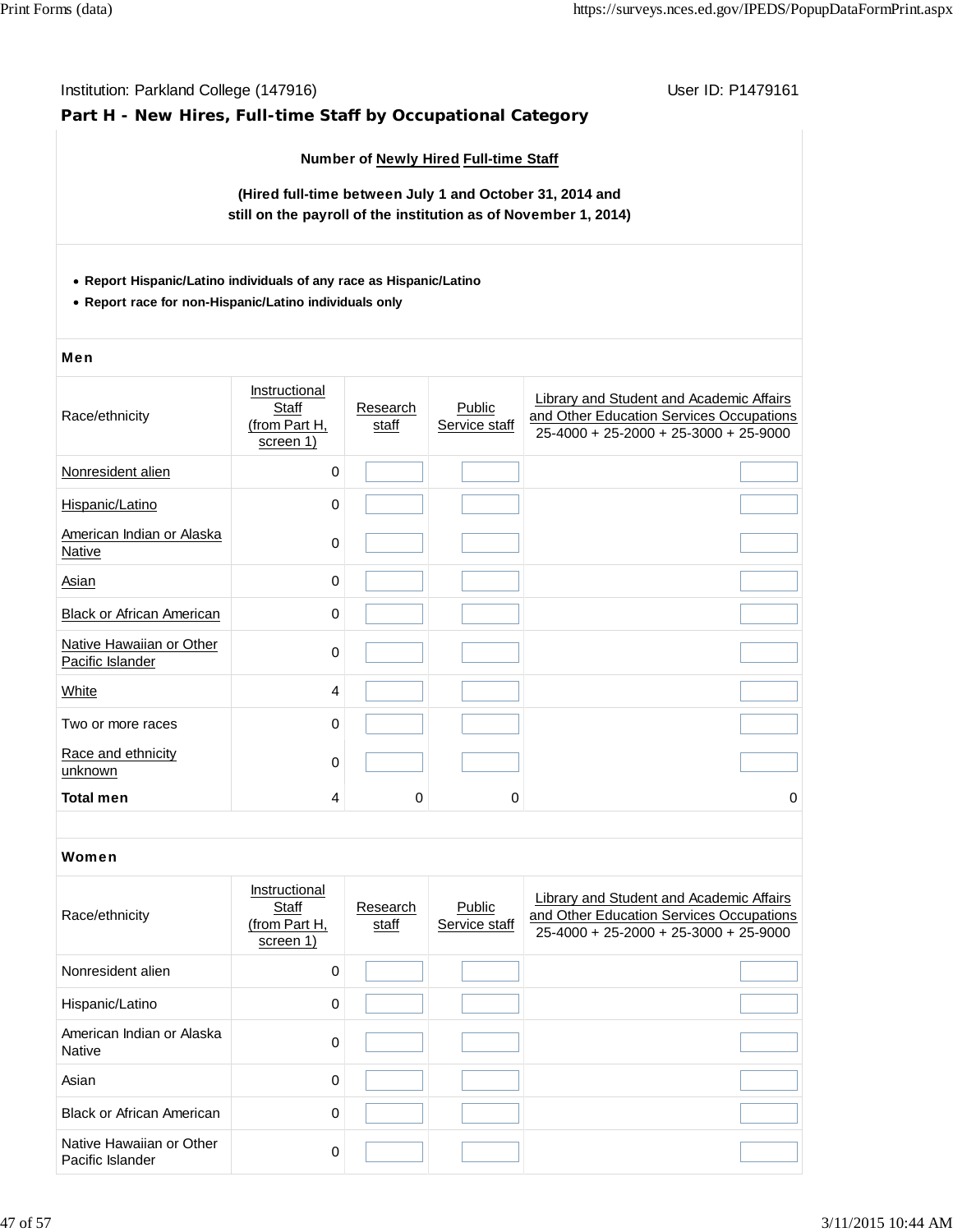| White                         | 3 |   |  |
|-------------------------------|---|---|--|
| Two or more races             | 0 |   |  |
| Race and ethnicity<br>unknown | ი |   |  |
| <b>Total women</b>            | 3 | 0 |  |
|                               |   |   |  |
| Total (men+women)             |   |   |  |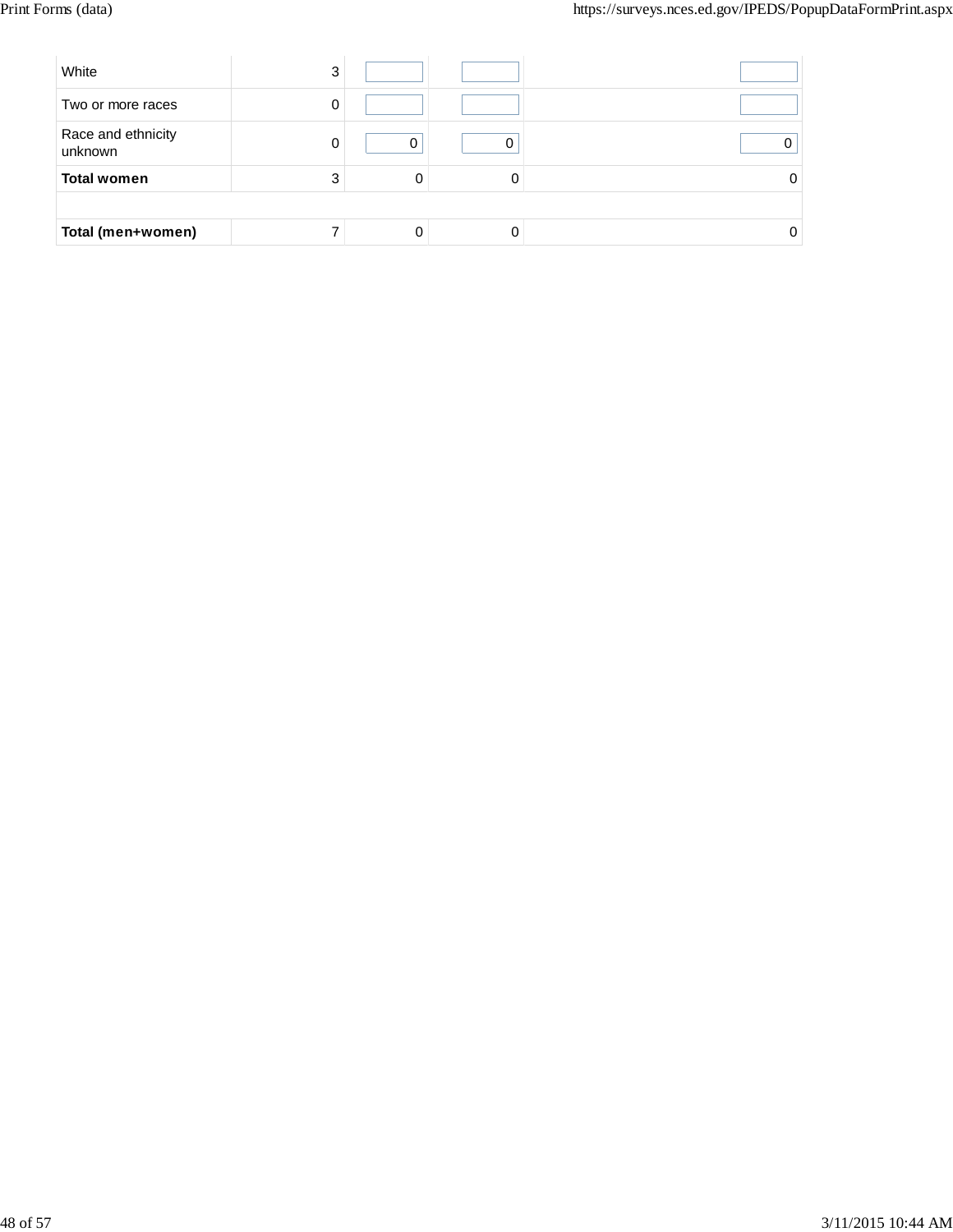### **Part H - New Hires, Full-time Staff by Occupational Category**

### **Number of Newly Hired Full-time Staff**

**(Hired full-time between July 1 and October 31, 2014 and still on the payroll of the institution as of November 1, 2014)**

#### **Report Hispanic/Latino individuals of any race as Hispanic/Latino**

**Report race for non-Hispanic/Latino individuals only**

#### Men

| Race/ethnicity                                         | Management<br>Occupations<br>11-0000 | <b>Business and</b><br>Financial<br>Operations<br>Occupations<br>13-0000 | Computer,<br>Engineering, and<br>Science<br>Occupations<br>$15 - 0000 +$<br>$17 - 0000 +$<br>19-0000 | Community, Social<br>Service, Legal, Arts,<br>Design, Entertainment,<br>Sports, and Media<br>Occupations<br>$21 - 0000 + 23 - 0000 +$<br>27-0000 | Healthcare<br>Practitioners and<br>Technical<br>Occupations<br>29-0000 |
|--------------------------------------------------------|--------------------------------------|--------------------------------------------------------------------------|------------------------------------------------------------------------------------------------------|--------------------------------------------------------------------------------------------------------------------------------------------------|------------------------------------------------------------------------|
| Nonresident alien                                      |                                      |                                                                          |                                                                                                      |                                                                                                                                                  |                                                                        |
| Hispanic/Latino                                        |                                      |                                                                          |                                                                                                      |                                                                                                                                                  |                                                                        |
| American Indian or<br>Alaska Native                    |                                      |                                                                          |                                                                                                      |                                                                                                                                                  |                                                                        |
| Asian                                                  |                                      |                                                                          |                                                                                                      |                                                                                                                                                  |                                                                        |
| <b>Black or African</b><br>American                    |                                      |                                                                          |                                                                                                      |                                                                                                                                                  |                                                                        |
| Native Hawaiian or<br><b>Other Pacific</b><br>Islander |                                      |                                                                          |                                                                                                      |                                                                                                                                                  |                                                                        |
| White                                                  |                                      |                                                                          |                                                                                                      |                                                                                                                                                  |                                                                        |
| Two or more races                                      |                                      |                                                                          |                                                                                                      |                                                                                                                                                  |                                                                        |
| Race and ethnicity<br>unknown                          | $\mathbf{1}$                         |                                                                          |                                                                                                      |                                                                                                                                                  |                                                                        |
| <b>Total men</b>                                       | 1                                    | 0                                                                        | 0                                                                                                    | 0                                                                                                                                                | 0                                                                      |
|                                                        |                                      |                                                                          |                                                                                                      |                                                                                                                                                  |                                                                        |
| Women                                                  |                                      |                                                                          |                                                                                                      |                                                                                                                                                  |                                                                        |

| Race/ethnicity                      | Management<br>Occupations<br>11-0000 | Business and<br>Financial<br>Operations<br>Occupations<br>13-0000 | Computer,<br>Engineering, and<br>Science<br>Occupations<br>$15 - 0000 +$<br>$17 - 0000 +$<br>19-0000 | Community, Social<br>Service, Legal, Arts,<br>Design, Entertainment,<br>Sports, and Media<br>Occupations<br>$21-0000 + 23-0000 +$<br>27-0000 | Healthcare<br>Practitioners and<br>Technical<br>Occupations<br>29-0000 |
|-------------------------------------|--------------------------------------|-------------------------------------------------------------------|------------------------------------------------------------------------------------------------------|----------------------------------------------------------------------------------------------------------------------------------------------|------------------------------------------------------------------------|
| Nonresident alien                   |                                      |                                                                   |                                                                                                      |                                                                                                                                              |                                                                        |
| Hispanic/Latino                     |                                      |                                                                   |                                                                                                      |                                                                                                                                              |                                                                        |
| American Indian or<br>Alaska Native |                                      |                                                                   |                                                                                                      |                                                                                                                                              |                                                                        |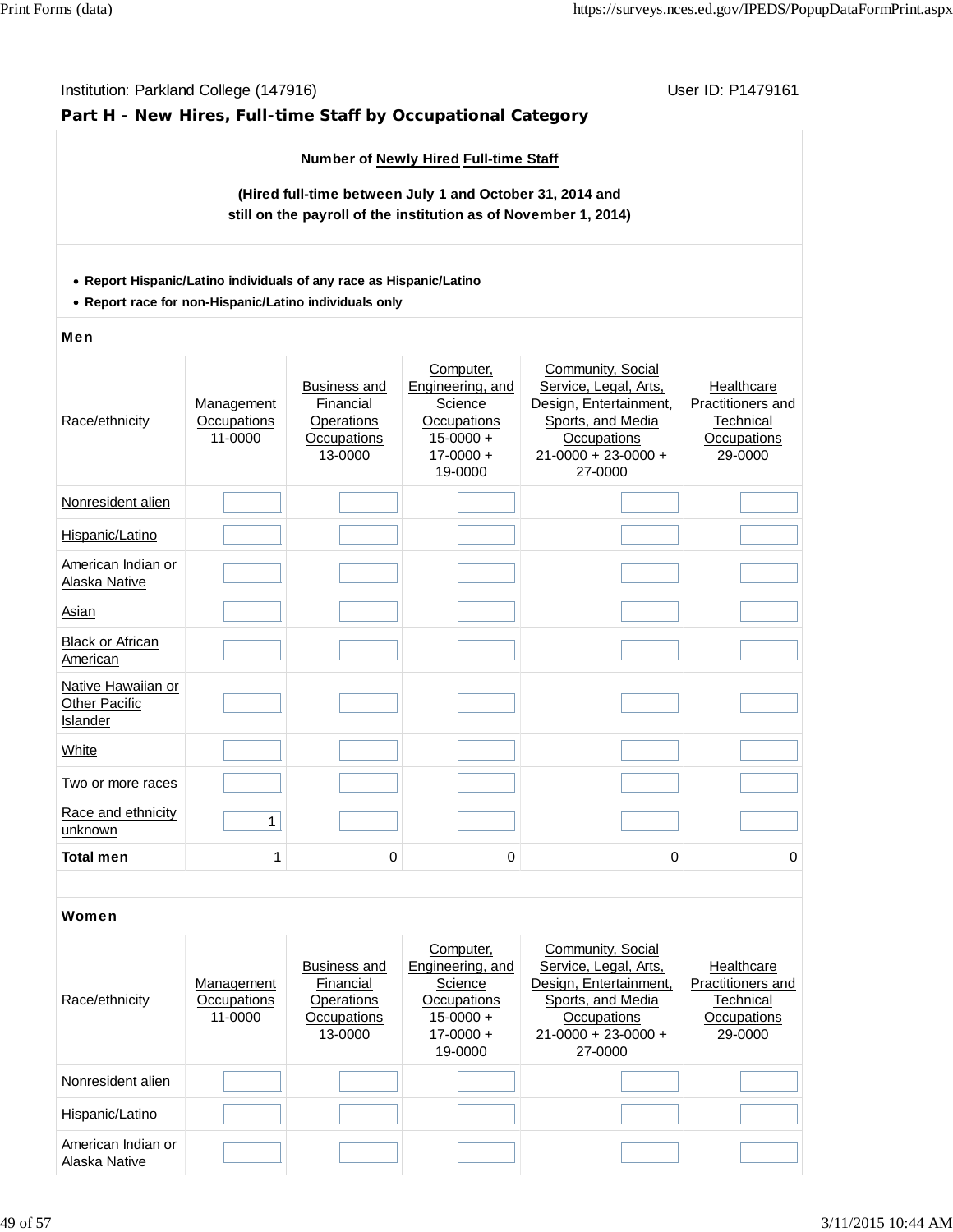| Asian                                           |                |   |          |   |          |
|-------------------------------------------------|----------------|---|----------|---|----------|
| <b>Black or African</b><br>American             |                |   |          |   |          |
| Native Hawaiian or<br>Other Pacific<br>Islander |                |   |          |   |          |
| White                                           | 1              |   |          | 1 |          |
| Two or more races                               |                |   |          |   |          |
| Race and ethnicity<br>unknown                   |                |   |          |   |          |
| <b>Total women</b>                              | $\mathbf{1}$   | 0 | $\Omega$ | 1 | $\Omega$ |
|                                                 |                |   |          |   |          |
| <b>Total</b><br>(men+women)                     | $\overline{c}$ | 0 | $\Omega$ |   | $\Omega$ |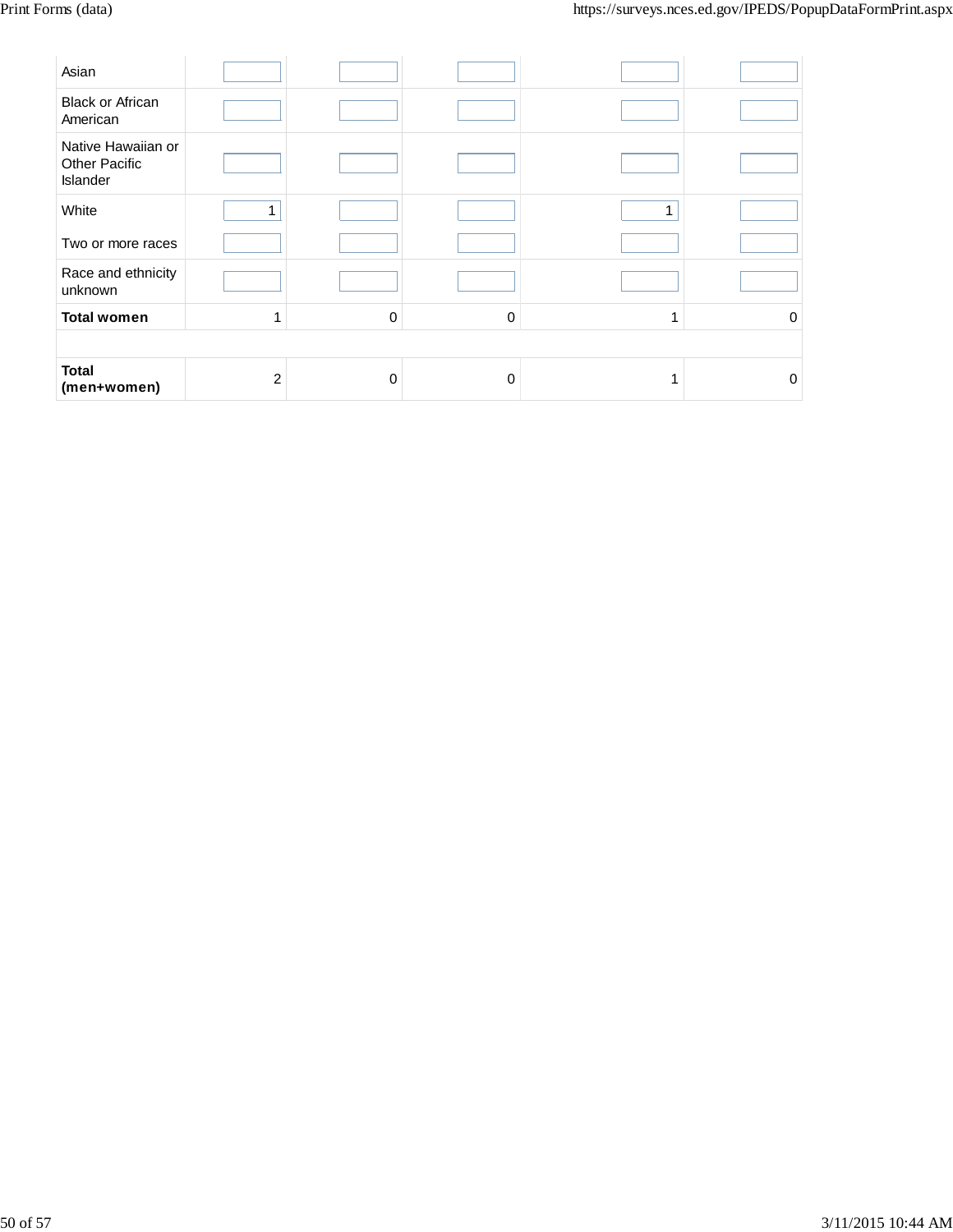### **Part H - New Hires, Full-time Staff by Occupational Category**

#### **Number of Newly Hired Full-time Staff**

**(Hired full-time between July 1 and October 31, 2014 and still on the payroll of the institution as of November 1, 2014)**

#### **Report Hispanic/Latino individuals of any race as Hispanic/Latino**

**Report race for non-Hispanic/Latino individuals only**

#### Men

| Race/ethnicity                                  | Service<br><b>Occupations</b><br>$31 - 0000 +$<br>$33 - 0000 +$<br>$35 - 0000 +$<br>$37 - 0000 +$<br>39-0000 | Sales and<br>Related<br>Occupations<br>41-0000 | Office and<br>Administrative<br>Support<br>Occupations<br>43-0000 | Natural<br>Resources,<br>Construction,<br>and<br>Maintenance<br>Occupations<br>$45 - 0000 +$<br>$47 - 0000 +$<br>49-0000 | Production,<br>Transportation,<br>and Material<br>Moving<br>Occupations<br>$51-0000 +$<br>53-0000 | Grand<br><b>Total</b><br>(All<br>full-time<br>new<br>hires) |
|-------------------------------------------------|--------------------------------------------------------------------------------------------------------------|------------------------------------------------|-------------------------------------------------------------------|--------------------------------------------------------------------------------------------------------------------------|---------------------------------------------------------------------------------------------------|-------------------------------------------------------------|
| Nonresident alien                               |                                                                                                              |                                                |                                                                   |                                                                                                                          |                                                                                                   | $\mathbf 0$                                                 |
| Hispanic/Latino                                 |                                                                                                              |                                                |                                                                   |                                                                                                                          |                                                                                                   | $\mathbf 0$                                                 |
| American Indian<br>or Alaska Native             |                                                                                                              |                                                |                                                                   |                                                                                                                          |                                                                                                   | $\mathbf 0$                                                 |
| Asian                                           |                                                                                                              |                                                |                                                                   |                                                                                                                          |                                                                                                   | $\pmb{0}$                                                   |
| <b>Black or African</b><br>American             |                                                                                                              |                                                |                                                                   |                                                                                                                          |                                                                                                   | $\mathbf 0$                                                 |
| Native Hawaiian<br>or Other Pacific<br>Islander |                                                                                                              |                                                |                                                                   |                                                                                                                          |                                                                                                   | $\mathbf 0$                                                 |
| White                                           |                                                                                                              | $\mathbf{1}$                                   |                                                                   |                                                                                                                          |                                                                                                   | 5                                                           |
| Two or more<br>races                            |                                                                                                              |                                                |                                                                   |                                                                                                                          |                                                                                                   | $\pmb{0}$                                                   |
| Race and<br>ethnicity<br>unknown                |                                                                                                              |                                                |                                                                   |                                                                                                                          |                                                                                                   | 1                                                           |
| <b>Total men</b>                                | $\mathbf 0$                                                                                                  | 1                                              | 0                                                                 | $\pmb{0}$                                                                                                                | $\mathbf 0$                                                                                       | $\,6\,$                                                     |
|                                                 |                                                                                                              |                                                |                                                                   |                                                                                                                          |                                                                                                   |                                                             |
| Women                                           |                                                                                                              |                                                |                                                                   |                                                                                                                          |                                                                                                   |                                                             |

| Race/ethnicity | Service<br><b>Occupations</b><br>$31 - 0000 +$<br>$33 - 0000 +$<br>$35-0000 +$<br>$37 - 0000 +$<br>39-0000 | Sales and<br>Related<br>Occupations<br>41-0000 | Office and<br>Administrative<br>Support<br>Occupations<br>43-0000 | Natural<br>Resources.<br>Construction,<br>and<br>Maintenance<br>Occupations<br>$45 - 0000 +$<br>$47 - 0000 +$ | Production,<br>Transportation.<br>and Material<br>Moving<br>Occupations<br>$51-0000 +$<br>53-0000 | Grand<br><b>Total</b><br>(All<br>full-time<br>new<br>hires) |
|----------------|------------------------------------------------------------------------------------------------------------|------------------------------------------------|-------------------------------------------------------------------|---------------------------------------------------------------------------------------------------------------|---------------------------------------------------------------------------------------------------|-------------------------------------------------------------|
|----------------|------------------------------------------------------------------------------------------------------------|------------------------------------------------|-------------------------------------------------------------------|---------------------------------------------------------------------------------------------------------------|---------------------------------------------------------------------------------------------------|-------------------------------------------------------------|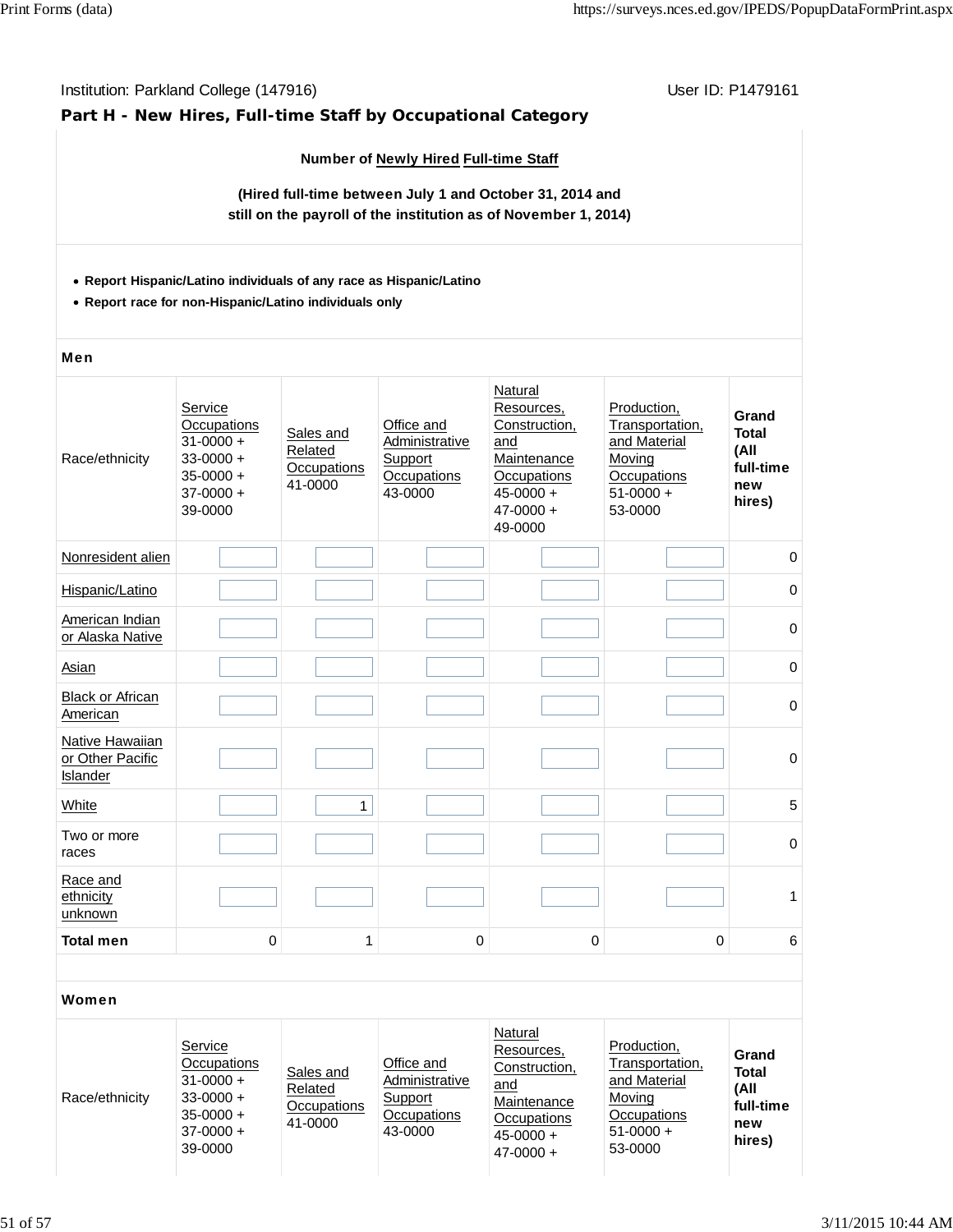|                                                 |             |             |             | 49-0000     |                  |                  |
|-------------------------------------------------|-------------|-------------|-------------|-------------|------------------|------------------|
| Nonresident alien                               |             |             |             |             |                  | $\mathbf 0$      |
| Hispanic/Latino                                 |             |             |             |             |                  | $\boldsymbol{0}$ |
| American Indian<br>or Alaska Native             |             |             |             |             |                  | $\boldsymbol{0}$ |
| Asian                                           |             |             |             |             |                  | $\mathbf 0$      |
| <b>Black or African</b><br>American             |             |             |             |             |                  | $\mathbf 0$      |
| Native Hawaiian<br>or Other Pacific<br>Islander |             |             |             |             |                  | $\pmb{0}$        |
| White                                           |             |             |             |             |                  | $\sqrt{5}$       |
| Two or more<br>races                            |             |             |             |             |                  | $\boldsymbol{0}$ |
| Race and<br>ethnicity<br>unknown                |             |             |             |             |                  | $\mathbf 0$      |
| <b>Total women</b>                              | $\mathbf 0$ | $\mathbf 0$ | $\mathbf 0$ | $\mathbf 0$ | $\pmb{0}$        | $\sqrt{5}$       |
|                                                 |             |             |             |             |                  |                  |
| <b>Total</b><br>(men+women)                     | 0           | 1           | 0           | 0           | $\boldsymbol{0}$ | 11               |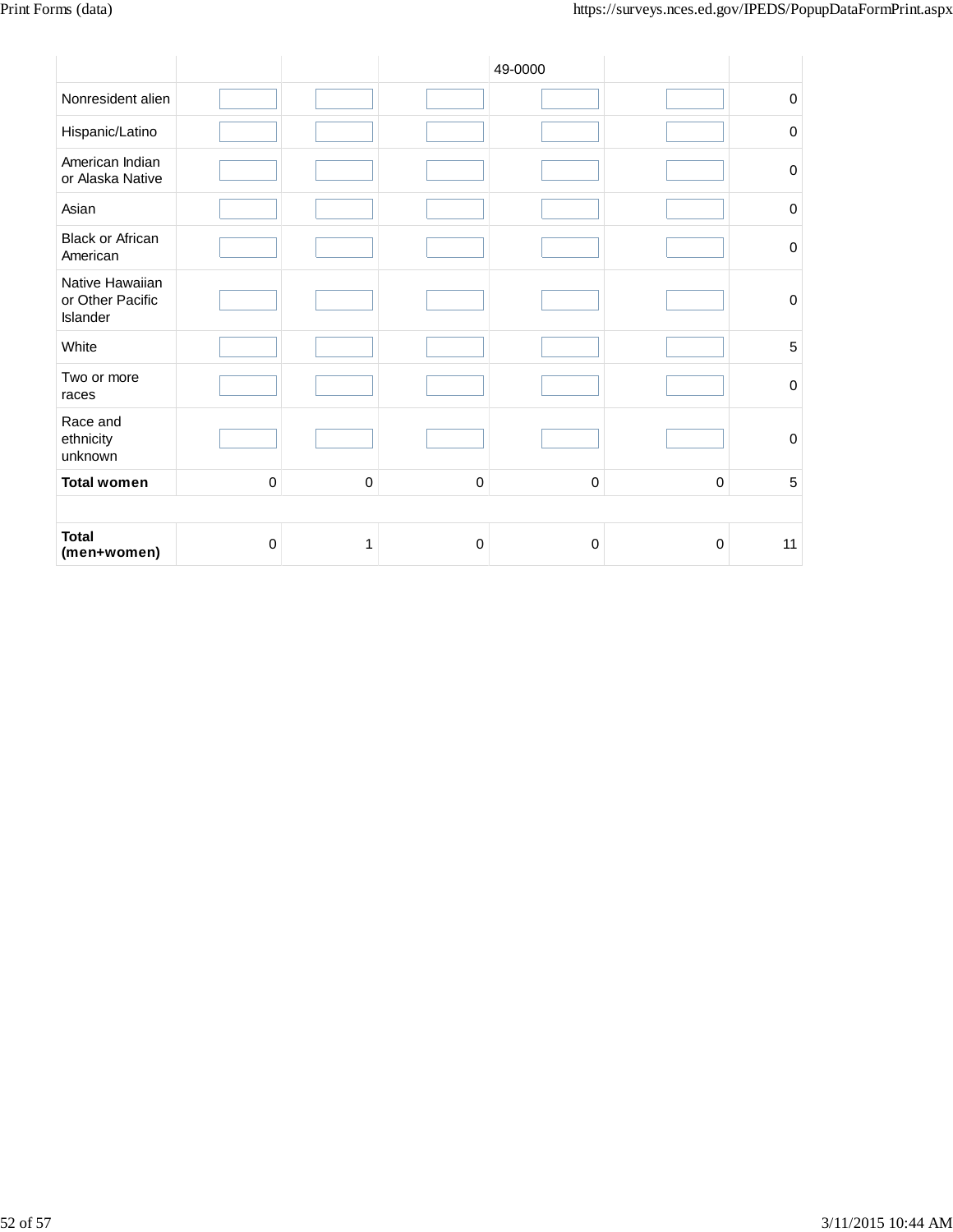# **Human Resources Survey Evaluation**

**Were any staff members difficult to categorize? If so, please explain in the box below.**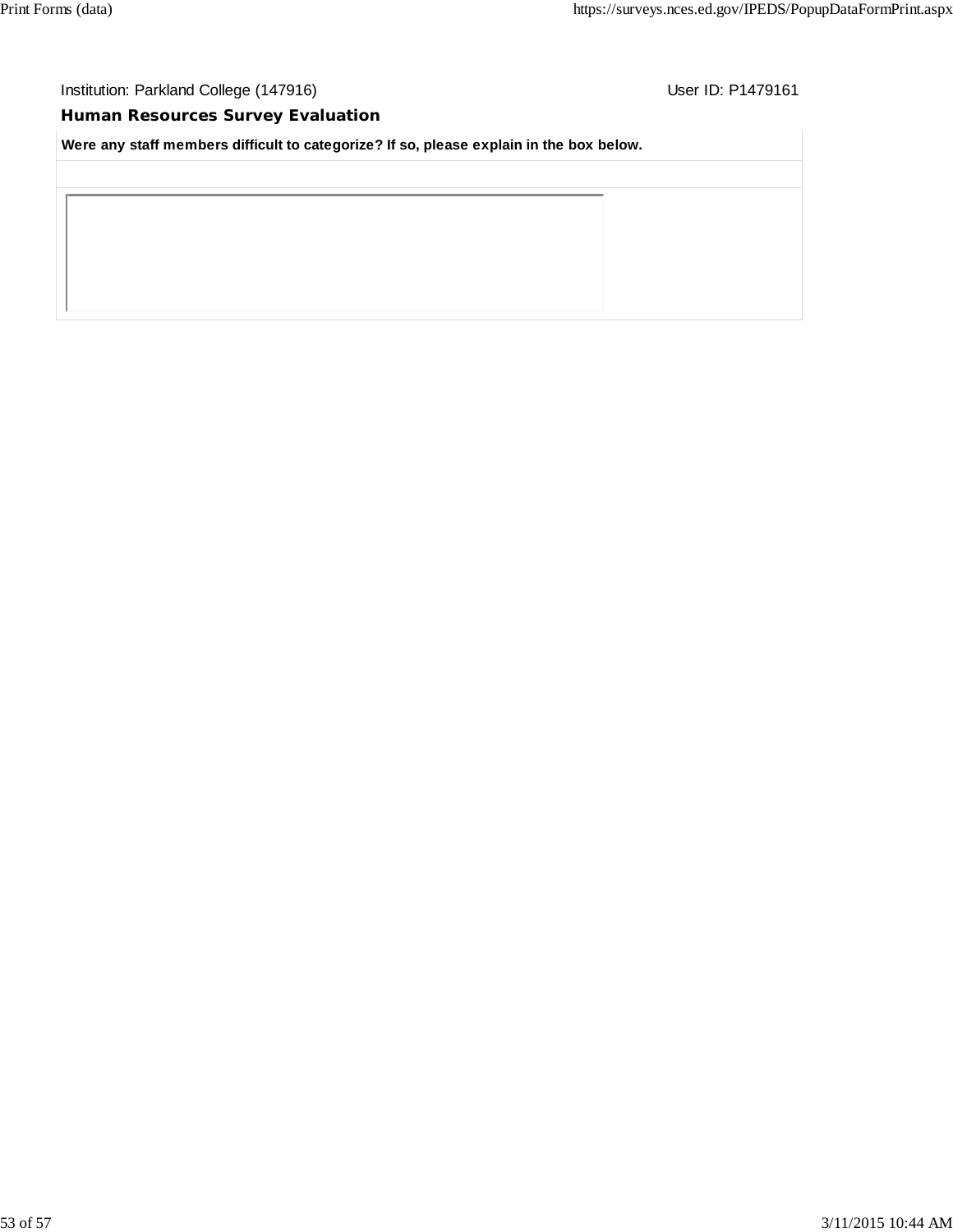# **Prepared by**

|            | This survey component was prepared by:                                                                                                                                                                                                                                                                                                                                |   |                          |   |                   |
|------------|-----------------------------------------------------------------------------------------------------------------------------------------------------------------------------------------------------------------------------------------------------------------------------------------------------------------------------------------------------------------------|---|--------------------------|---|-------------------|
| וו         | Keyholder                                                                                                                                                                                                                                                                                                                                                             | Ω | <b>SFA Contact</b>       | Ω | <b>HR Contact</b> |
| O          | <b>Finance Contact</b>                                                                                                                                                                                                                                                                                                                                                | Ω | Academic Library Contact | O | Other             |
| Name:      |                                                                                                                                                                                                                                                                                                                                                                       |   |                          |   |                   |
| Email:     |                                                                                                                                                                                                                                                                                                                                                                       |   |                          |   |                   |
|            |                                                                                                                                                                                                                                                                                                                                                                       |   |                          |   |                   |
| component? | How long did it take to prepare this survey                                                                                                                                                                                                                                                                                                                           |   | hours                    |   | minutes           |
|            | The name of the preparer is being collected so that we can follow up with the appropriate person in the event that there<br>are questions concerning the data. The Keyholder will be copied on all email correspondence to other preparers.                                                                                                                           |   |                          |   |                   |
| System.    | The time it took to prepare this component is being collected so that we can continue to improve our estimate of the<br>reporting burden associated with IPEDS. Please include in your estimate the time it took for you to review instructions,<br>query and search data sources, complete and review the component, and submit the data through the Data Collection |   |                          |   |                   |
|            | Thank you for your assistance.                                                                                                                                                                                                                                                                                                                                        |   |                          |   |                   |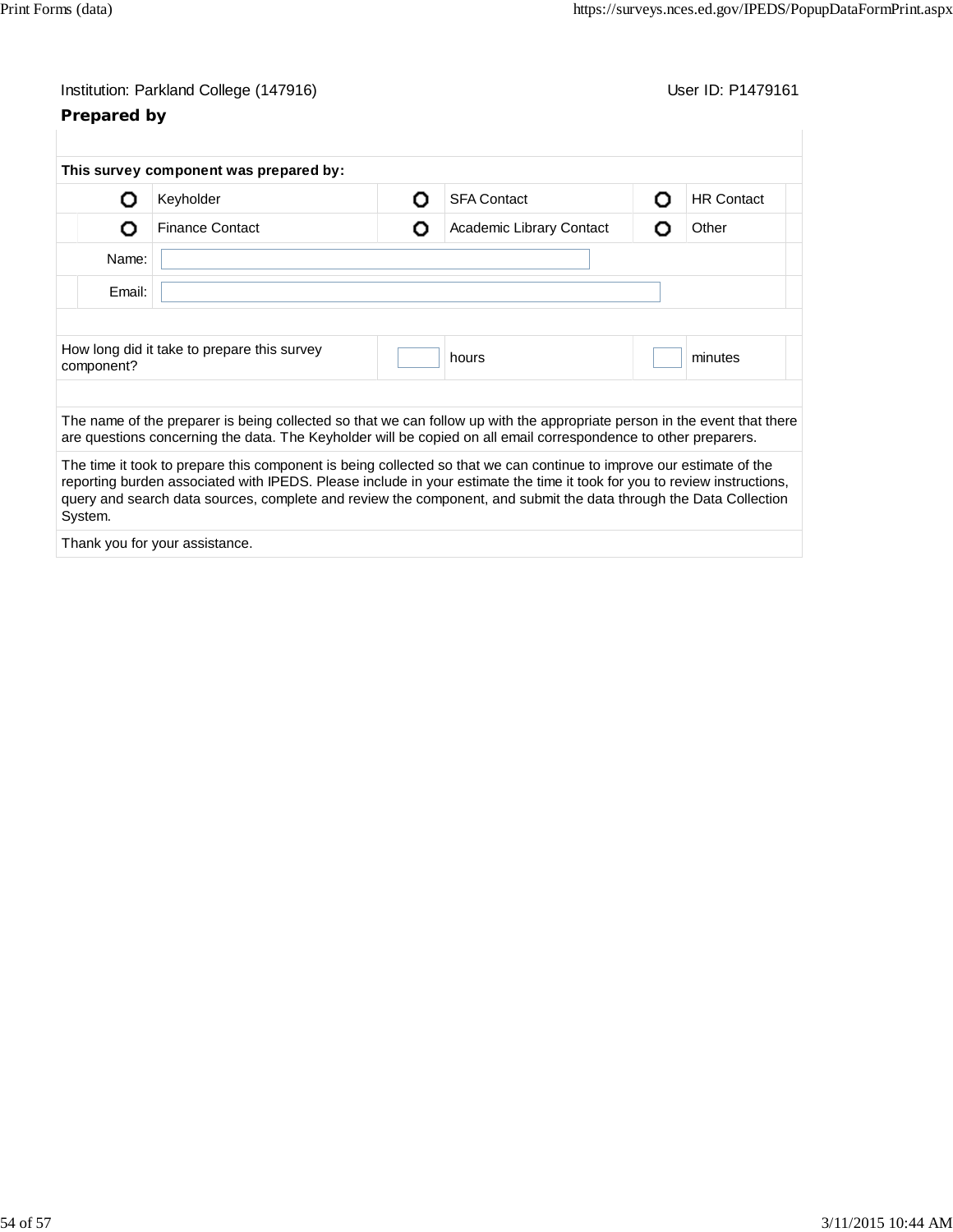# **Summary**

# **Human Resources Component Summary**

IPEDS collects important information regarding your institution. All data reported in IPEDS survey components become available in the IPEDS Data Center and appear as aggregated data in various Department of Education reports. Additionally, some of the reported data appears specifically for your institution through the College Navigator website and is included in your institution's Data Feedback Report (DFR). The purpose of this summary is to provide you an opportunity to view some of the data that, when accepted through the IPEDS quality control process, will appear on the College Navigator website and/or your DFR. College Navigator is updated approximately three months after the data collection period closes and Data Feedback Reports will be available through the **Data Center** and sent to your institution's CEO in November 2015.

Please review your data for accuracy. If you have questions about the data displayed below after reviewing the data reported on the survey screens, please contact the IPEDS Help Desk at: 1-877-225-2568 or ipedshelp@rti.org.

| Number of staff by employment status and occupational category:<br><b>Fall 2014</b>                         |                              |                              |                     |  |  |
|-------------------------------------------------------------------------------------------------------------|------------------------------|------------------------------|---------------------|--|--|
| Occupational category                                                                                       |                              | <b>Reported values</b>       | <b>FTE</b><br>staff |  |  |
|                                                                                                             | Number of<br>full-time staff | Number of<br>part-time staff |                     |  |  |
| <b>Total number of staff</b>                                                                                | 480                          | 341                          | 594                 |  |  |
| <b>Instructional Staff</b>                                                                                  | 176                          | 310                          | 279                 |  |  |
| Primary Instruction                                                                                         | 176                          | 310                          | 279                 |  |  |
| Exclusively credit                                                                                          | 176                          | 310                          | 279                 |  |  |
| Exclusively not-for-credit                                                                                  | $\circ$                      | 0                            | 0                   |  |  |
| Combined credit/not-for-credit                                                                              | $\mathbf 0$                  | 0                            | 0                   |  |  |
| Instruction/research/public service                                                                         | $\mathbf 0$                  | 0                            | $\mathbf 0$         |  |  |
| Research Staff                                                                                              | $\circ$                      | $\mathbf 0$                  | $\mathbf 0$         |  |  |
| <b>Public Service Staff</b>                                                                                 | $\mathbf 0$                  | 0                            | 0                   |  |  |
| Library and Student and Academic Affairs and Other Education<br>Services Occupations SOC                    | 28                           | 5                            | 30                  |  |  |
| Librarians, Curators, and Archivists<br>SOC 25-4000                                                         | 9                            | 1                            | 9                   |  |  |
| Archivists, Curators, and Museum Technicians<br>SOC 25-4010                                                 | $\overline{2}$               | 0                            | $\overline{2}$      |  |  |
| Librarians<br>SOC 25-4020                                                                                   | $\overline{7}$               | 1                            | $\overline{7}$      |  |  |
| Library Technicians<br>SOC 25-4030                                                                          | $\circ$                      | $\circ$                      | $\mathbf 0$         |  |  |
| Student and Academic Affairs and Other Education Services<br>Occupations<br>SOC 25-2000 + 25-3000 + 25-9000 | 19                           | 4                            | 20                  |  |  |
| Management Occupations<br>SOC 11-0000                                                                       | 35                           | $\circ$                      | 35                  |  |  |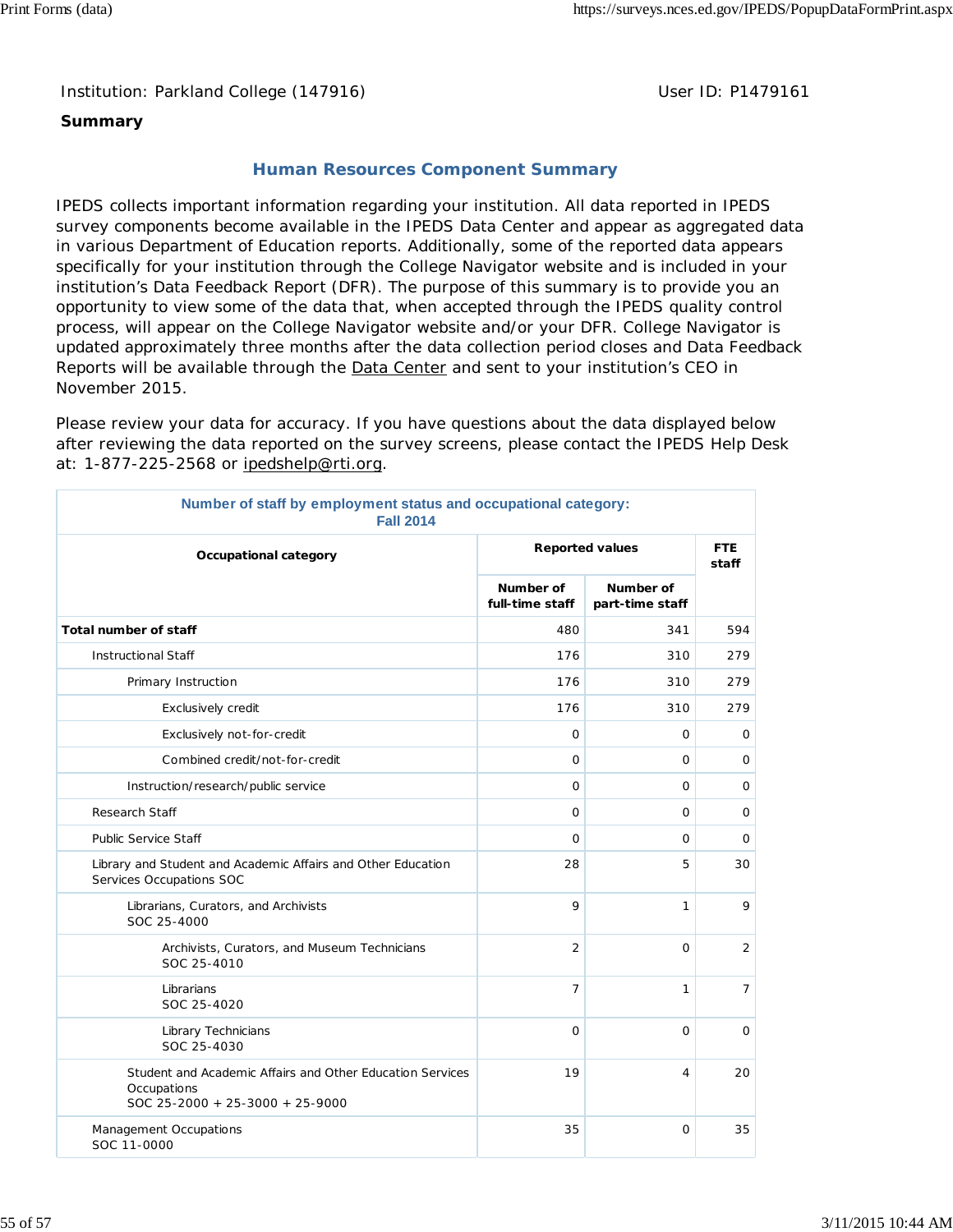| Business and Financial Operations Occupations<br>SOC 13-0000                                                                        | 19 | $\Omega$ | 19       |
|-------------------------------------------------------------------------------------------------------------------------------------|----|----------|----------|
| Computer, Engineering, and Science Occupations<br>$SOC 15-0000 + 17-0000 + 19-0000$                                                 | 28 | $\Omega$ | 28       |
| Community, Social Service, Legal, Arts, Design, Entertainment,<br>Sports and Media Occupations<br>$SOC$ 21-0000 + 23-0000 + 27-0000 | 51 | 25       | 59       |
| Healthcare Practitioners and Technical Occupations<br>SOC 29-0000                                                                   | 1  | $\Omega$ |          |
| Service Occupations<br>$SOC$ 31-0000 + 33-0000 + 35-0000 + 37-0000 + 39-0000                                                        | 58 | $\Omega$ | 58       |
| Sales and Related Occupations<br>SOC 41-0000                                                                                        | 18 | $\Omega$ | 18       |
| Office and Administrative Support Occupations<br>SOC 43-0000                                                                        | 66 |          | 66       |
| Natural Resources, Construction, and Maintenance Occupations<br>$SOC$ 45-0000 + 47-0000 + 49-0000                                   | O  | $\Omega$ | $\Omega$ |
| Production, Transportation, and Material Moving Occupations<br>$SOC 51-0000 + 53-0000$                                              | O  | $\Omega$ | $\Omega$ |

NOTE: Full-time-equivalent (FTE) staff is calculated by summing the total number of full-time staff and adding one-third of the total number of part-time staff. Graduate assistants are not included in the above figures. Many of the FTE figures may be included in the DFR.

| Salaries of full-time instructional staff by contract length and academic rank: |  |  |  |  |  |  |  |
|---------------------------------------------------------------------------------|--|--|--|--|--|--|--|
| Academic year 2014-15                                                           |  |  |  |  |  |  |  |

| Academic<br>rank        | <b>Months Covered by Annual Salary</b> |              |              |          | <b>Total Staff</b>      | <b>Total</b>               |                   | Weighted                                     |
|-------------------------|----------------------------------------|--------------|--------------|----------|-------------------------|----------------------------|-------------------|----------------------------------------------|
|                         | 12 <sub>2</sub><br>months              | 11<br>months | 10<br>months | 9 months | for Salary<br>reporting | Number of<br><b>Months</b> | Salary<br>Outlays | Average<br><b>Monthly</b><br><b>Salaries</b> |
| <b>All Ranks</b>        |                                        |              |              | 176      | 176                     | 1,584                      | \$12,371,050      | \$7,810                                      |
| Professor               |                                        |              |              | 45       | 45                      | 405                        | \$3,661,200       | \$9,040                                      |
| Associate<br>professor  |                                        |              |              | 94       | 94                      | 846                        | \$6,702,297       | \$7,922                                      |
| Assistant<br>professor  |                                        |              |              | 9        | 9                       | 81                         | \$546,227         | \$6,744                                      |
| Instructor              |                                        |              |              | 27       | 27                      | 243                        | \$1,416,260       | \$5,828                                      |
| Lecturer                |                                        |              |              |          |                         |                            |                   |                                              |
| No.<br>academic<br>rank |                                        |              |              | 1        | 1                       | 9                          | \$45,066          | \$5,007                                      |

NOTE: The above data are based on the Salary Outlays part of the IPEDS HR component. The Weighted average monthly salaries of full-time instructional staff by academic rank are calculated by adding the salary outlays reported for Men plus Women by academic rank, then dividing the sum by the "Total Number of Months" for Men plus Women by academic rank. Salaries of full-time instructional staff paid less than 9 months per year are not collected. Also, salaries of medical school staff are not collected. The weighted average monthly salaries may be included in the DFR.